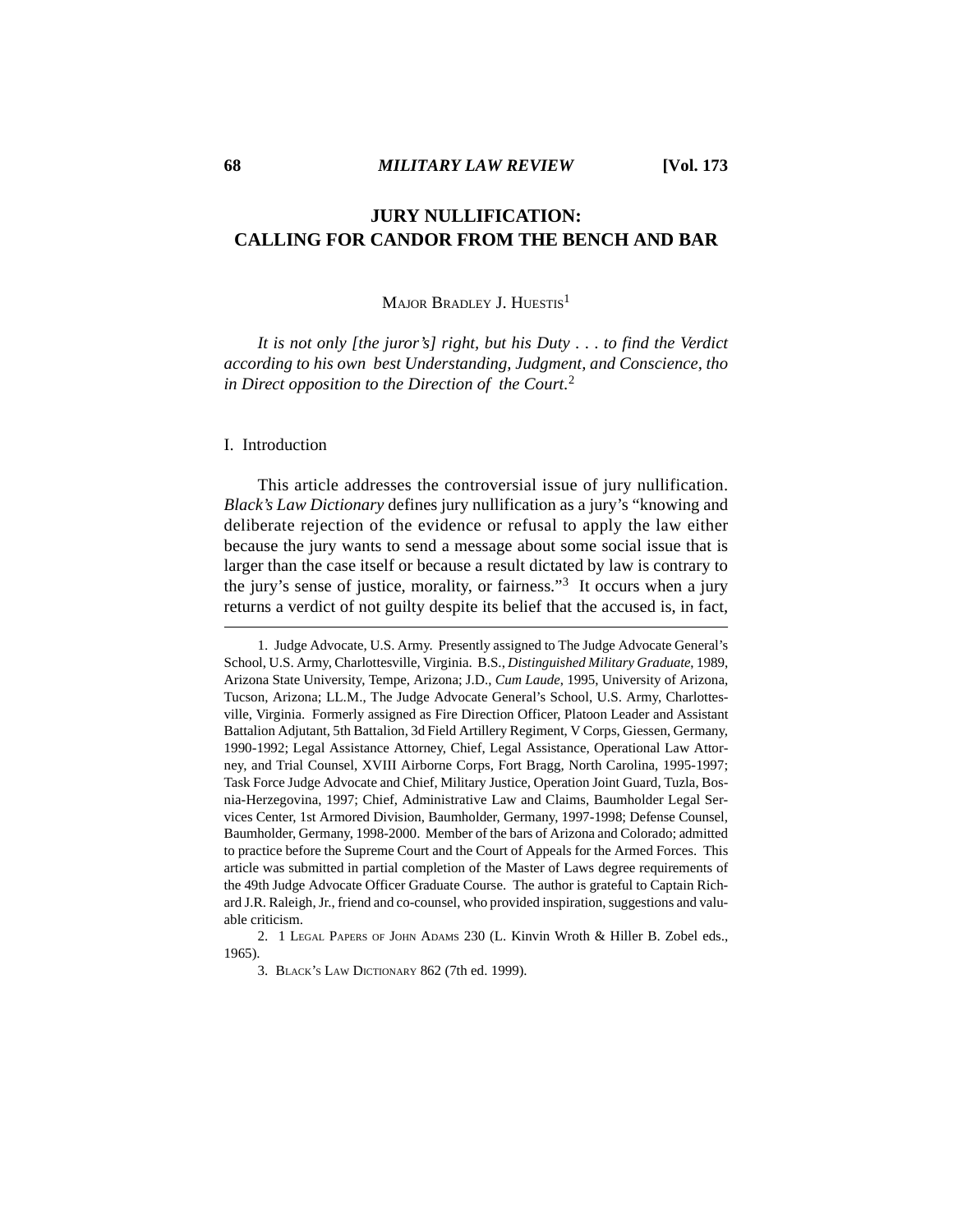guilty of the charge. In effect, the jury "nullifies" the charge because it believes the charge is either immoral or applied unfairly to the accused.

As the Court of Appeals for the District of Columbia noted in 1972, "The pages of history shine on instances of the jury's exercise of its prerogative to disregard uncontradicted evidence and instructions of the judge; for example, acquittals under the fugitive slave law."4 Although military panels differ somewhat from civilian juries, both have the power to nullify the law.<sup>5</sup>

There are many circumstances under which jury nullification may be an issue in a military trial.<sup>6</sup> Imagine, for example, a court-martial of a soldier who refuses to take anthrax shots. Other soldiers in the command, whose earlier refusals were widely publicized in the local media, received nonjudicial punishment and administrative separation for their misconduct. Now, fearing the continuing press coverage will somehow discredit

<sup>4.</sup> United States v. Dougherty, 473 F.2d 1113, 1130 (D.C. Cir. 1972).

<sup>5.</sup> Before reaching the issue of nullification, a right to a jury trial must exist. The Constitution excludes members of the "land and naval forces" from the right to indictment by grand jury and trial by petite jury for capital and infamous crime. *See* CONST. amends. V, VI. A service member's right to a trial by a panel of military members is established by a federal statute based on the exercise of Congress's power under Article I, § 8, Clause 14 of the Constitution. *See* UCMJ arts. 16, 51-52 (2000). Rule for Courts-Martial 805(b) expresses this right, stating that "[u]nless trial is by a military judge alone . . . no court-martial proceeding may take place in the absence of any detailed member except as specified in the rule." MANUAL FOR COURTS-MARTIAL, UNITED STATES, R.C.M. 805(b) (2002) [hereinafter MCM]. This creates a system in which military accuseds have the right to choose the common-sense judgment of a panel over the more trained, but possibly less sympathetic, legal judgment of a single military judge. In fact, if an accused fails to elect whether to be tried before a panel or a military judge, he is presumed to want a panel composed of officers to judge his fate. *See id.* Under the Uniform Code of Military Justice (UCMJ), if one-third or more of the panel members vote for a finding of not guilty of an offense, the accused is acquitted of that offense—regardless of the evidence, the law, or any jury instructions. *See* UCMJ art.  $52(a)(2)$ . While the Constitution protects a civilian criminal defendant from double jeopardy (or retrial) for an offense, the military accused enjoys the same protection under Article 44, UCMJ. *Compare* CONST. amend. V, *with* UCMJ art. 44. Finally, similar to their civilian counterparts on juries, members on court-martial panels may not be punished for the verdicts they render. *See* UCMJ art. 37; United States v. Hardy, 46 M.J. 67, 73 (1997).

<sup>6.</sup> *See, e.g.*, Major Michael R. Smythers, *Equitable Acquittals: Prediction and Preparation Prevent Post-Panel Predicaments*, ARMY LAW., Apr. 1986, at 3. In *Equitable Acquittals*, Major Smythers, then a military judge stationed in Nuernberg, Germany, described four factual case scenarios that resulted in "equitable acquittals;" that is, in jury nullification. *See id.*; *see also infra* app. A-B (two factual case scenarios that resulted in jury nullification in findings and sentencing, respectively).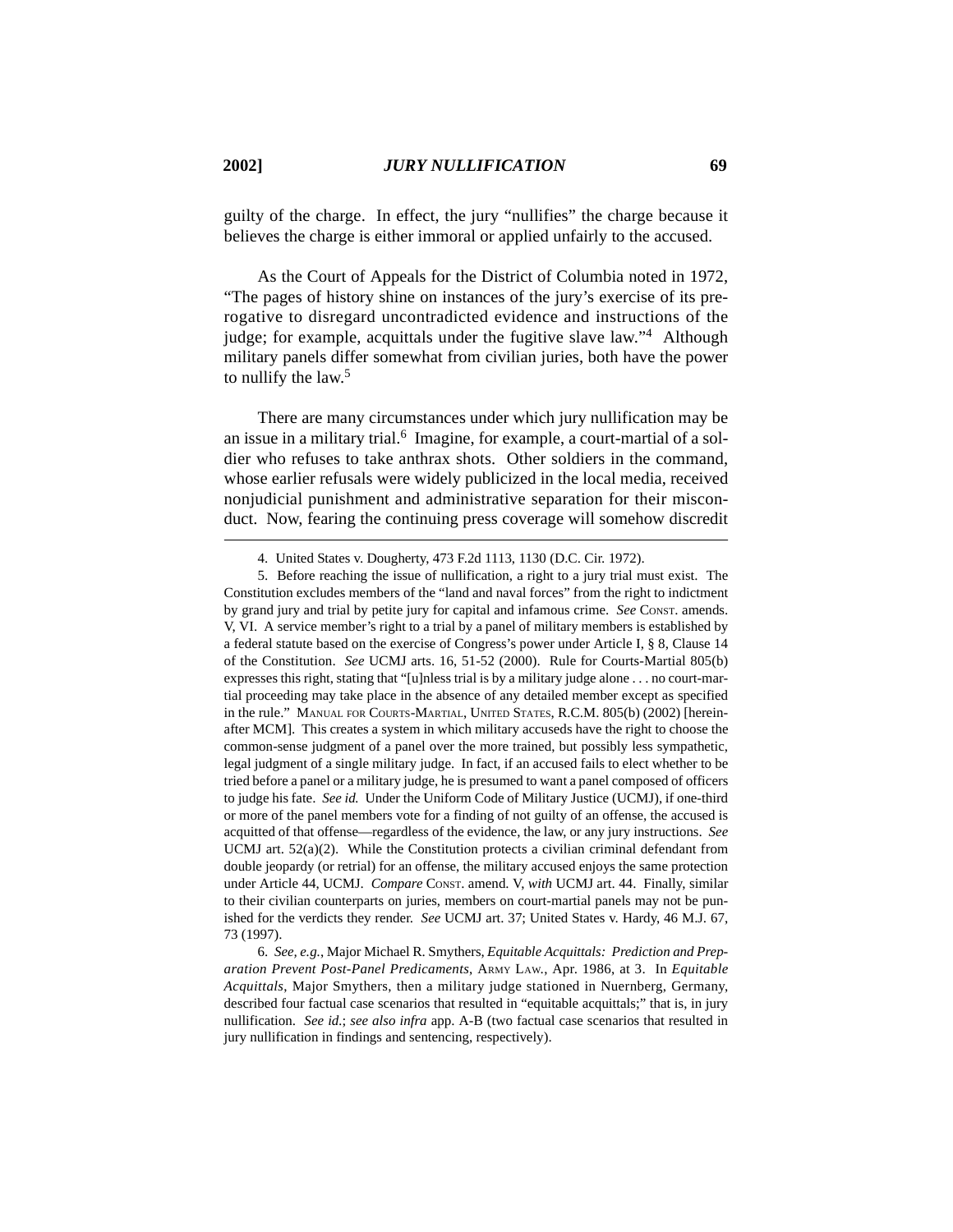his unit, the commander wants to "up the ante" to jail time and a federal criminal conviction.

At trial, the panel members learn that the accused has served honorably for nineteen years. She earned combat parachutist wings in Panama, and she fought bravely in the deserts of Iraq. In the last four years, she has had seven miscarriages. Military doctors believe these miscarriages might be symptoms of "Gulf War Syndrome" related to her service in Operations Desert Shield and Desert Storm. The accused testifies that she loves being a soldier, but believes the anthrax program is dangerous and may hurt her ability to conceive a child. Through tears, she says she would rather face the humiliation of a court-martial for disobeying an order than take an anthrax shot.

The military judge instructs the members that they each have the responsibility to "impartially resolve the ultimate issue as to whether the accused is guilty or not guilty in accordance with law, the evidence admitted in court, and [their] own conscience."7 After deliberating for nearly three hours, the members return to the courtroom and ask, "If we find that all the elements of disobeying an order are present, does that necessarily mean that we still have to find the accused guilty as charged?"8 How should the judge answer?

Similarly, imagine a case in which a soldier is charged with rape, oral sodomy, and adultery. The accused and the self-proclaimed victim ended their date at the accused's quarters with late-night drinks and sexual activity. The complaining witness testifies that she consented to oral sex, but then said "no" to any other sexual activity. The accused testifies that although he is technically married, he and his wife are legally separated. He describes the sexual activity in question in detail, focusing on the complaining witness's willing participation. The accused steadfastly maintains that both the oral and vaginal sex were consensual.

During closing argument, the defense counsel says the evidence clearly proves that no rape occurred. The defense argues that, under the circumstances, the accused should be found innocent of the rape charge

<sup>7.</sup> *See* U.S. DEP'T OF ARMY, PAM. 27-9, LEGAL SERVICES: MILITARY JUDGES' BENCH-BOOK 53 (1 Apr. 2001) [hereinafter BENCHBOOK].

<sup>8.</sup> *See, e.g.*, *Hardy*, 46 M.J. at 68. In *Hardy*, a panel returned from deliberations to ask: "If we find that both—that all the elements of the charge are present, that does not necessarily mean that we still have to find the defendant guilty of that charge, is that correct?" *Id.*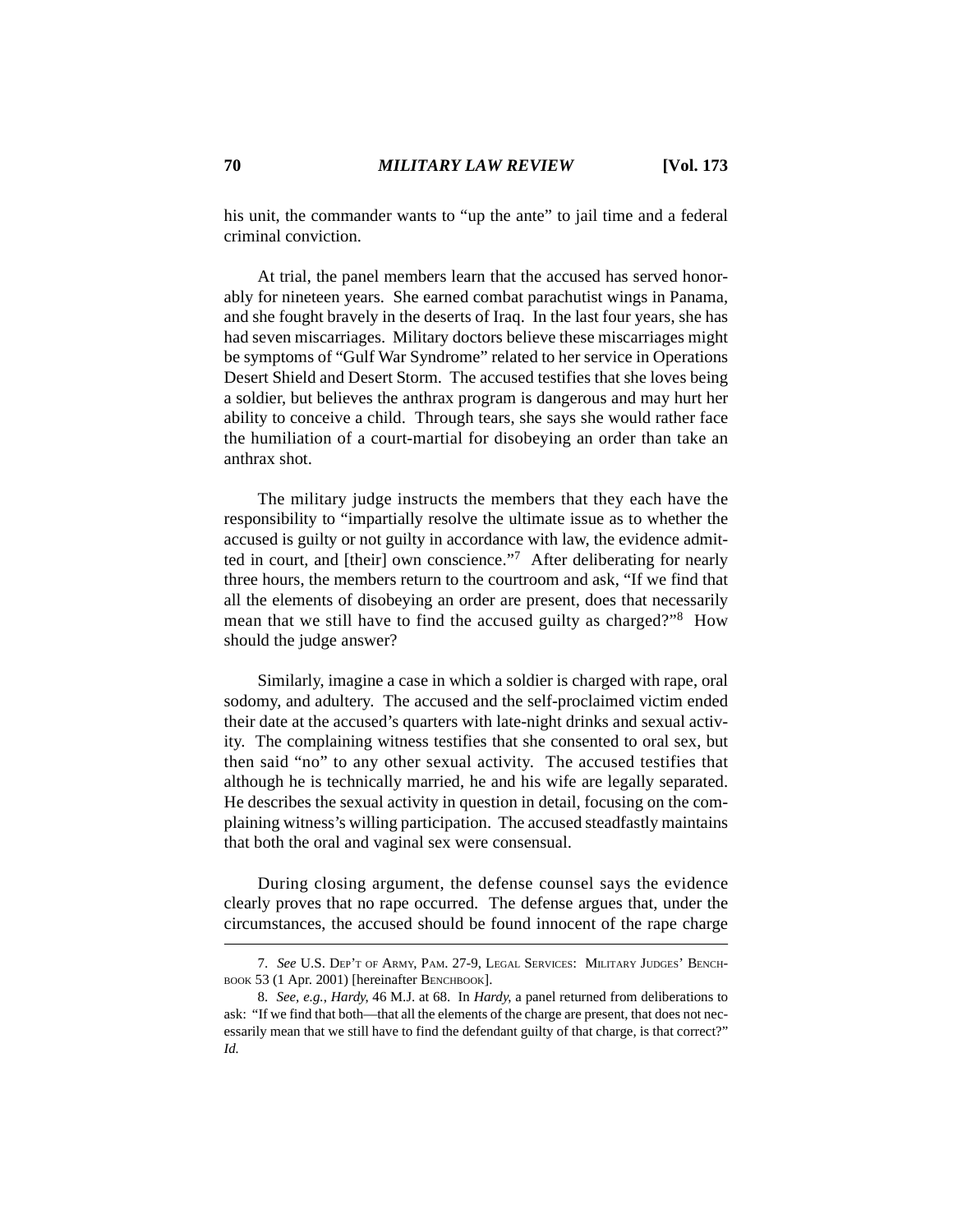and, in addition, not guilty of the adultery and sodomy charges.<sup>9</sup> The trial counsel objects, asserting that "because the accused admitted to committing adultery and oral sodomy, the military judge should instruct the members that the government has proven each and every element beyond a reasonable doubt, and therefore the panel must find the accused guilty." The defense requests an instruction telling the members that "even if the prosecution met its burden of proof, no member may be forced to convict against his or her own good conscience." What should the military judge do?

In most criminal jurisdictions, including the military, the bench and bar remain silent about the jury members' power to nullify the law.10 The Court of Appeals for the Armed Forces (CAAF) directly addressed the issue of jury nullification for the first time in *United States v. Hardy.*11 In *Hardy*, counsel requested instructions at trial similar to those requested in the latter scenario above. The CAAF held that the military judge properly refused the trial counsel's request to direct the panel to return a verdict of guilty. The CAAF also stated, however, that no right of jury nullification exists; it held that the military judge did not err in declining to give a nullification instruction requested by the defense.<sup>12</sup> Although the CAAF answered whether military judges are required to give a jury nullification instruction, the court left unanswered the proper content of such instructions, if trial judges elect to give them. The CAAF also left unanswered whether counsel can argue for jury nullification.

The CAAF's reasoning and holding in *Hardy* reflect the overwhelming majority of jurisdictions that distinguish between the jury's duty to adhere to judicial instructions and its raw power to acquit in the face of those instructions.13 This article offers an alternative solution: candor from the bench and bar. After reviewing the history and competing policies behind the concept of jury nullification, this article advocates allowing military counsel to argue the concept directly to the panel. When trial judges prohibit explicit argument, they simply drive arguments for nullification "underground." Faced with this situation, counsel can, do, and, in appropriate cases, should make veiled arguments to communicate jury nullification concepts to the members. This underground method of advocat-

<sup>9.</sup> *See, e.g.*, *infra* app. A (a recent court-martial with similar facts that resulted in a full acquittal).

<sup>10.</sup> *See, e.g.*, *Hardy*, 46 M.J. at 67.

<sup>11.</sup> *Id.* at 75.

<sup>12.</sup> *Id.*

<sup>13.</sup> *See, e.g*., United States v. Dougherty, 473 F.2d 1113, 1132 (D.C. Cir. 1972).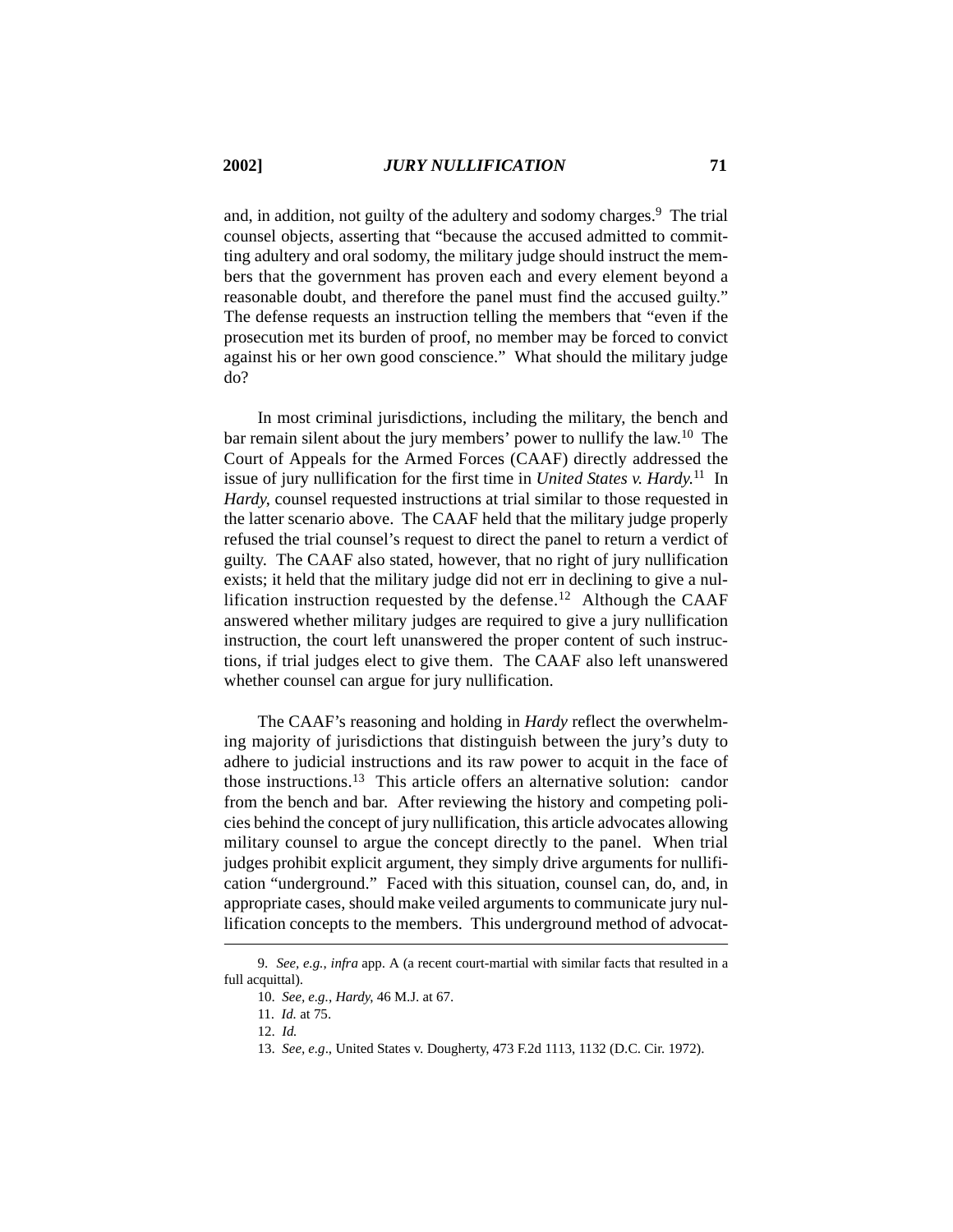ing nullification, however, leads to an unpredictable administration of justice.

An alternative to court-imposed silence is to permit counsel to argue for nullification overtly and trigger a tightly worded, legally restrictive pattern nullification instruction. This honest, candid approach is a better way to address the tension between panel members' unreviewable power to acquit and their duty to follow instructions from the bench.<sup>14</sup> This article concludes that the integrity of the justice system demands nothing less than complete frankness and candor from the bench and bar.

### II. The History and Policies Behind Jury Nullification

Courts in England and the United States have wrestled with the concept of jury nullification for hundreds of years. The official reports are sporadic, with courts and lawmakers attempting a variety of approaches to resolve the tension between jury power and judicial authority. This distinction between the jury's raw power to acquit and its duty to follow the instructions of the trial judge is the basis for the current state of American  $law<sup>15</sup>$ 

Criminal trials by jury began in England around the year 1200 A.D.16 In these trials, judges retained great power over the jurors. Even after the jurors announced their decision, the judge could force them to reconsider an "incorrect" verdict. $17$  If the jury failed to follow judicial instructions, the trial judge could fine the members or bring them before a Star Chamber for violating their oaths as jurors.18

The first well-known jury nullification occurred at an English trial in 1649.19 Mr. John Lilburne, who opposed the rule of Oliver Cromwell, published pamphlets critical of the English government.<sup>20</sup> English authorities prosecuted Mr. Lilburne for high treason, which then included the offense of expression of an opinion critical of the government.<sup>21</sup> Mr. Lilburne did not deny that his pamphlets and opinions were critical of the government; rather, he argued that the statute prohibiting his conduct was

<sup>14.</sup> *See* Horning v. District of Columbia, 254 U.S. 135, 138 (1920).

<sup>15.</sup> *See Dougherty*, 473 F.2d at 1132.

<sup>16.</sup> *See* P.G. Lawson, *Lawless Juries? The Composition and Behavior of Hertfordshire Juries, 1573-1624*, *in* TWELVE GOOD MEN AND TRUE: THE CRIMINAL TRIAL JURY IN ENGLAND 1200-1800, at 137 (J.S. Cockburn & Thomas A. Green eds., 1988).

<sup>17.</sup> *Id.*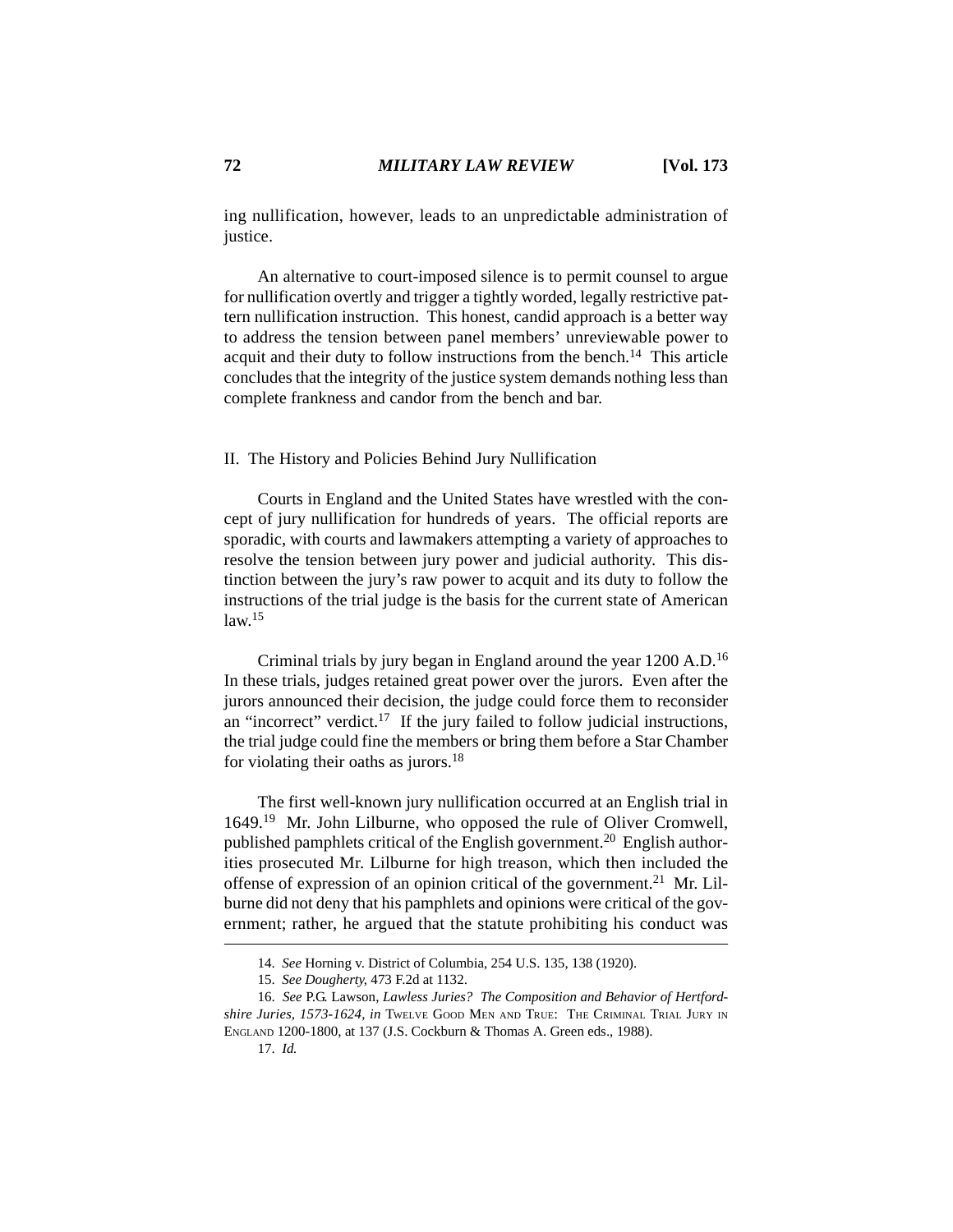unlawful. During summation, he boldly argued that an English jury had the right to judge the law itself.<sup>22</sup> Although no basis in law supported Mr. Lilburne's argument, the jury nevertheless acquitted him.<sup>23</sup>

In another English trial twenty-one years later, *Bushel's Case*, 24 Chief Justice Vaughan announced the principle of non-coercion of jurors. Justice Vaughan based this principal on his holding that judges may not punish or threaten to punish jurors for their verdicts.<sup>25</sup> Vaughan's landmark opinion concluded a series of cases surrounding the prosecution of William Penn and William Mead for unlawful assembly and disturbing the peace.<sup>26</sup> After authorities closed their London meeting house, Penn and Mead assembled with their Quaker congregation to preach and pray on the street. Admitting these facts, but maintaining his innocence, Mr. Penn argued, "The question is not whether I am guilty of the indictment, but whether this indictment be legal." $^{27}$ 

Edward Bushel was a juror in this trial. He and his fellow jurors returned a verdict of not guilty. The angry trial judge fined Bushel and the other jury members for failing to fulfill their duty as jurors. Bushel and three others refused to pay the fine and were jailed. They remained in jail for more than two months, and they petitioned the Court of Common Pleas for a writ of habeas corpus. Chief Justice Vaughan released the prisoners, holding that judges may not fine or imprison jurors for their verdicts.<sup>28</sup>

an ancient court of England that received its name because the ceiling was covered with stars; it sat with no jury and could administer any penalty but death. The Star Chamber was abolished when its jurisdiction was expanded to such an extent that it became too onerous for the people of England . . . . The abuses of the star chamber [sic] were a principle reason for the incorporation in the federal constitution of the privilege against self-incrimination.

19. *See* THOMAS A. GREEN, VERDICT ACCORDING TO CONSCIENCE: PERSPECTIVES ON THE ENGLISH CRIMINAL TRIAL JURY 1200-1800, at 153 (1985).

- 26. *See* GREEN, *supra* note 19, at 200.
- 27. *Id.*

<sup>18.</sup> *Id.* at 137-38. The Star Chamber was

STEVEN H. GIFTS, LAW DICTIONARY 451 (Barron's 1984) (internal citations omitted).

<sup>20.</sup> *Id.* at 168.

<sup>21.</sup> *Id.* at 170.

<sup>22.</sup> *Id.* at 173 (stating "the jury by law are not only judges of fact, but of law also").

<sup>23.</sup> *Id.* at 175.

<sup>24. 124</sup> Eng. Rep. 1006 (C.P. 1670).

<sup>25.</sup> *Id.* at 1012-13.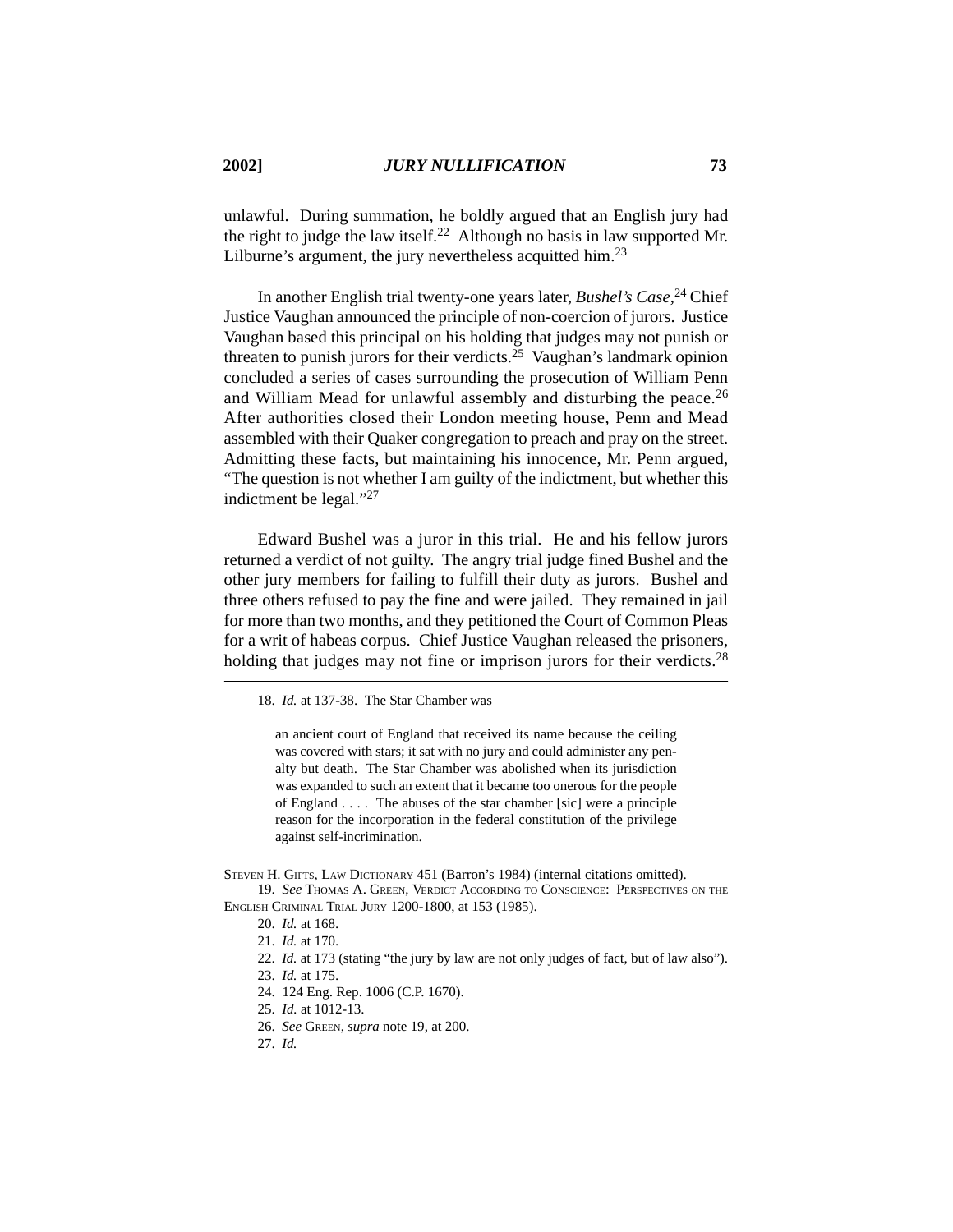After *Bushel's Case*, English jurors could exercise their power to ignore judges' instructions to follow the law without fear of punishment.

Jurors in colonial America, as subjects of the Crown, also enjoyed the protection of the principle of non-coercion of jurors announced in *Bushel's Case*. These colonial jurists played a central role in opposing tyrannical English rule in the period leading up to American independence. They did so, in part, by commonly refusing to convict their fellow Americans, accused by English authorities, of smuggling and seditious libel.<sup>29</sup> The power of American juries to nullify the law went beyond their English cousins, extending to their right to decide questions of law.30 As such, American counsel had the right to argue their personal interpretations of the validity of the law directly to the jury.<sup>31</sup>

One of the most famous of these trials occurred in 1735, when Andrew Hamilton defended John Peter Zenger against the charge of seditious libel. Hamilton argued that his client was innocent because the pamphlets Zenger published critical of the Royal Governor of New York were true. The judge properly instructed the jury that truth was not a recognized defense to seditious libel.<sup>32</sup> Although the judge prevented Hamilton from introducing evidence supporting the truth of the offending newspaper articles, he did allow nullification argument to the jury. Mr. Hamilton, citing *Bushel's Case* and the acquittals of William Penn and William Mead, argued that "it is very plain that the jury are by law at liberty . . . to find both the law and the fact in our case."<sup>33</sup> Despite the judge's instruction to the contrary, the jury accepted Mr. Hamilton's argument and found Mr. Zenger not guilty.<sup>34</sup>

During this period, the fear of jury nullification acted as a brake on statutes that empowered English customs inspectors to inspect American cargo ships. For example, in 1768, John Hancock refused to allow inspec-

31. Alschuler & Deiss, *supra* note 29, at 874.

32. JAMES ALEXANDER, A BRIEF NARRATIVE OF THE CASE AND TRIAL OF JOHN PETER ZENGER, PRINTER OF THE NEW YORK WEEKLY JOURNAL 71 (Stanley Katz ed., 2d ed. 1972).

33. *Id.* at 92.

34. *Id.*

<sup>28.</sup> *Id.*

<sup>29.</sup> *See* Albert W. Alschuler & Andrew G. Deiss, *A Brief History of the Criminal Jury in the United States*, 61 U. CHI. L. REV. 867, 874 (1994).

<sup>30.</sup> *Id. But see* Stanton D. Krauss, *An Inquiry into the Right of Criminal Juries to Determine the Law in Colonial America*, 89 J. CRIM. L. & CRIM. 111 (1998) (stating that whether colonial juries had the right to determine the law and facts in criminal cases is unknown).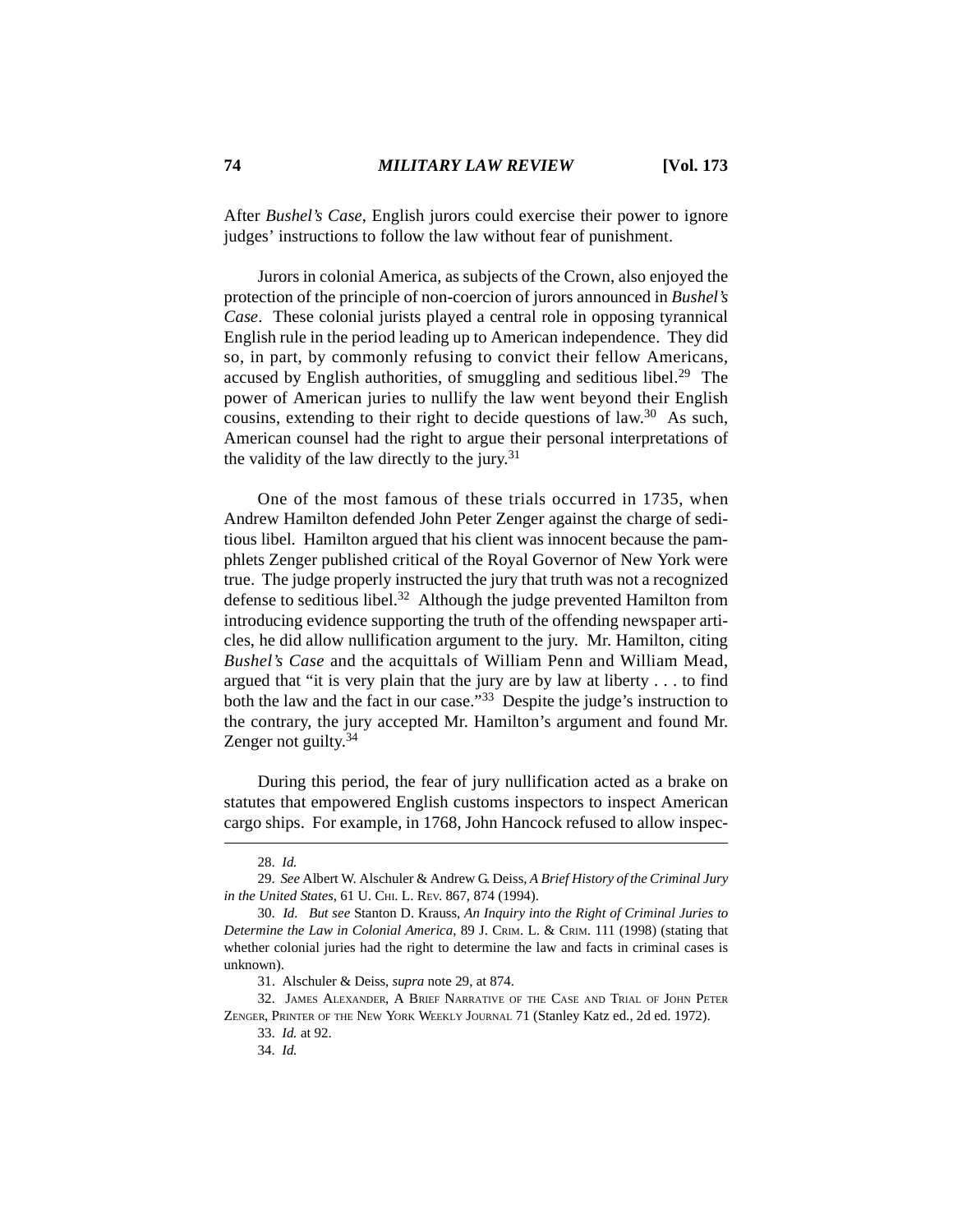tors aboard his cargo ship, the *Lydia*. The attorney general refused to prosecute the case because he felt that no colonial jury would indict or convict Hancock.<sup>35</sup>

The threat of jury nullification during this time also led to changes in the mandatory application of the death penalty. According to Professor Lawrence M. Friedman, "Capital punishment was ineffective because it was not, and could not be, consistently applied. Its deadly severity distorted the working of criminal justice. A jury, trapped between two distasteful choices, death or acquittal, often acquitted the guilty."36 To bring the system back into alignment, government authorities had no choice but to eliminate unduly harsh punishments. By 1800, state legislatures began abolishing or restricting the death penalty to cases of murder or treason.<sup>37</sup> At the end of the 19th century, Congress followed suit by replacing mandatory death sentences with discretionary jury sentencing. The Supreme Court noted in *Andres v. United States*38 that Congress's decision was prompted by "[d]issatisfaction over the harshness and antiquity of the federal criminal laws."39 In his concurring opinion, Justice Frankfurter observed that the movement leading to the legislation providing for discretionary sentencing in capital cases "was impelled both by ethical and humanitarian arguments against capital punishment, as well as by the practical consideration that jurors were reluctant to bring in verdicts which inevitably called for its infliction."40

In 1828, petty juries in America "consist[ed] usually of twelve men, [whose role was to] attend courts to try matters of fact in civil causes, and to decide *both the law and the fact* in criminal prosecutions. The decision of a petty jury [was] called a verdict."41 As the United States grew and industrialized, however, the right to pass judgment on the law began to shift from lay jurors to legally trained judges, and "the jury's right to

<sup>35.</sup> JEFFREY ABRAMSON, WE, THE JURY: THE JURY SYSTEM AND THE IDEAL OF DEMOC-RACY 24 (1994).

<sup>36.</sup> LAWRENCE M. FRIEDMAN, A HISTORY OF AMERICAN LAW 283 (2d ed. 1985).

<sup>37.</sup> *Id.*

<sup>38. 333</sup> U.S. 740 (1948).

<sup>39.</sup> *Id.* at 748 n.11.

<sup>40.</sup> *Id.* at 753 (Frankfurter, J., concurring). In a similar vein, the military justice system struggled with the issue of mandatory minimum life sentences. *See generally* United States v. Jefferson, 22 M.J. 315 (C.M.A. 1986) (ruling that to impress the members with the seriousness of the case, military judges must allow defense counsel to inform panel members about mandatory minimum life sentences during the findings portion of trial).

<sup>41.</sup> NOAH WEBSTER, AN AMERICAN DICTIONARY OF THE ENGLISH LANGUAGE (1st ed. 1828) (emphasis added).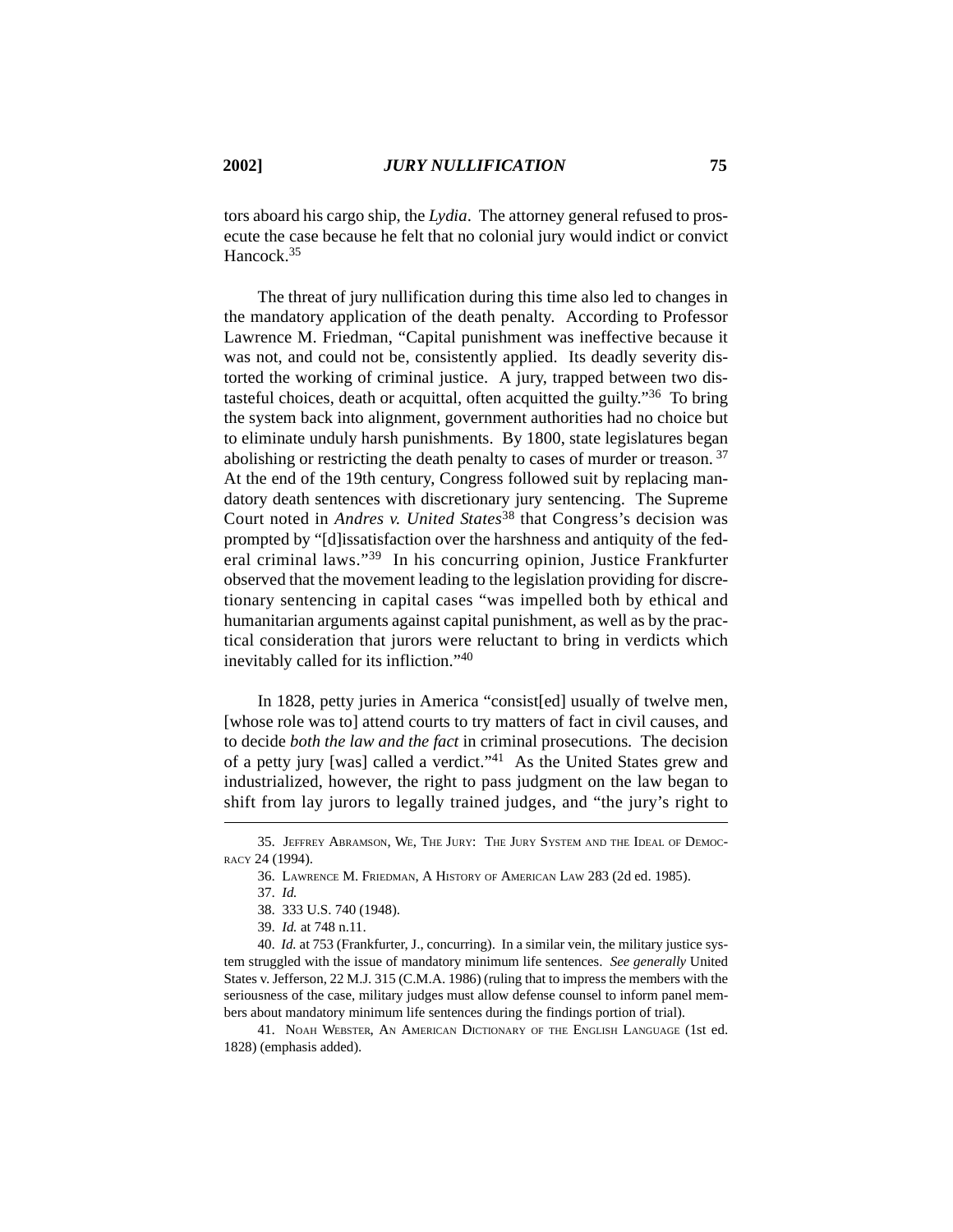decide questions of law . . . was lost."42 In 1835, Justice Story, then a judge in the Commonwealth of Massachusetts, made a crucial legal ruling when he stated flatly that the jury's function lay in accepting the law given to it by the court and applying the law to the facts.43 Christopher Columbus Langdell, who became the Dean of the Harvard Law School in 1870, believed that law was a process of adjudication by logical reasoning that called for rigorous formal training. In his view, law was distinct from politics, legislation, and the opinion of laymen. As such, his teaching reflected his belief that the task of finding the correct rule to apply to a given case was beyond the ability and training of ordinary jurors.<sup>44</sup>

In 1895, the Supreme Court followed the trend established by Justice Story and Dean Langdell when it decided *Sparf v. United States*. 45 Sparf and Hansen were crewmen on the *Hesper*. They were accused of killing their second mate on the high seas and throwing his body overboard. Sparf and Hansen were tried, found guilty of murder, and sentenced to death. In affirming the trial judge's refusal to instruct the jury to consider the lesser offenses of manslaughter, attempted murder, and attempted manslaughter, the Court stated:

The general question as to the duty of the jury to receive the law from the court, is not concluded by any direct decision of this court. But it has been often considered by other courts and by judges of high authority, and, where its determination has not been controlled by specific constitutional or statutory provisions expressly empowering the jury to determine both law and facts, the principle by which courts and juries are to be guided in the exercise of their respective functions has become firmly established.<sup>46</sup>

Twenty-five years later, in *Horning v. District of Columbia*, 47 the Supreme Court reviewed a pawnbroker's conviction for illegally operating a shop in Washington, D.C. At the trial judge's urging, the jury convicted the pawnbroker, despite the fact that the pawnbroker received all applications for loans and made all examinations of pledges at his Virginia office.

<sup>42.</sup> Note, *The Changing Role of the Jury in the Nineteenth Century*, 74 YALE L.J. 170, 170 (1964).

<sup>43.</sup> United States v. Battiste, 2 Sum. 240 (C.C.D. Mass. 1835).

<sup>44.</sup> FRIEDMAN, *supra* note 36, at 612-18.

<sup>45. 156</sup> U.S. 51 (1895).

<sup>46.</sup> *Id.* at 64.

<sup>47. 254</sup> U.S. 135 (1920).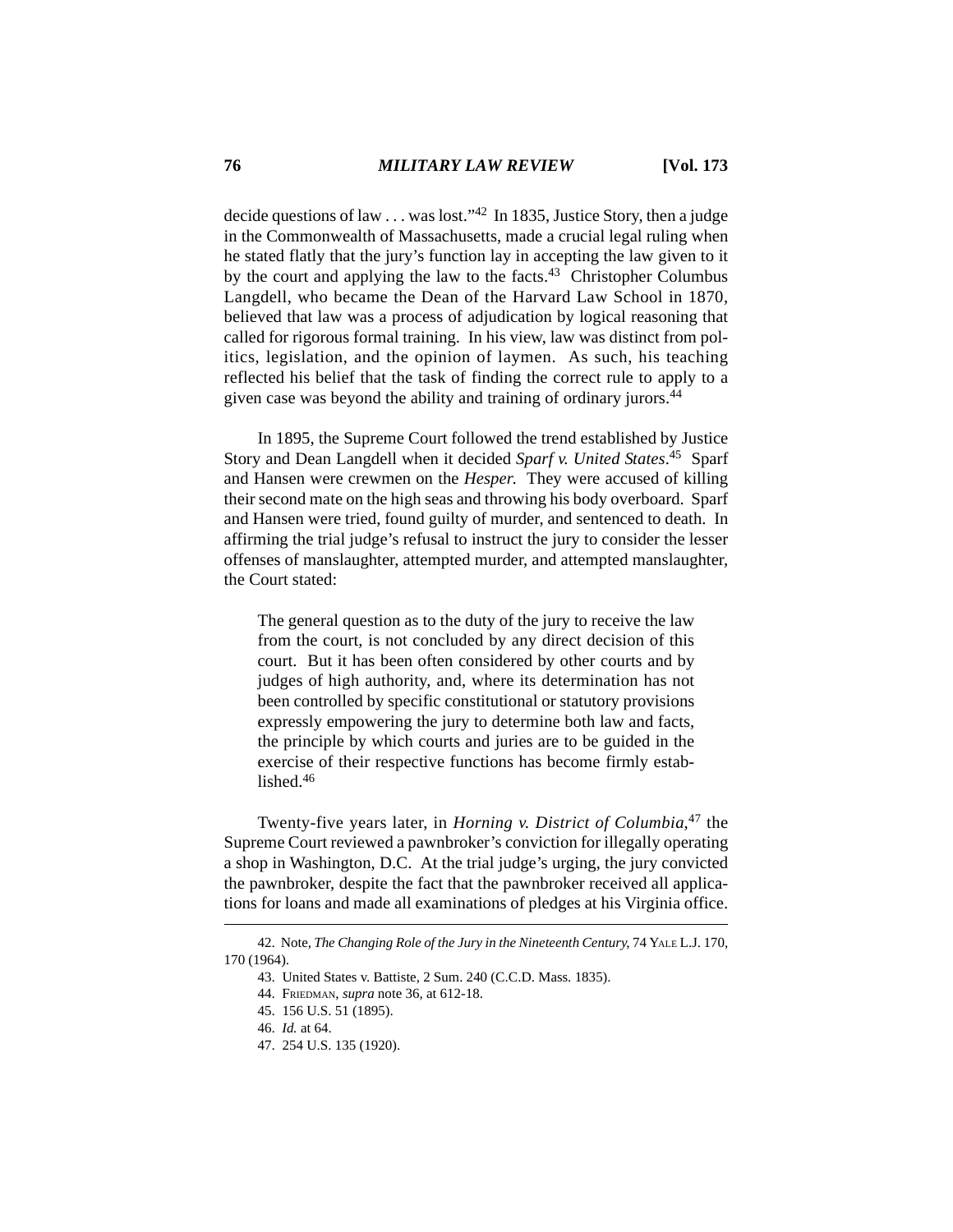The Court held that the trial judge did not commit reversible error by telling the jury, in effect, to find the defendant guilty because the facts were undisputed and the jury was allowed the *technical right* to decide against the law and the facts.48 Although the Court upheld the trial judge's instructions, the language from the majority and minority opinions validated the jury's power to acquit.

Justice Holmes, writing for the majority in *Horning*, stated, "The judge cannot direct a verdict it is true, and the jury has the power to bring in a verdict in the teeth of both law and facts."49 Justice Brandeis, in dissent, added:

Since *Sparf v. United States,* it is settled that, even in criminal cases, it is the duty of the jury to apply the law given them by the presiding judge to the facts which they find. But it is still the rule of the federal courts that the jury in criminal cases renders a general verdict on the law and the facts; and that the judge is without power to direct a verdict of guilty although no fact is in dispute.50

To this day, the issue of jury nullification remains in motion between the Supreme Court's holdings in *Sparf* and *Horning*. Jury members have a judge-made legal duty to follow instructions of law from the bench, but also retain the power to "bring in a verdict in the teeth of both law and facts."51

Protests against the Vietnam War during the 1960s revitalized interest in the jury's power, as the conscience of the community, to pass judgment on the law. In *United States v. Dougherty*, 52 the defendants admitted to breaking into and vandalizing a Dow Chemical Company office. They did this to protest the firm's manufacture of napalm bombs for use in Vietnam. Pleading not guilty, the defendants raised a defense of "sincere religious motives" or a belief in "some higher law."53 The trial court refused a

<sup>48.</sup> *Id.* at 138 (emphasis added).

<sup>49.</sup> *Id.*

<sup>50.</sup> *Id.* at 139 (Brandeis, J., dissenting) (citations omitted).

<sup>51.</sup> *Id.* at 138.

<sup>52.</sup> United States v. Dougherty, 473 F.2d 1113 (D.C. Cir. 1972).

<sup>53.</sup> *Id.* at 1140 (Bazelon, C.J., dissenting).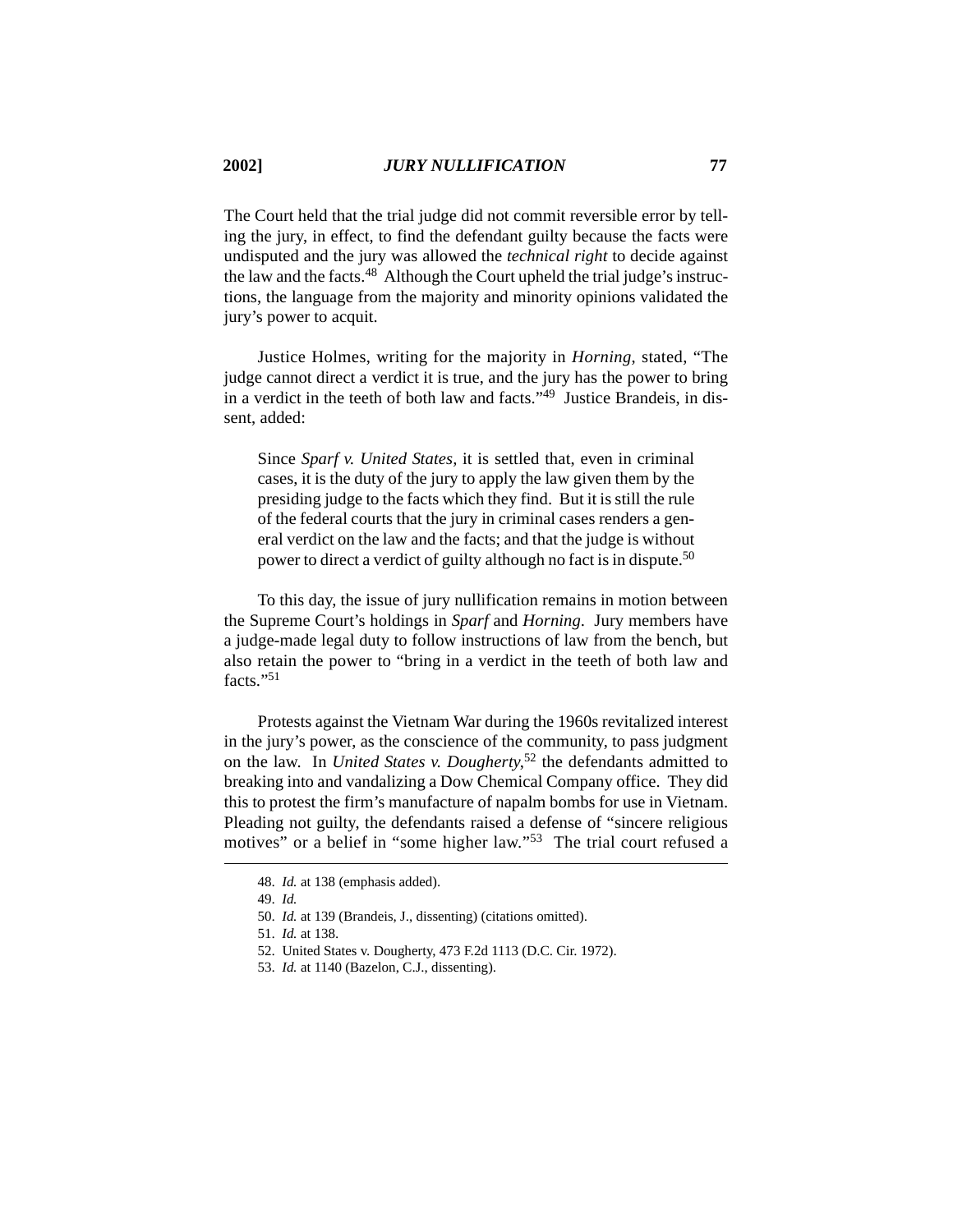defense request for a jury nullification instruction, and the defendants were convicted.54

The D.C. Court of Appeals upheld the convictions, noting that "[t]he existence of an unreviewable and unreversible power in the jury, to acquit in disregard of the instructions on the law given by the trial judge, has for many years co-existed with legal practice and precedent upholding instructions to the jury that they are required to follow the instructions of the court on all matters of law."<sup>55</sup> In affirming the trial judge's refusal to give the requested jury nullification instruction, the court observed, "The jury system has worked out reasonably well overall, providing 'play in the joints' that imparts flexibility and avoids undue rigidity. An equilibrium has evolved—an often marvelous balance—with the jury acting as a 'safety valve' for exceptional cases, without being a wildcat or runaway institution."56 In dissent, Chief Judge Bazelon explained that the nullification power is a "necessary counter to case-hardened judges and arbitrary prosecutors."57 The Chief Judge felt there was no justification for, and considerable harm in, the trial judge's lack of candor in denying a requested instruction on nullification and barring the defense counsel from raising the issue in argument before the jury.58

In 1997, the California Court of Appeal, Second District, reviewed People v. Sanchez,<sup>59</sup> in which the jury asked during deliberations if it could find a participant in a robbery, who did not directly participate in a killing, guilty of second-degree murder and robbery, rather than first-degree murder. The trial judge explained that the defendant was not charged with robbery and re-explained the concept of felony-murder, which California law classifies as first-degree murder and carries a mandatory life sentence. The judge then threatened to remove jurors who could not follow his instructions. The jury convicted the accused of first-degree murder. $60$ 

On appeal, the majority held that the trial judge may instruct jurors that the law does not leave open the possibility of a lesser offense. The court also held that the judge does not need to instruct jurors on their power of nullification. Finally, it ruled that judges may tell jurors they will be

60. *Id.* at 1438.

<sup>54.</sup> *Id.* at 1117.

<sup>55.</sup> *Id.* at 1132.

<sup>56.</sup> *Id.* at 1134.

<sup>57.</sup> *Id.* at 1140 (Bazelon, C.J., dissenting).

<sup>58.</sup> *Id.*

<sup>59. 58</sup> Cal. App. 4th 1435 (Cal. App. 2d 1997).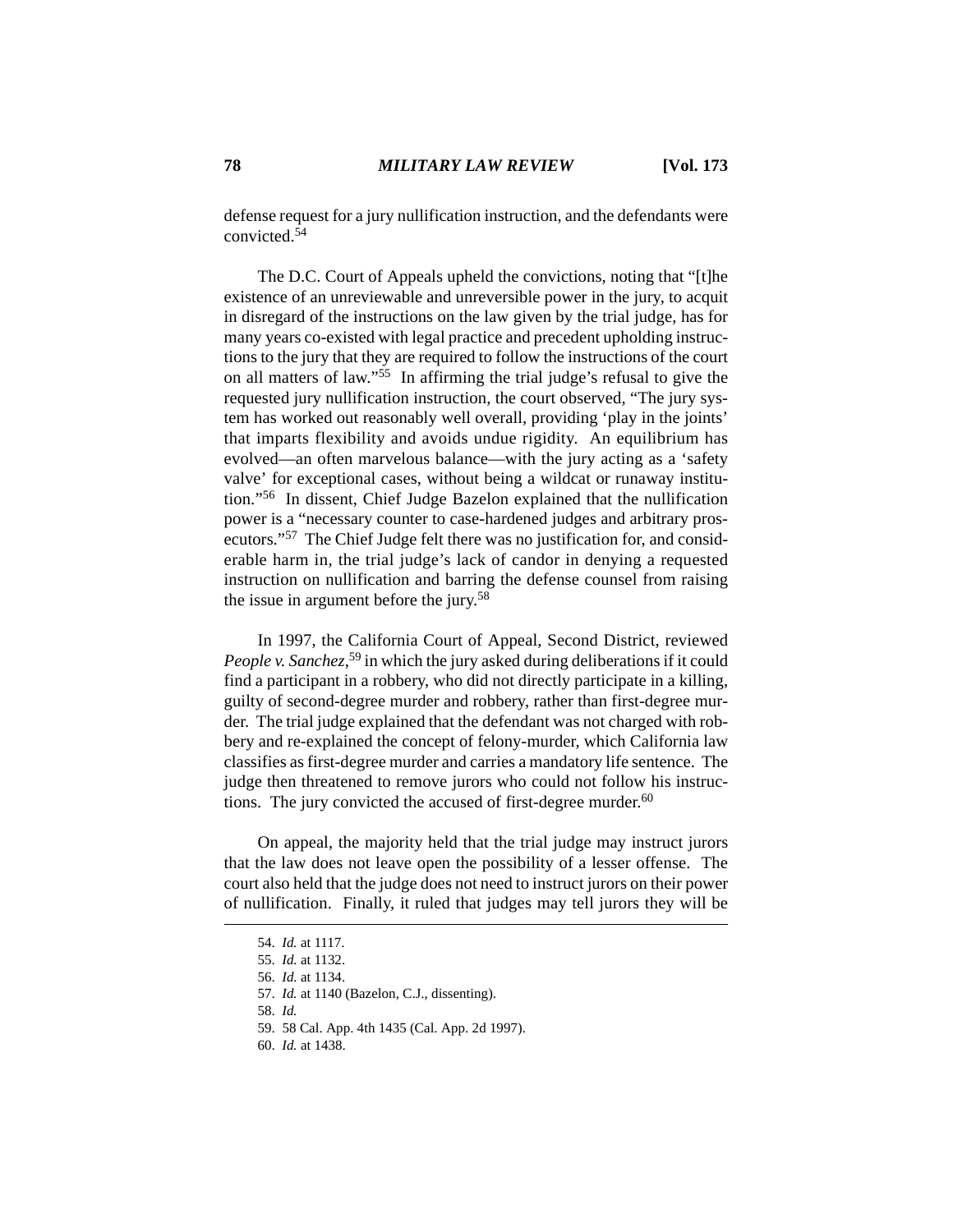removed if they cannot follow the law.61 The dissent argued that jurors do have the power to nullify, and that any instruction indicating otherwise is erroneous and should not be given.<sup>62</sup>

In *United States v. Thomas*, 63 a federal judge went one step further than the facts of *Sanchez* by dismissing a juror during deliberations. In *Thomas*, five black defendants were accused of drug offenses. On the third day of deliberations, the jury informed the judge that it could not reach a verdict because Juror Number Five had a "predisposed disposition" to acquit "his people."64 The judge interviewed the jurors individually and found that Juror Number Five was purposefully disregarding the court's instructions on the law and intended to vote for an acquittal, regardless of the evidence. After making this finding, the judge dismissed Juror Number Five from the trial. The remaining jurors then convicted the five defendants<sup>65</sup>

The Court of Appeals for the Second Circuit stated that the district court judge's removal of a juror could be correct, but vacated the defendants' convictions. The court found that the trial judge "dismissed Juror [Number Five] largely on the ground that the juror was acting in purposeful disregard of the court's instructions on the law, when the record evidence raises a possibility that the juror was simply unpersuaded by the Government's case against the defendants."<sup>66</sup>

Before hearing *United States v. Hardy*, the military's highest court had not ruled directly on the issue of whether a court-martial panel should be instructed about its power to disregard instructions from the bench; $\frac{67}{ }$  however, the predecessor to the CAAF, the Court of Military Appeals (COMA), had touched on the general topic of jury nullification, in dicta of four cases.

In *United States v. Mead*, 68 a judicial notice case, the COMA observed that although "civilian juries and court-martial members always have had the power to disregard instructions on matters of law given them by the

<sup>61.</sup> *Id.* at 1443-47.

<sup>62.</sup> *Id.* at 1452 (Johnson, J., dissenting).

<sup>63. 116</sup> F.3d 606 (2d Cir. 1997).

<sup>64.</sup> *Id.* at 624.

<sup>65.</sup> *Id.* at 612.

<sup>66.</sup> *Id.* at 624.

<sup>67.</sup> *See* United States v. Hardy, 46 M.J. 67, 69-70 (1997).

<sup>68. 16</sup> M.J. 270 (C.M.A. 1983).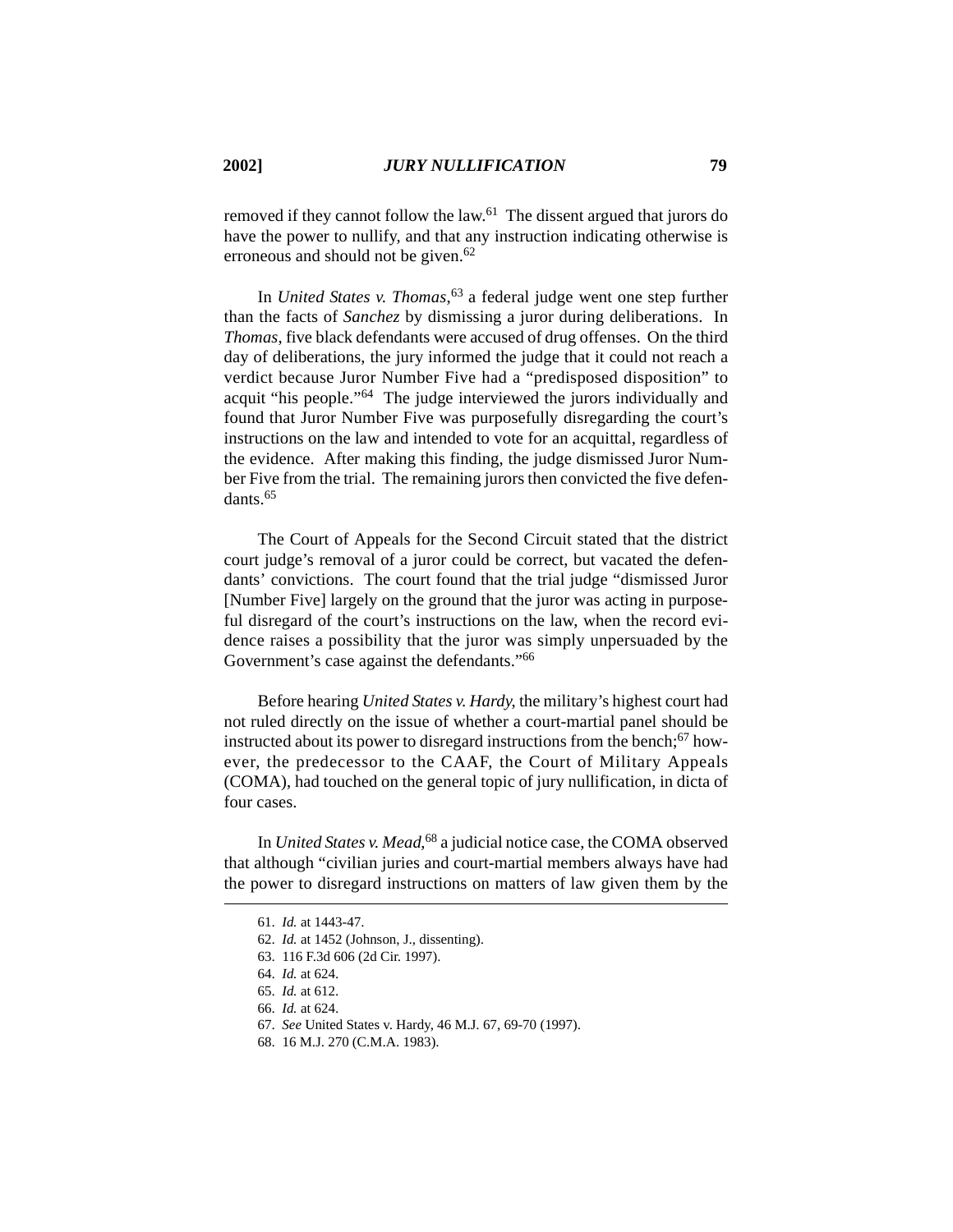judge, generally it has been held that they need not be advised as to this power, even upon request by a defendant."69 In *United States v. Jefferson*, 70 the COMA reviewed a case in which the trial judge told the defense to refrain from informing the members during closing argument on findings that the mandatory minimum sentence for the offense in question was confinement for life.71 In *Jefferson*, the COMA held that military judges must allow defense counsel to inform the panel about mandatory minimum life sentences to stress the seriousness of the case.<sup>72</sup>

In *United States v. Smith*, 73 the COMA held that the military judge's refusal to allow the defense to question prospective court members about their views on mandatory life sentences during voir dire did not provide a basis for overturning a premeditated murder conviction.74 The court stated that jury nullification would have been an unacceptable basis for voir dire questions.75 Finally, in *United States v. Schroeder*, 76 the COMA held that when the Uniform Code of Military Justice (UCMJ) provides for a mandatory minimum sentence, any sentence not conforming to mandatory minimums would be subject to reconsideration or rehearing.<sup>77</sup> Since deciding *Hardy* in 1997, the CAAF has not revisited the controversial issue of jury nullification.

*United States v. Hardy*78 was a contested general court-martial at Fort Hood, Texas. An officer and enlisted panel convicted Specialist (SPC)

73. 27 M.J. 25 (C.M.A. 1988).

74. *Id.* at 28-29 (limited to cases involving a mandatory minimum sentence, and arguably not applicable when the panel must use independent judgment to adjudge a sentence that best meets the needs of the soldier, the military service and society).

75. *Id.*

76. 27 M.J. 87 (C.M.A. 1988).

77. *Id.* at 90 n.1. This opinion, however, is not applicable to most offenses in which the panel may sentence the accused to no punishment. In this latter scenario, does little or no punishment constitute *jury nullification*? Strictly speaking, no. *But see* Interview by Major Walter Hudson with Senior Judge Robinson O. Everett, Court of Appeals for the Armed Forces, at Duke University Law School (Feb. 20-21, 2000) [hereinafter Everett Interview], *quoted in* Major Walter Hudson, *Senior Judges Look Back & Look Ahead*, 165 MIL. L. REV. 89 (2000). In discussing whether the military should do away with panel member sentencing in favor of judges imposing more predictable punishments, Judge Everett said, "I'm inclined to leave it as it is. I think probably the more unusual sentences by courtsmartial are those that are too light, almost [a] type of *jury nullification*." *Id.* (emphasis added).

<sup>69.</sup> *Id.* at 275.

<sup>70. 22</sup> M.J. 315 (C.M.A. 1986).

<sup>71.</sup> *Id.* at 318.

<sup>72.</sup> *Id.* at 329.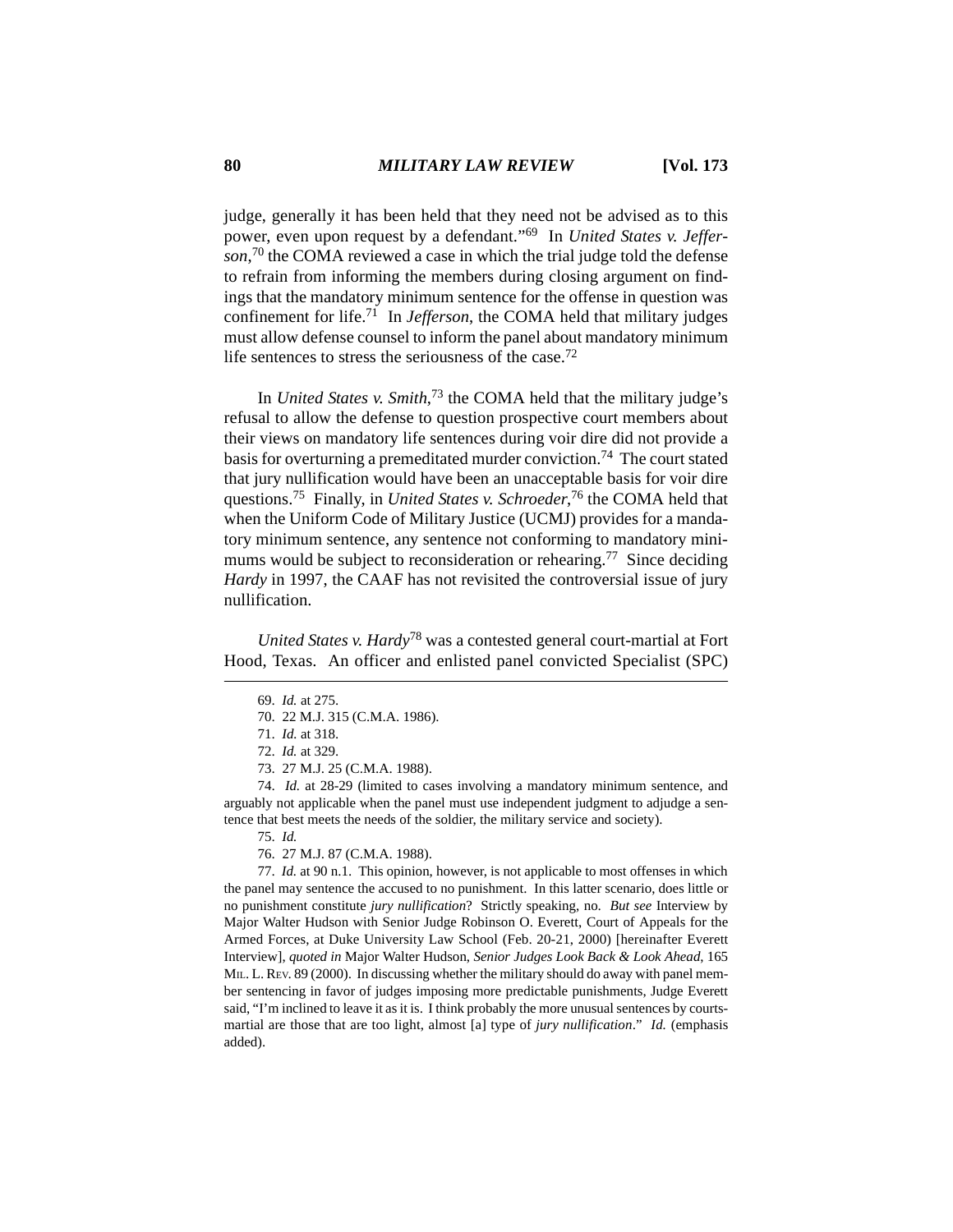Hardy of forcible oral sodomy, but acquitted him of rape and attempted forcible anal sodomy. All charges grew out of a single incident. The panel sentenced SPC Hardy to a dishonorable discharge, confinement for five years, total forfeitures, and reduction to the lowest enlisted grade. The convening authority approved these results, and the Army Court of Criminal Appeals affirmed without a written opinion. When the case reached the CAAF, the court focused squarely on the issue of instructions.79

At SPC Hardy's trial, the military judge instructed on the issues of consent, intoxication of the victim (as it might have affected her ability to consent), mistake of fact (as to the victim's consent), and the appellant's voluntary intoxication. The military judge also instructed the members that they had the responsibility to "impartially resolve the ultimate issue as to whether the accused is guilty or not guilty in accordance with law, the evidence admitted in court, and [their] own conscience."80 After deliberating for just under three hours, the members returned to the courtroom and asked, "If we find . . . all the elements of the charge are present, that does not necessarily mean that we still have to find the defendant guilty of that charge, is that correct?"81 The military judge responded by telling the panel to consider "all the instructions" previously given on the elements of the offense and applicable defenses, and discussed an example involving the mistake of fact defense.82

After addressing the panel's question, the military judge held an Article 39(a), UCMJ, session to discuss the instructions he had given.<sup>83</sup> During this session, the trial counsel asked the military judge to provide the following instruction to the members: "If the government has proven each and every element beyond a reasonable doubt, and if there's no defense to that (sic), then they must find the individual guilty."84 The military judge

<sup>78. 46</sup> M.J. 67 (1997). For another synopsis of *United States v. Hardy*, see Donna M. Wright & Lawrence M. Cuculic, *Annual Review of Developments in Instructions–1997*, ARMY LAW., July 1998, at 47-50.

<sup>79.</sup> *Hardy*, 46 M.J. at 68*.*

<sup>80.</sup> *Id.*

<sup>81.</sup> *Id.*

<sup>82.</sup> *Id.*

<sup>83.</sup> *Id.* Article 39(a), UCMJ, provides statutory authority for the military judge to "call the court into session without the presence of the members."UCMJ art. 39(a) (2000). 84. *Hardy*, 46 M.J. at 68*.*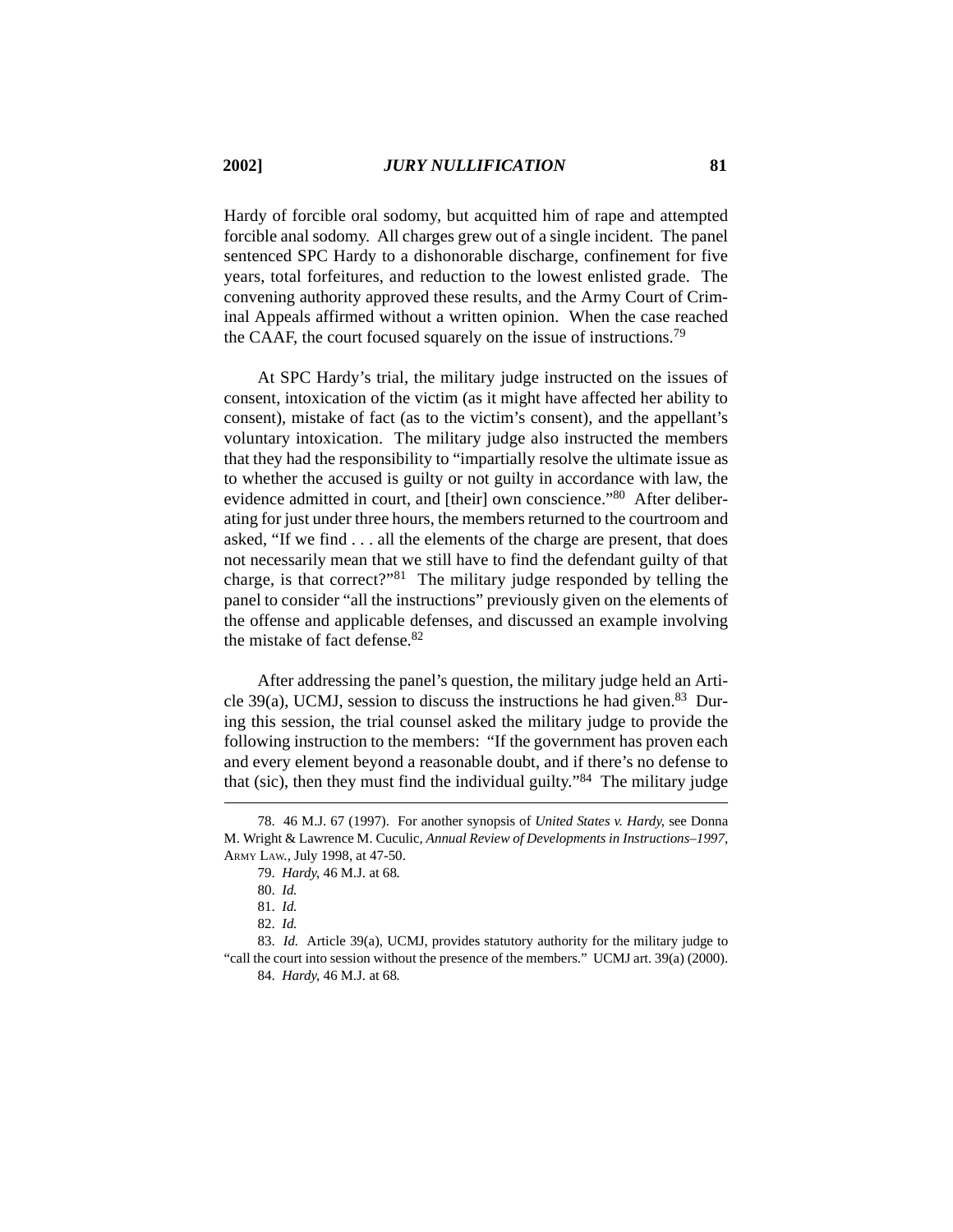responded, "Well, I think that's pretty much what I said. How would you want me to say it differently?"<sup>85</sup>

After the judge declined the trial counsel's request to direct the panel to return a verdict of guilty, SPC Hardy's civilian defense counsel asked for an instruction that the members, "in their exercise of their peer discretion, . . . they may find him not guilty, notwithstanding findings that there is evidence beyond a reasonable doubt to sustain each and every element of the offense, and finding expressly that there are no affirmative defenses." 86 The trial judge declined this request stating, "Well, I disagree with you completely on that."<sup>87</sup>

On appeal, the CAAF reasoned that the military judge's response to the trial counsel's request expressed only general agreement and was not adopting it verbatim. The court pointed out that the actual instruction given to the members was "If, on whole evidence, you're satisfied beyond a reasonable doubt of the truth of each and every element, you *should* find the accused guilty."88 The CAAF observed that neither the military judge's instructions before findings, nor his response to the members' subsequent questions stated that the members *must* return a finding of guilty. Commenting on the instructions given to the panel in *Hardy*, the CAAF stated that the correct instruction is that the panel *should* find the accused guilty when all of the elements had been proven and the defenses had been rebutted.89

In analyzing whether the trial judge erred by refusing to give a jury nullification instruction, the CAAF noted that the power of nullification does exist.<sup>90</sup> The court then considered the source of the power; that is, whether the power exists because the panel has the right to disregard the law, or as a collateral consequence of other policies, such as the requirement of a general verdict,  $91$  the absence of a directed guilty verdict,  $92$  the

89. *Hardy*, 46 M.J. at 69 n.5*.*

<sup>85.</sup> *Id*.

<sup>86.</sup> *Id.* at 69.

<sup>87.</sup> *Id.*

<sup>88.</sup> *Id.* at 69 n.5. *See also* BENCHBOOK, *supra* note 7, at 53 n.1.

<sup>90.</sup> *Id.* at 69.

<sup>91.</sup> *See* UCMJ art. 52 (2000) (setting the number of votes required for conviction).

<sup>92.</sup> *See id*. art. 37 (prohibiting any person subject to the UCMJ from attempting to coerce or influence a court-martial in reaching findings).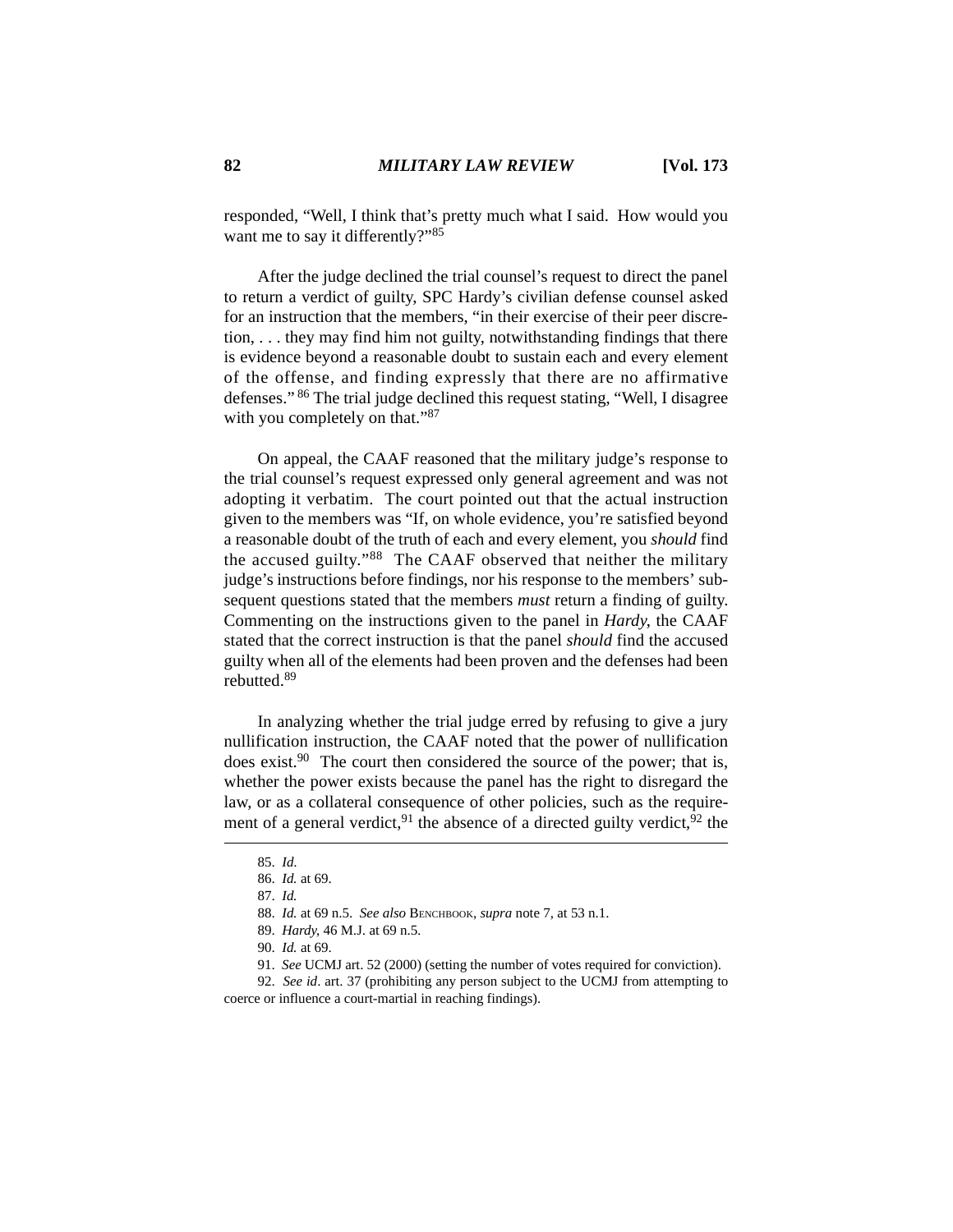ban on double jeopardy,  $93$  and rules that protect the deliberative process of a court-martial 94

After discussing the origins of the power to nullify, the court turned its attention to the reasons why the power exists. In doing so, the CAAF reviewed federal case law and examined the arguments for and against jury nullification. In *United States v. Krzyske*, 95 the Court of Appeals for the Sixth Circuit rejected the idea that juries should be instructed on the power of jury nullification at the request of the defense. In *Krzyske*, a tax evasion case, the trial judge refused a defense request to instruct on jury nullification, but allowed the defense to use the term in argument. When the jury interrupted their deliberations to ask about the term, the judge instructed them that there was "no such thing as valid jury nullification."<sup>96</sup> Distinguishing between the jury's right to reach a verdict and the court's duty to instruct on the correct law, the *Krzyske* court recognized the power of jury nullification, but rejected the defense's contention that jurors must be advised of their power.<sup>97</sup>

Similarly, in *United States v. Moylan*, 98 the Court of Appeals for the Fourth Circuit also rejected the defense request for a jury nullification instruction. The *Moylan* court held that the power to nullify is inherent and the jury need not be further informed of a power that is obvious to them.<sup>99</sup>

After discussing *Krzyske* and *Moylan*, the CAAF then mentioned that the First, Seventh, Eighth, Ninth, Eleventh, and D.C. Circuits have also rejected the idea of explicit jury instructions on the jury's inherent power to nullify the law.100 Quoting a law review article, the CAAF noted that

100. United States v. Hardy, 46 M.J. 67, 71-72 (1997) (citing United States v. Anderson, 716 F.2d 446, 449-50 (7th Cir. 1983); United States v. Trujillo, 714 F.2d 102, 105-06 (11th Cir. 1983); United States v. Wiley, 503 F.2d 106, 107 (8th Cir. 1974); United States v. Simpson, 460 F.2d 515, 518-20 (9th Cir. 1972)); *see* United States v. Dougherty, 473 F.2d 1113, 1133 (D.C. Cir. 1972); United States v. Boardman, 419 F.2d 110, 116 (1st Cir. 1969), *cert. denied*, 397 U.S. 991 (1970).

<sup>93.</sup> *See id.* art. 44 (stating that no person, without his consent, may be tried a second time for the same offense).

<sup>94.</sup> *See, e.g.*, *id*. art. 51 (stating voting shall be by secret written ballot).

<sup>95. 836</sup> F.2d 1013 (6th Cir. 1988).

<sup>96.</sup> *Id.* at 1020.

<sup>97.</sup> *Id.* at 1021.

<sup>98. 417</sup> F.2d 1002 (4th Cir. 1969), *cert. denied*, 397 U.S. 910 (1970).

<sup>99.</sup> *Id.* at 1006.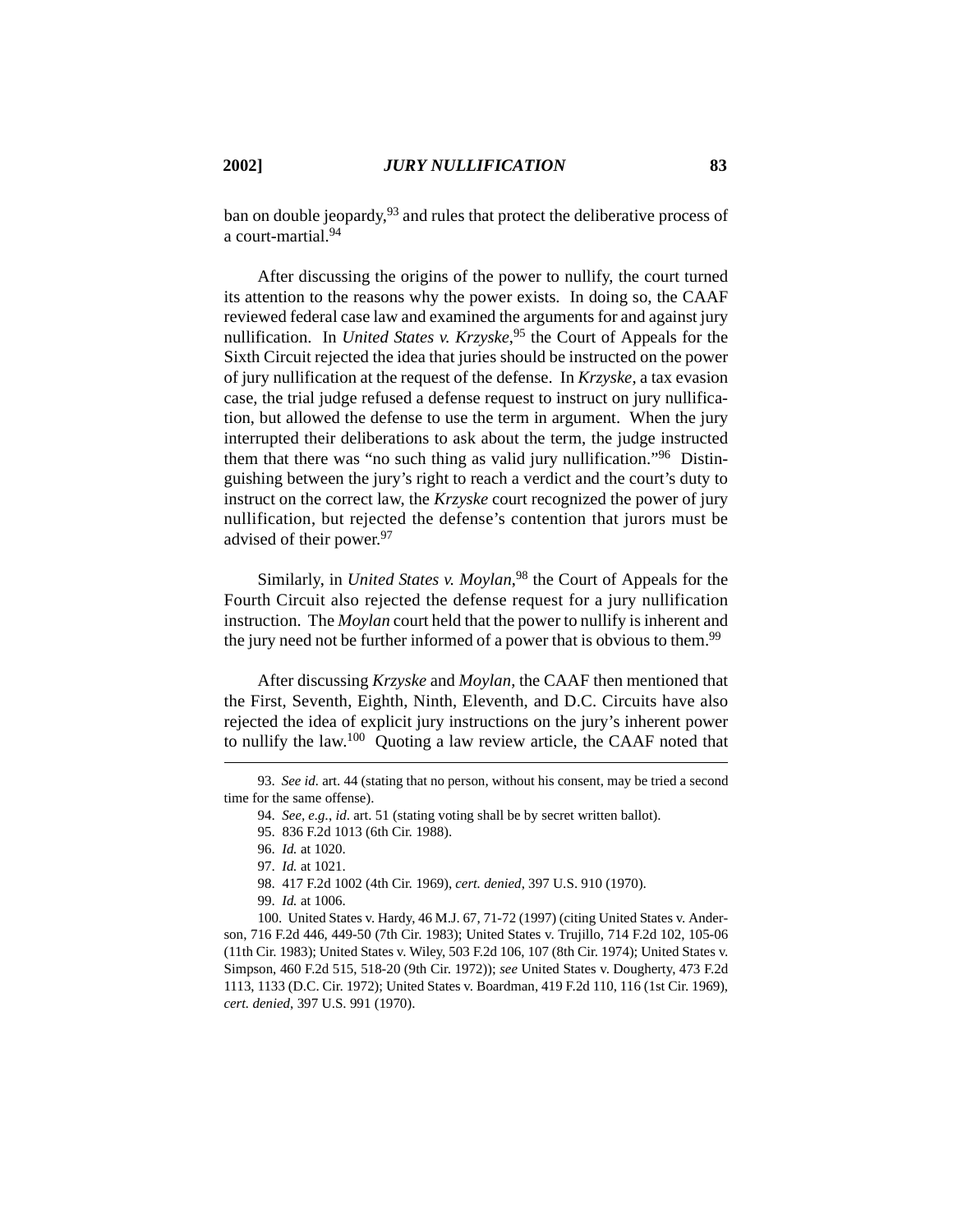only Maryland and Indiana recognize or encourage the power of jury nullification<sup>101</sup>

The CAAF briefly acknowledged the argument that jury nullification is necessary to provide a check against overzealous prosecutors and to provide a way for the public in a democracy to register discontent with unpopular laws.102 The CAAF stated that existing rules provide a means for limiting overzealous prosecutions, and therefore found the positive aspects of jury nullification did not require an instruction advising panel members about their power to nullify the law. Furthermore, the CAAF observed the dangers of over-emphasizing the jury's inherent power of jury nullification. The court reasoned that the jury that disregards the law could just as easily convict rather than acquit, and might render a decision based on fear, prejudice, or mistake. Dismissing the contention of some who insist that jury nullification exists to excuse crimes involving deeply held moral views, the CAAF pointed out that jury nullification could be exercised to excuse other conduct, such as sexual harassment, civil rights violations, and tax fraud.<sup>103</sup>

The CAAF then compared the military and civilian criminal justice systems. In both systems, the judge and jurors have distinct roles—the judge decides interlocutory questions of law, and the jurors decide questions of fact. Panel and jury deliberations are both privileged to a great extent. Neither military judges nor their civilian counterparts may direct a jury to return a guilty verdict; members or jurors return only with general verdicts. Military and civilian accused alike are protected by double jeopardy rules from a retrial, once they have been acquitted. The CAAF stated that despite the fact that civilian juries and military panels both have the power of jury nullification, such a right would be inappropriate for the military justice system because permitting panel members to disregard the law might lead them to ignore unpopular laws. The CAAF reasoned that free exercise of this right to nullify might violate the principle of civilian con-

<sup>101.</sup> *Hardy*, 46 M.J. at 72 (quoting Lieutenant Commander Robert E. Korroch & Major Michael J. Davidson, *Jury Nullification: A Call for Justice or an Invitation to Anarchy?*, 139 MIL. L. REV. 131, 139 (1993)). However, Georgia also recognizes its jurors as the judges of both the law and the facts in a criminal case. *See* GA. CONST. art. I, § I, para. XI(a). In addition, South Dakota will vote on whether to amend the state constitution to allow jurors in criminal cases to judge the law as well as the facts. *See* Molly McDonough, *Jury Nullification on the Ballot*, Oct. 4, 2002, ABA J. REP., *at* http://www.abanet.org/journal/ereport/oct4jury.html.

<sup>102.</sup> *Hardy*, 46 M.J. at 72.

<sup>103.</sup> *Id.*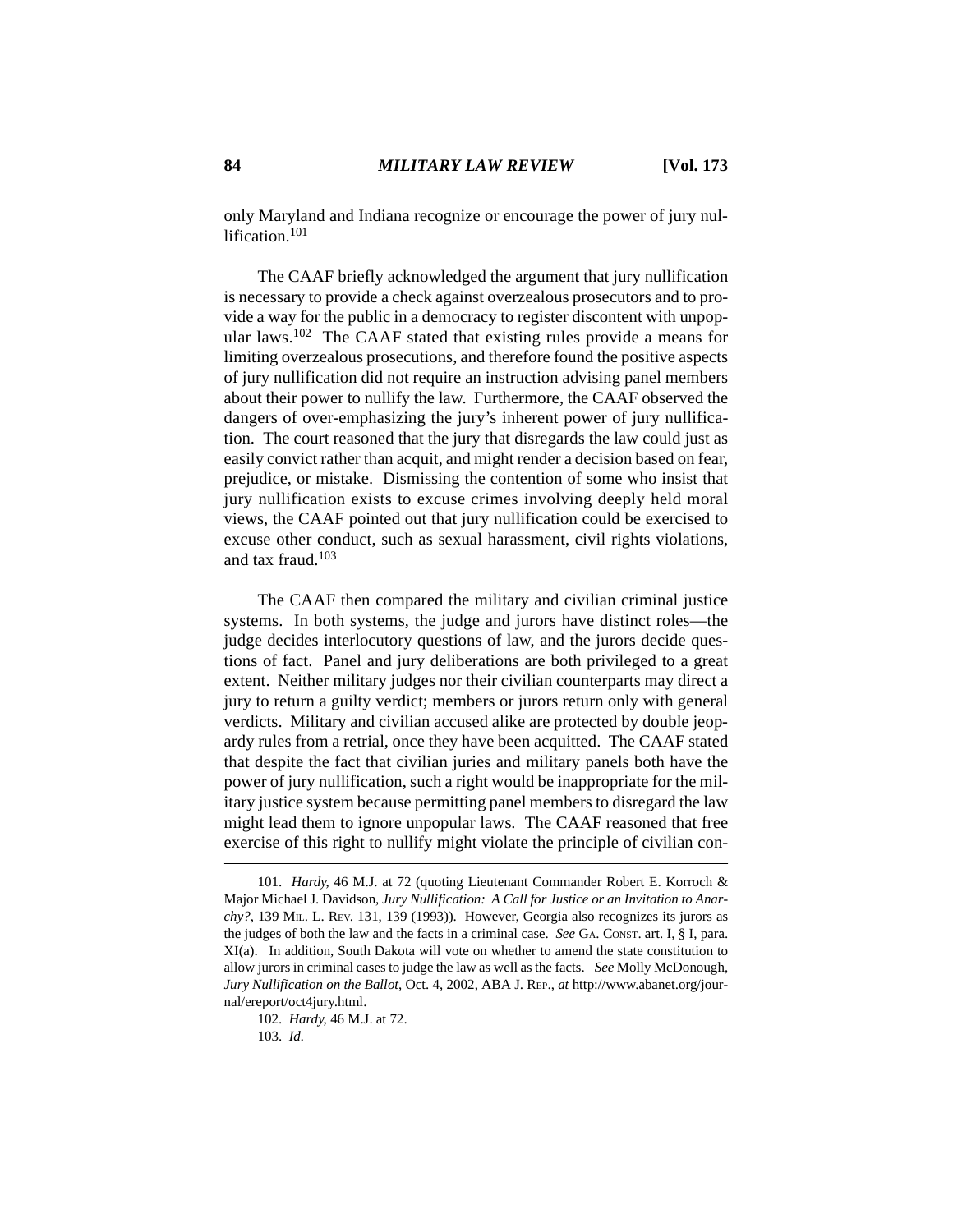trol over the military. Unrestrained exercise of the panel's power to nullify the law might also countermand discipline and foster disrespect for the law.<sup>104</sup>

Concluding its opinion, the CAAF acknowledged a panel's inherent power to nullify the law, but held there is no right to jury nullification because the power to nullify exists due to the "collateral consequence of the rules concerning the requirement for a general verdict, the prohibition against double jeopardy, and the rules that protect the deliberative process of a court-martial panel."105 It held, "[B]ecause there is no 'right' of jury nullification, the military judge in this case did not err either in declining to give a nullification instruction or in declining otherwise to instruct the members that they had the power to nullify his instructions on matters of law."106

*Old Chief v. United States*, <sup>107</sup> lik*e Hardy,* was decided in 1997. In *Old Chief*, the Supreme Court acknowledged the power of jury nullification. Old Chief was convicted of possession of a firearm by a person with a prior felony conviction. At trial, Old Chief offered to stipulate to his prior conviction, arguing that his offer made evidence of the name and nature of his prior offense inadmissible.<sup>108</sup> The prosecution refused to join the stipulation and insisted on its right to present its own evidence of the prior conviction. The Supreme Court held it was an abuse of discretion for the trial judge to admit the record of conviction when the defendant's stipulation was available. In a footnote, the Court explicitly discussed the impact of jury nullification on these types of cases:

[A]n extremely old conviction for a relatively minor felony that nevertheless qualifies under the statute might strike many jurors as a foolish basis for convicting an otherwise upstanding member of the community of otherwise legal gun possession. Since the Government could not, of course, compel the defendant to admit formally the existence of the prior conviction, the Government would have to bear the risk of jury nullification, a fact that might properly drive the Government's charging decision.<sup>109</sup>

106. *Id.*

108. *Id.* at 175. Old Chief's prior felony conviction was for an assault causing serious bodily injury. *Id.*

109. *Id.* at 185 n.8.

<sup>104.</sup> *Id.*

<sup>105.</sup> *Id.*

<sup>107. 519</sup> U.S. 172 (1997).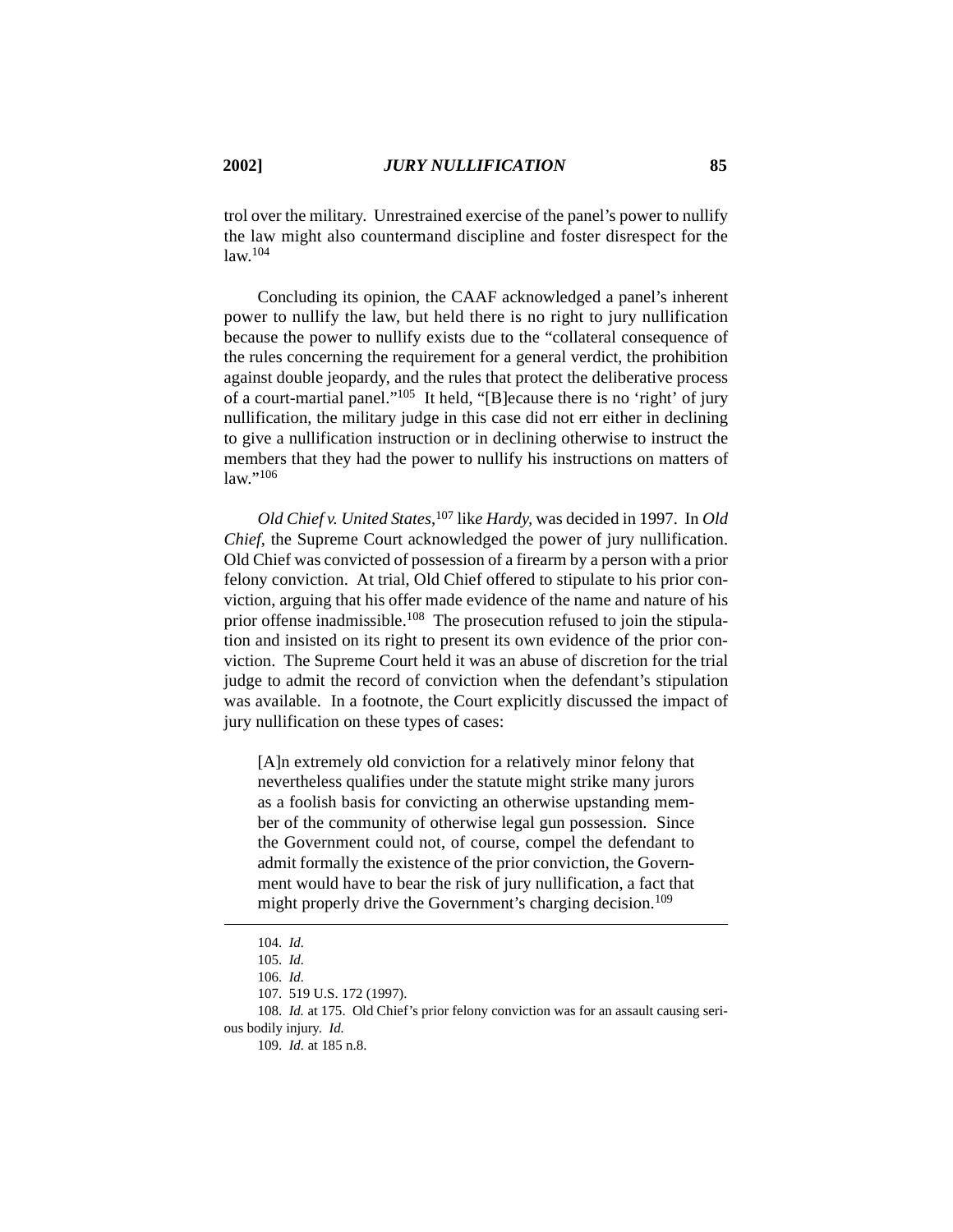The quotation from *Old Chief* illustrates that the United States' highest court recognizes that jury nullification may, in appropriate cases, play a powerful role in charging, trying, and deciding cases.<sup>110</sup>

Opinions differ over the future role of juries in criminal trials. Some, citing the acquittals of O.J. Simpson, Mayor Barry, and the police officers that beat Rodney King, want the role of the jury controlled tightly.<sup>111</sup> Others, citing the acquittal of Dr. Kevorkian, maintain that modern juries continue to serve a valuable role as the conscience of the community and the last refuge for protection against overreaching by the government.<sup>112</sup> More radical commentators even call for race-based jury nullification.<sup>113</sup>

Federal District Court Judge Jack Weinstein, discussing jury nullification instructions wrote, "Such an instruction is like telling children not to put beans in their noses. Most of them would not have thought of it had it not been suggested."114 On the other hand, Judge Dann of Arizona, a leading proponent of jury reform, argued, "It is that power and control of the trial process, jealously guarded by many judges and lawyers, that harms the jury, a key democratic institution."<sup>115</sup> In this democratic spirit, the state constitutions of Indiana, Maryland, and Georgia protect the cen-

113. *See, e.g.*, Paul Butler, *Racially Based Jury Nullification*, 105 YALE L.J. 677, 696 (1995) (calling for the African-American community to use jury nullification to acquit nonviolent African-American lawbreakers).

114. Jack Weinstein, *Considering Jury Nullification: When, May and Should a Jury Reject the Law to Do Justice?*, 30 AMER. CRIM. L. REV. 239, 250 (1993).

115. Michael Dann, *"Learning Lessons" and "Speaking Rights": Creating Educated and Democratic Juries*, 68 INDIANA L.J. 1229 (1993) (speaking of juries generally, not jury nullification specifically).

<sup>110.</sup> *See also infra* apps. A and B (demonstrating the successful use of jury nullification themes in recent courts-martial).

<sup>111.</sup> *See* Douglas R. Litowitz, *Jury Nullification: Setting Reasonable Limits*, 11 CBA RECORD 16 (Sept. 1997).

<sup>112.</sup> *Id.* This argument, however, is by no means modern. In a 1789 letter to Thomas Paine, Thomas Jefferson wrote, "Another apprehension [about the French Revolution] is a majority cannot be induced to adopt the trial by jury; and I consider that as the only anchor ever yet imagined by man, by which a government can be held to the principles of its constitution." 7 WRITINGS OF THOMAS JEFFERSON 408 (Albert Ellery Bergh ed., 1907).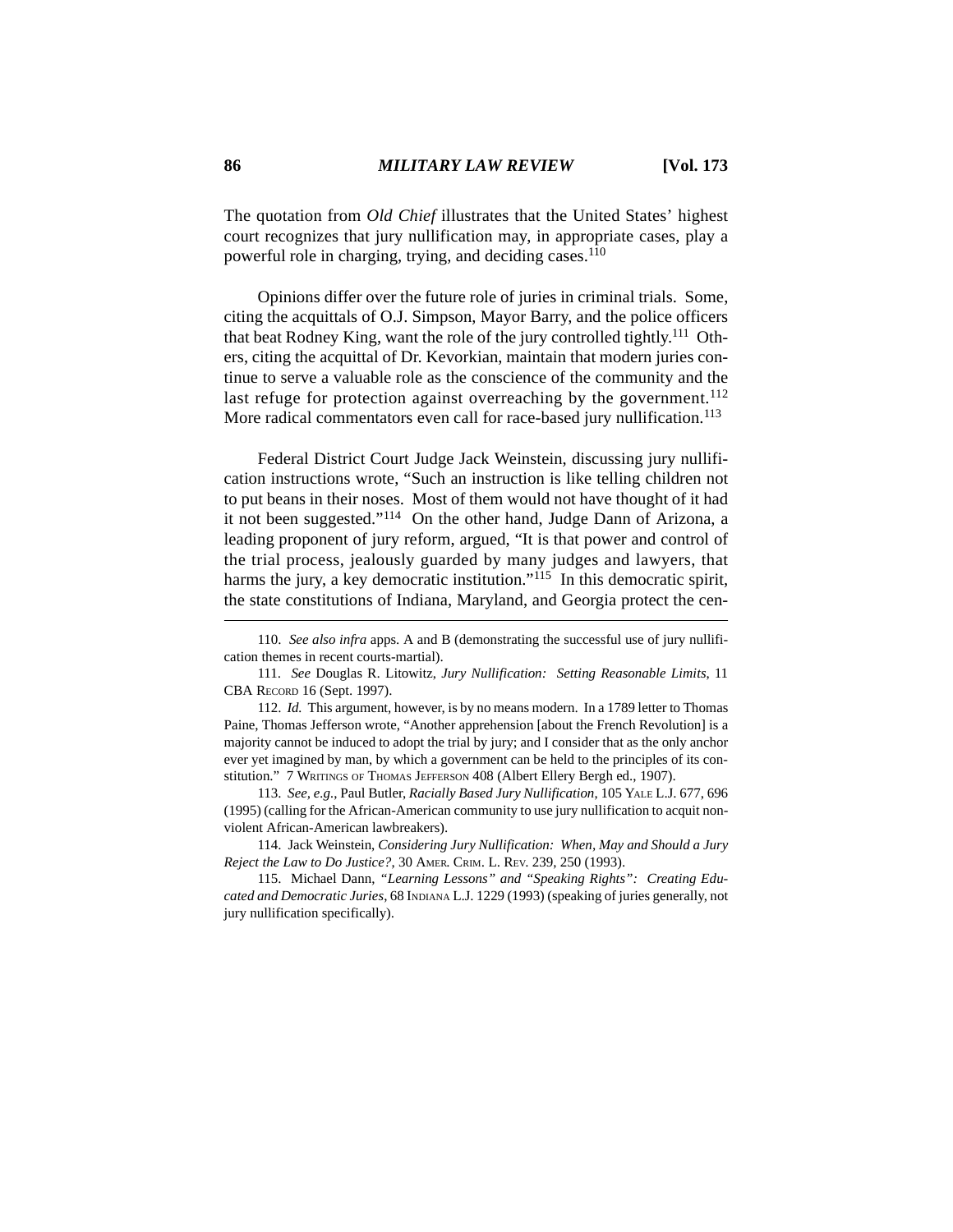tral role of juries by making them the finders of fact and law in criminal cases.116

Juries are unique. No other institution places so much power directly in the hands of such a small group of ordinary citizens. Jury nullification represents both the best and the worst of the jury system, as jurors struggle to deal justly with the liberty of their fellow citizens. The performance of juries in the post-Civil War era best illustrate this dichotomy. Faced with incredible power and responsibility, nineteenth century juries in the North chose to shelter fugitive slaves and the abolitionists.<sup>117</sup> In contrast, juries in the South chose to free vigilantes who lynched African-Americans<sup>118</sup> and to wrongly convict and sentence African-American defendants to death.119

Douglas Litowitz put his finger on the volatile nature of the nullification debate in his article, *Jury Nullification: Setting Reasonable Limits*. 120 He wrote:

[The] distinction between principle and policy . . . is crucial because it explains why jury nullification strikes us as morally permissible in *Bushel's Case*, the Zenger case and the Fugitive Slave Cases, but not in the Simpson case . . . . Thinking about the problem in this way helps explain why most lawyers were not troubled by the Kevorkian acquittal, but were enraged by the O.J. Simpson verdict. The Kevorkian acquittal seemed consistent with the judgment of many lawyers that the Michigan statute [prohibiting physician-assisted suicide] unduly restricted a fundamental "right to die," a right based on Constitutional guarantees of liberty and privacy . . . . In contrast, the Simpson verdict did not affirm any fundamental rights—it seemed more akin to an act of revenge.121

<sup>116.</sup> IND. CONST. art. I, § 19 ("In all criminal cases whatsoever, the jury shall have the right to determine the law and the facts."); MD. CONST. art. XXIII ("In the trial of all criminal cases, the Jury shall be the Judges of Law, as well as fact, except that the Court may pass upon the sufficiency of the evidence to sustain a conviction."); GA. CONST. art. I, § I, para. XI(a) ("The jurors are the judges of both the law and the facts in a criminal case.").

<sup>117.</sup> *See* ABRAMSON, *supra* note 35, at 80-82.

<sup>118.</sup> *Id.* at 61-63.

<sup>119.</sup> *See, e.g.*, DAN T. CARTER, SCOTTSBORO: A TRAGEDY OF THE AMERICAN SOUTH (1969) (a historical account of eight black youths falsely convicted and sentenced to die; the Supreme Court reversed the convictions on the ground of racial discrimination).

<sup>120.</sup> Litowitz, *supra* note 111.

<sup>121.</sup> *Id.* at 20-21.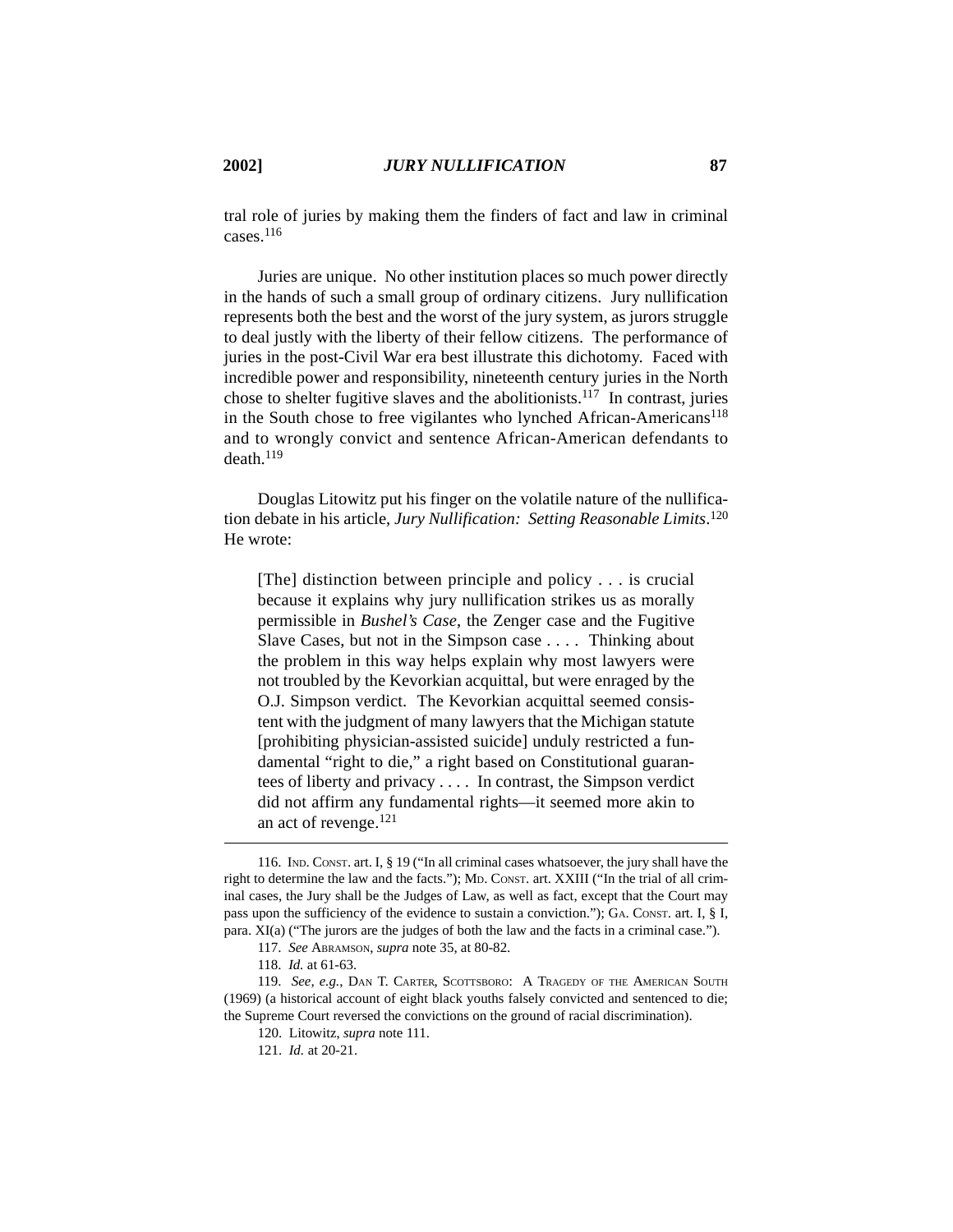Distinctions aside, the central issue remains how to best maintain a "marvelous balance, with the jury acting as a 'safety valve' for exceptional cases, without being a wildcat or runaway institution."122

### III. Why So Little Case Law?

Given the controversial nature of jury nullification, the amount of case law on the subject is surprisingly small. The dearth of cases may give an inaccurate impression that jury nullification issues at trial are very rare. One reason for the limited case law, however, is that an acquittal does not result in a reported decision. For example, there are no official reported decisions of the criminal cases against John Lilburne, William Penn and William Mead, or John Peter Zenger. Likewise, no appellate records exist of more recent acquittals allegedly driven by jury nullification, including the trials of former Washington D.C. Mayor, Marion Barry;<sup>123</sup> football and film star, O.J. Simpson;124 Iran-contra cohort, Lieutenant Colonel Oliver North;<sup>125</sup> or the champion of physician-assisted suicide, Dr. Jack Kevorkian.126 Similarly, in cases in which a trial judge gives requested nullification instructions, and the outcome is a conviction, nullification will not be an issue on appeal. The "records" of nullification cases in which the defense prevails exist only in popular media and legal legend. Some of these are quite humorous,  $127$  but provide counsel with little value as precedent for arguing the finer points of the law in court.

The only reported decisions, therefore, are cases in which the judge refused to give the defense-requested instructions and the accused was convicted. This helps explain why the concept of jury nullification, which goes to the very core of the American jury system, appears to receive less attention from the legal community than it deserves. Mr. Timothy Lynch, an associate director of the Cato Institute's project on criminal justice, argued that this absence of pro-nullification case law places the defense bar

<sup>122.</sup> United States v. Dougherty, 473 F.2d 1113, 1134 (D.C. Cir. 1972).

<sup>123.</sup> *See generally* Saundra Torry, *Court Hears Defense of Judge's Bans*, WASH. POST, July 4, 1990, at A2, A12 (successful defense appeal of trial judge's order to exclude Minister Louis Farrakhan and Reverend George Stallings from the trial gallery to prevent "impermissible message" of African-American support of Marion Barry's public plan to seek jury nullification).

<sup>124.</sup> *See* Butler, *supra* note 113, at 696.

<sup>125.</sup> *See* ABRAMSON, *supra* note 35, at 66-67.

<sup>126.</sup> *See* ALEXANDER, *supra* note 32, at 65.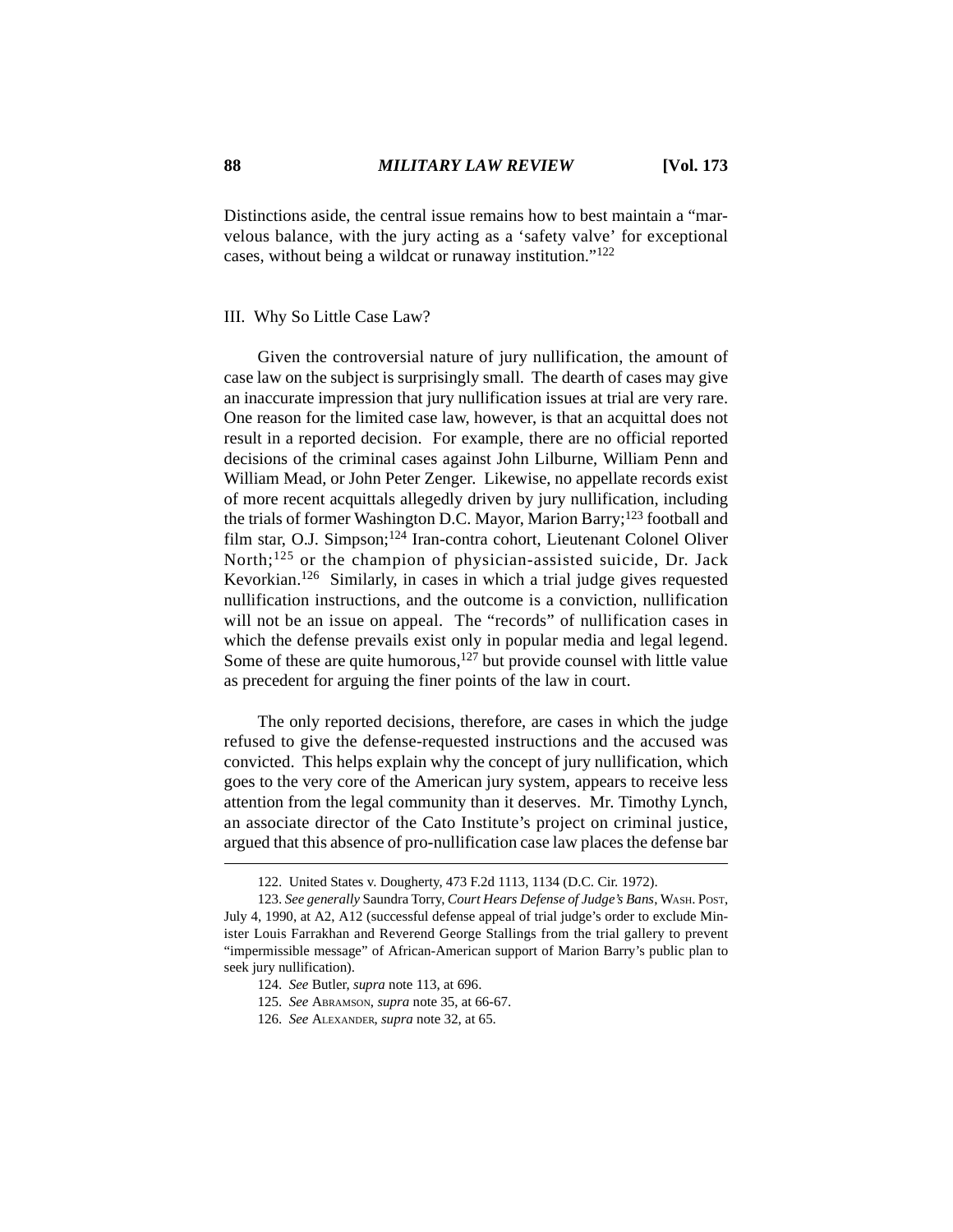at a distinct disadvantage because counsel do not have reported authority to cite when requesting jury nullification instructions from the bench.<sup>128</sup>

## IV. Allowing Jury Nullification Argument

*United States v. Hardy* reaffirmed that military members have the raw power to nullify the law.129 *Hardy* did not address, however, whether counsel may argue jury nullification to the panel.<sup>130</sup> Therefore, this issue

127. Take, for example, this story about country juries:

The classic story of a [country] jury [is about] a man who was on trial for stealing some heifers. When the jury returned with their verdict, the Associate said, "Do you find the accused guilty or not guilty of cattle stealing?" To which the foreman replied "Not guilty, if he returns the cows." The judge read the jury the riot act and concluded by saying, "Go out and reconsider your verdict. You swore that you would try the issue . . . and find a true verdict according to the evidence." The jury retired again, and when they returned they had a belligerent air about them. The associate said, "Have you decided on your verdict?" The foreman said, "Yes, we have. We find the accused not guilty—and he doesn't have to return the cows."

THE OXFORD BOOK OF LEGAL ANECDOTES 11-12 (Michael Gilbert ed., Oxford University Press 1989).

Another good example is the story about a Welsh jury:

At the annual dinner of a Welsh Society in London, where he was the principal guest, Cassels declared that Judges had to be extremely careful when they were on circuit in Wales. He recalled the case of the judge who was asked by the defendant's counsel if he could say a few words in Welsh to the jury at the end of his closing speech. The judge, anxious that there should be no appearance of even a linguistic bias, agreed. The counsel spoke for only twenty seconds in Welsh, thanked the judge and sat down. The judge summed up and the weight of the evidence was dead against the prisoner but, without leaving the jury box, the jury found him not guilty. Back in his private room the judge puzzled for some minutes, then sent for a court attendant and asked him what the defense counsel had said. It was, "The prosecutor is English, the prosecution counsel is English, the judge is English. But the prisoner is Welsh, I'm Welsh, and you're Welsh. Do your duty."

#### *Id.* at 61.

<sup>128.</sup> Timothy Lynch, *Practice Pointer*, THE CHAMPION, Jan./Feb. 2000, at 32. 129. 46 M.J. 67 (1997).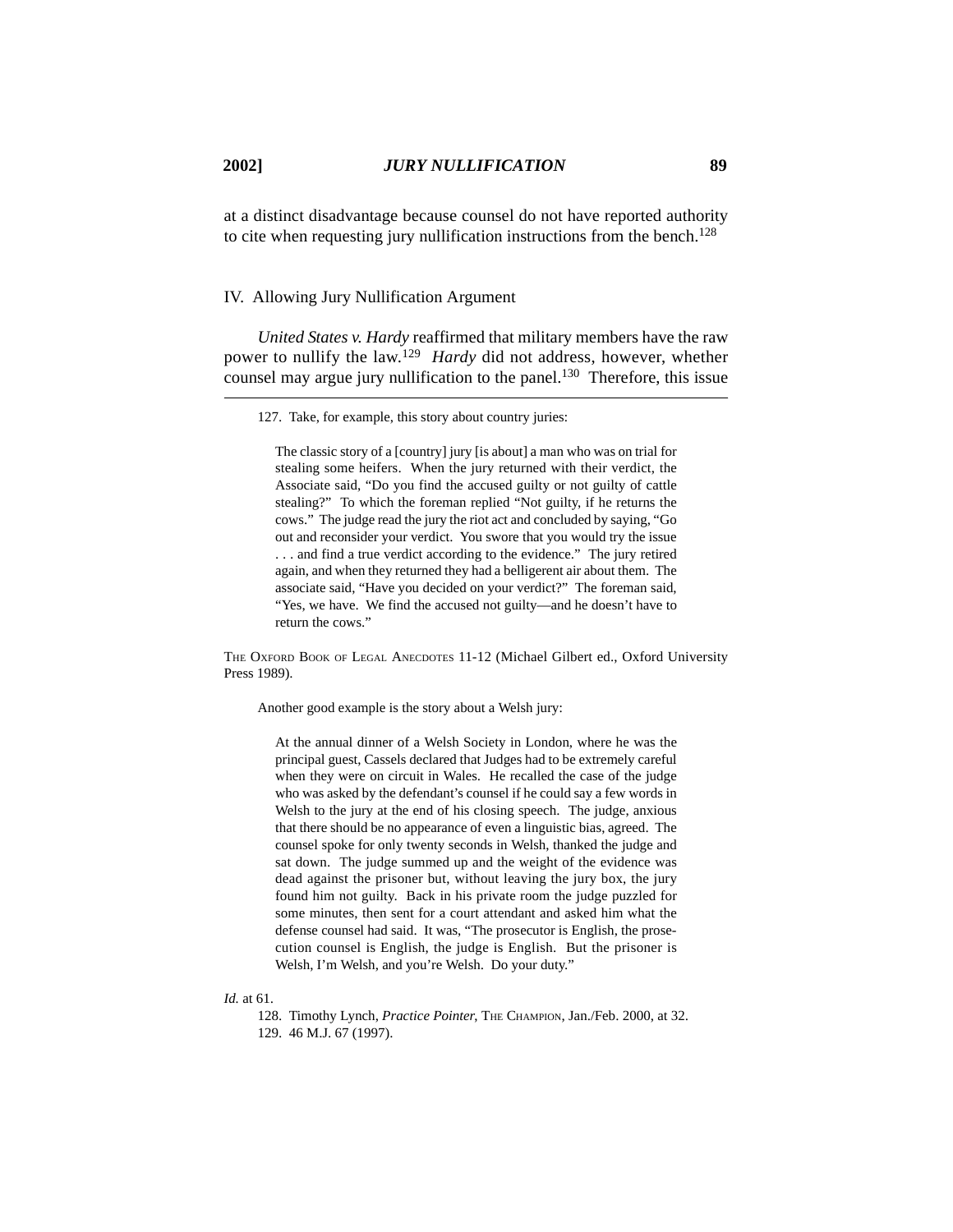remains an open question of law.131 Should members be left to learn of their power through non-legal sources, such as books, Hollywood dramas, and the news media? Or, should counsel be allowed to echo the teachings of Alexander Hamilton,<sup>132</sup> John Adams,<sup>133</sup> or Thomas Jefferson<sup>134</sup> and argue jury nullification concepts directly to the members?

The only military case that comes close to addressing whether counsel may openly argue jury nullification to the panel members is *United States v. Jefferson*. 135 In *Jefferson*, the government argued that the mandatory minimum sentence for murder was irrelevant during arguments for findings. The COMA rebuked this argument, holding that the defense should have been permitted to impress the panel members with the seriousness of the accusations during the findings portion of the trial.<sup>136</sup> As such, the government must factor in the threat of jury nullification when making its charging decisions because military panels forced to choose between mandatory confinement for life or acquittal may feel compelled to acquit to avoid an unduly harsh punishment. $137$ 

Other jurisdictions have case law addressing the issue of arguing nullification. In *United States v. Krzyske*, 138 a tax evasion case, the trial judge refused a defense request to instruct on jury nullification, but allowed the

131. *See id.* at 67.

134. In 1782 Mr. Jefferson explained,

[I]t is usual for the jurors to decide the fact, and to refer the law arising on it to the decision of the judges. But this division of the subject lies with their discretion only. And if the question relates to any point of public liberty, or if it be one of those in which the judges may be suspected of bias, the jury undertake to decide both law and fact.

<sup>130.</sup> *Hardy* centers on the military judge's failure to give a requested instruction. Therefore, the CAAF did not go beyond the issue of instructions. *See generally id.*

<sup>132.</sup> Alexander Hamilton noted that jury trials would prevent "[a]rbitrary impeachments, arbitrary methods of prosecuting offenses, and arbitrary punishments upon arbitrary convictions." THE FEDERALIST NO. 83, at 499 (Clinton Rossiter ed., 1961).

<sup>133. &</sup>quot;It is not only [the juror's] right, but his duty . . . to find the verdict according to his own best understanding, judgment, and conscience, though in direct opposition to the direction of the court." 1 LEGAL PAPERS OF JOHN ADAMS 230 (L. Kinvin Wroth & Hiller B. Zobel eds., 1965).

THOMAS JEFFERSON, NOTES ON THE STATE OF VIRGINIA 140 (J.W. Randolph ed., 1853). 135. 22 M.J. 315 (C.M.A. 1986).

<sup>136.</sup> *Id. But see* United States v. Smith, 27 M.J. 25, 29 (1988) (stating in dicta that jury nullification is an unacceptable basis for voir dire questions; Chief Judge Everett, however, noted in his concurring opinion that *Smith* does not overturn *Jefferson*).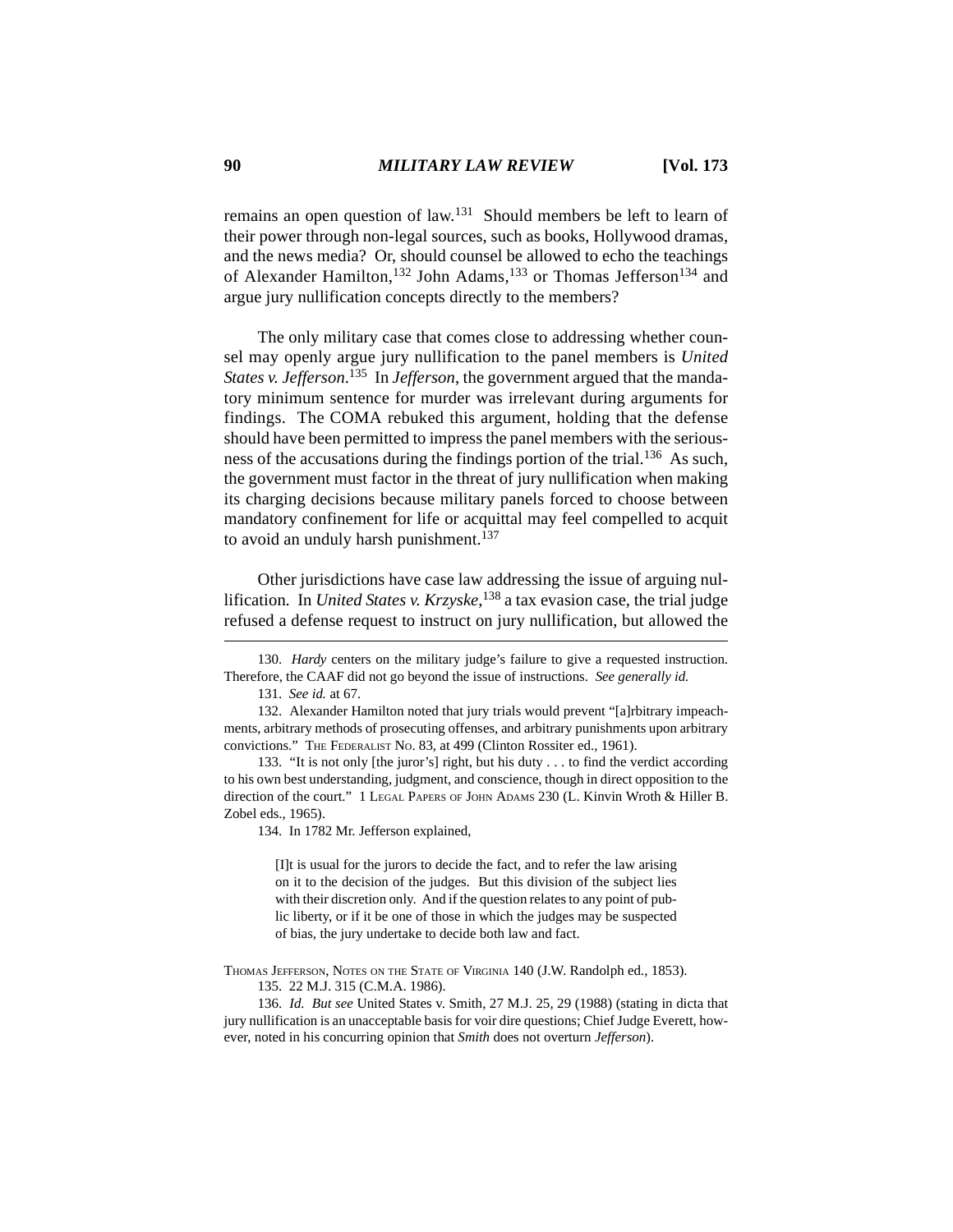defense to use the term in argument.139 Similarly, in *New Hampshire v. Elvin Mayo, Jr.*, 140 the New Hampshire Supreme Court found that the trial court did not abuse its discretion in denying a defense request for a jury nullification instruction, in part because the trial judge allowed the defense counsel to argue jury nullification in closing arguments. In *Mayo*, the trial judge allowed counsel to argue to the jury,

If you find that the prosecution has proven beyond a reasonable doubt each and every element, you may, or should, find [the defendant] guilty. You are not required to. You must find him not guilty if each and every element has not been proven; you may, or should, find him guilty if each and every element has been proven. You don't have to.<sup>141</sup>

Two other cases also on point, both from the Court of Appeals for the Eleventh Circuit, explicitly hold that defense counsel may not argue jury nullification. In *United States v. Trujillo*, <sup>142</sup> a drug trafficking case, the defense counsel wanted to argue that his client's cooperation with the authorities entitled him to a not guilty verdict. While recognizing that a jury may "render a verdict at odds with the evidence and the law," the Eleventh Circuit held that "neither the court nor counsel should encourage the jurors to violate their oath."<sup>143</sup>

In *United States v. Funches*, <sup>144</sup> Mr. Funches, a convicted felon, was charged with possessing a firearm.<sup>145</sup> He claimed that a government offi-

<sup>137.</sup> *See, e.g.*, FRIEDMAN, *supra* note 36, at 283 (discussing nullification acting as a brake in death penalty cases). The recent trial of two brothers in Florida for killing their father clearly demonstrates this dynamic. A Florida jury found thirteen-year old Alex King and his fourteen-year old brother, Derek, guilty of second-degree murder without a weapon in the beating death of their father, Terry. In Florida, a conviction for first-degree murder carries a minimum sentence of life without parole. Because the jury ignored the evidence that Terry King's murderer wielded a bat, convicting the brothers of a lesser offense, the brothers face only twenty-two years to life without parole, and the judge may go below the minimum. Commenting on the verdict, the assistant state attorney who prosecuted the case said, "[The jurors] knew good and well [Terry King] was killed with a weapon. That's a jury pardon. That's okay, I don't have a problem with that." Bill Kaczor, *Murder Verdicts Stun Fla. Jurors, Prosecutor*, WASH. POST, Sept. 8, 2002, at A8.

<sup>138. 836</sup> F.2d 1013 (6th Cir. 1988).

<sup>139.</sup> *Id.* at 1020.

<sup>140. 125</sup> N.H. 200 (N.H. 1984).

<sup>141.</sup> *Id.* at 204.

<sup>142. 714</sup> F.2d 102 (11th Cir. 1983).

<sup>143.</sup> *Id.* at 106.

<sup>144. 135</sup> F.3d 1405 (1998), *cert. denied*, 524 U.S. 962 (1998).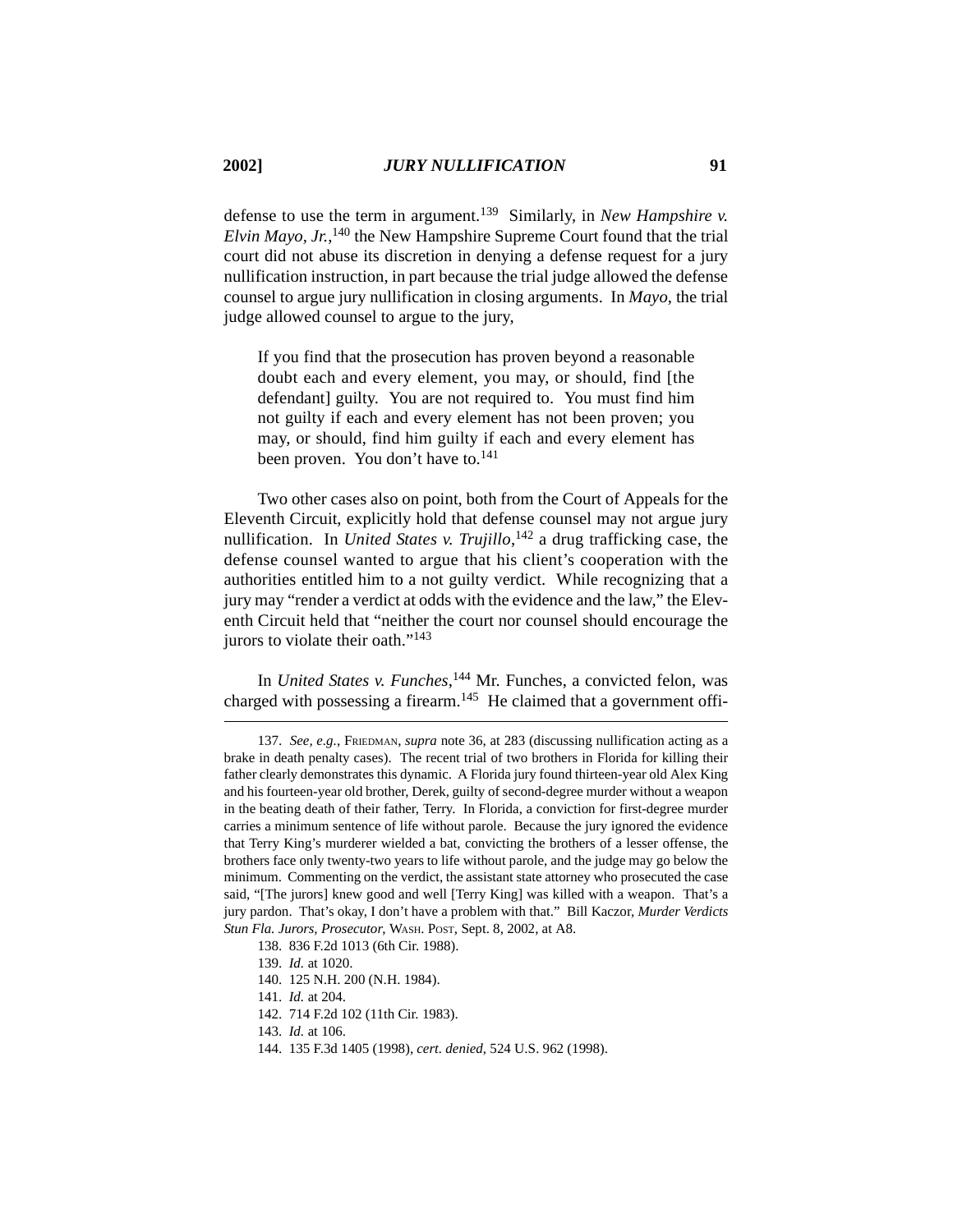cial told him that after he completed his sentence, his civil rights would be restored and he could possess a firearm. Funches claimed he relied in good faith on this government official's advice.<sup>146</sup> Funches appealed his conviction based on the fact that he was not allowed to testify or argue about his mistaken beliefs at trial. The appellate court noted, "Piercing through the form of Funches' arguments, it appears that his real contention is that he had a due process right to present evidence the only relevance of which is to inspire a jury to exercise its power of nullification."147 Citing *Trujillo*, the court held, "No reversible error is committed when evidence otherwise inadmissible under Rule 402 of the Federal Rules of Evidence [relevance], is excluded, even if the evidence might have encouraged the jury to disregard the law and acquit the defendant."148

When military counsel argue findings, they may properly include reasonable comment on the evidence in the case, including inferences drawn in support of their theory of the case.<sup>149</sup> In doing so counsel may make reference to applicable law, but their references must be accurate.150 They may not directly cite legal authority to panel members.<sup>151</sup> But, counsel routinely refer to instructions members will hear or have heard from the bench.

When confronted with improper arguments, military judges have four options: they can sua sponte stop the argument;152 give a curative instruction;<sup>153</sup> order counsel to make a retraction;<sup>154</sup> or they can declare a mistrial.155 If the military judge stops counsel during argument, the most

148. *Id.* at 1409 (citing United States v. Trujillo, 714 F.2d 102, 105-06 (11th Cir. 1983)).

149. *See* MCM, *supra* note 5, R.C.M. 919(b).

150. *See* United States v. Turner, 38 M.J. 1183 (A.F.C.M.R. 1990).

151. *See* United States v. McCauley, 25 C.M.R. 327 (C.M.A. 1958).

152. *See, e.g.*, United States v. Grady, 15 M.J. 275 (C.M.A. 1983); United States v. Nelson, 1 M.J. 235 (C.M.A. 1975).

153. *See, e.g.*, United States v. Horn, 9 M.J. 429 (C.M.A. 1980); United States v. Carpenter, 29 C.M.R. 234 (C.M.A. 1960).

154. *See, e.g.*, United States v. Lackey, 25 C.M.R. 222 (C.M.A. 1958).

155. *See, e.g.*, United States v. McPhaul, 22 M.J. 808 (C.M.R. 1986), *cert. denied*,

23 M.J. 266 (C.M.A. 1986); United States v. O'Neill, 36 C.M.R. 189 (C.M.A. 1966).

<sup>145.</sup> *Id.* at 1406 (allegedly violating 18 U.S.C. § 922(g)(1)).

<sup>146.</sup> *Id.* at 1407.

<sup>147.</sup> *Id.* at 1408.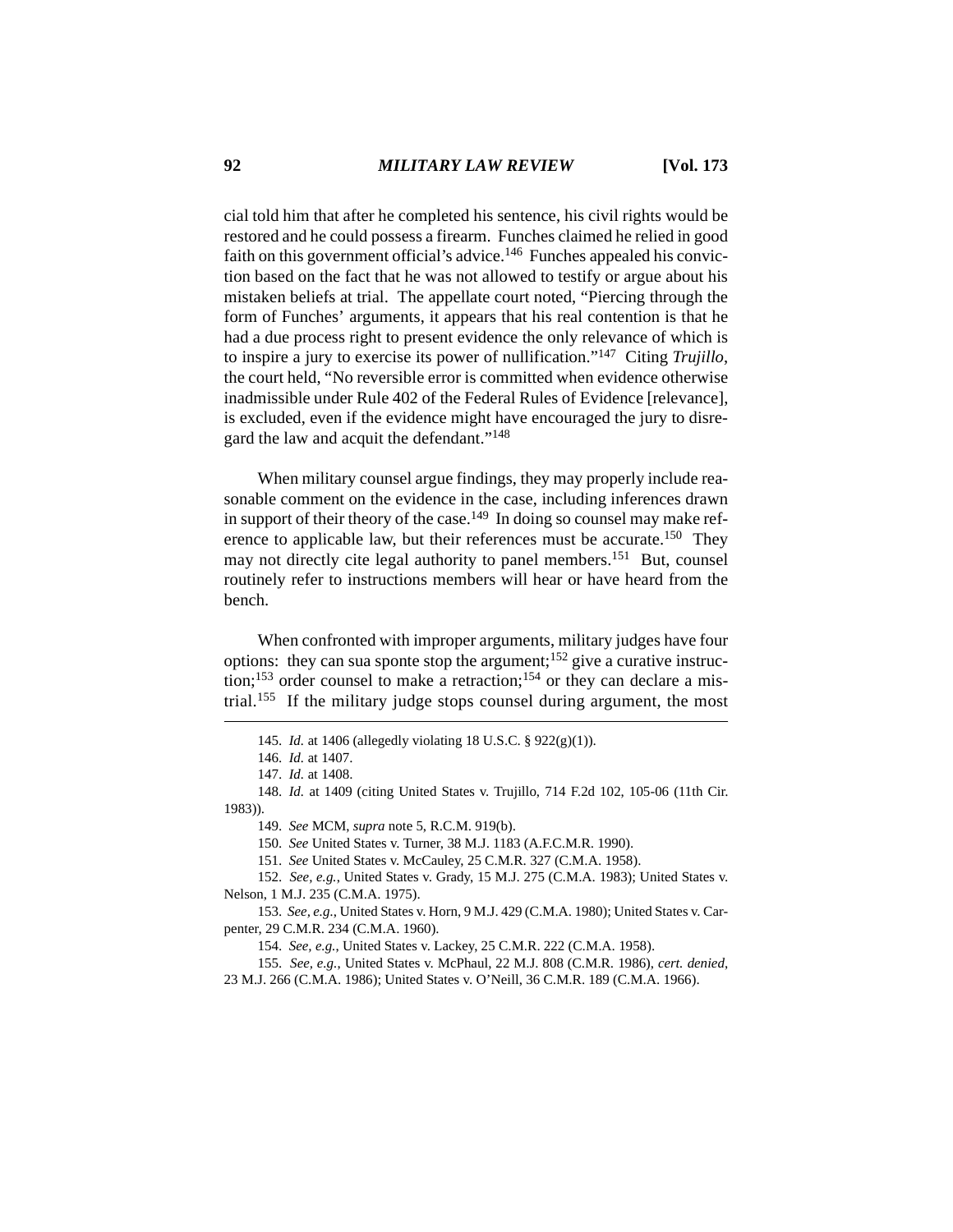likely result will be a short out-of-court session to discuss whether the argument was proper and whether a curative instruction is necessary.

Some would argue that jury nullification is not relevant to findings, and therefore defense counsel should be prohibited from arguing the concept. This article takes the position that the accused, the members, and the integrity of the military justice system deserve nothing less than unfettered candor about the jury's power to render a just verdict. Counsel should be allowed to comment on the members' power to determine not only the facts of the case, but also to render individualized justice—despite instructions to the contrary.

The military should decline to follow the lead of *Trujillo* and *Funches*. Instead of criticizing and ignoring the members' power to nullify the law, the best defense against misuse of jury nullification is the selection of a fair panel. One commentator argues that courts should work to reduce the likelihood of misuse of jury nullification through stronger *Batson-*type jury selection rules, better and more honest guidance concerning the jury's powers, and more liberal voir dire.156 In addition, reports of sensational historical and modern cases fly in the face of the argument that the Republic will fall if attorneys are allowed to argue that a particular application of a law in a specific case is unjust. While it is true that nullification arguments were so successful in the Fugitive Slave Cases that in 1850 Congress drafted federal legislation to deny slaves the right to trial by jury, <sup>157</sup> history has shown that the courageous abolitionist counsel and jurors who effectively nullified pro-slavery laws were morally correct in doing so.

Clearly, under *Hardy*, there is no right to an instruction on jury nullification from the bench.<sup>158</sup> Court-martial panels give general findings,<sup>159</sup> however, and members may not be polled about their deliberations and voting.160 Therefore, they continue to have the power to render an unreviewable decision that does not necessarily follow the military judge's instructions. Whether military defense counsel may openly argue for jury nullification remains an open question of law. When military judges

<sup>156.</sup> *See* Clay S. Conrad, *Scapegoating the Jury*, 7 CORNELL J.L. & PUB. POL'Y 7 (1997).

<sup>157.</sup> *See* ABRAMSON, *supra* note 35, at 80-82 (noting that in the Fugitive Slave Cases, attorneys from the North asked juries to acquit abolitionists prosecuted for helping slaves escape, and encouraged them to refuse to send runaway slaves back to the South).

<sup>158.</sup> *See* United States v. Hardy, 46 M.J. 67 (1997).

<sup>159.</sup> UCMJ art. 51 (2000) (member voting by secret written ballot).

<sup>160.</sup> MCM, *supra* note 5, R.C.M. 922(e).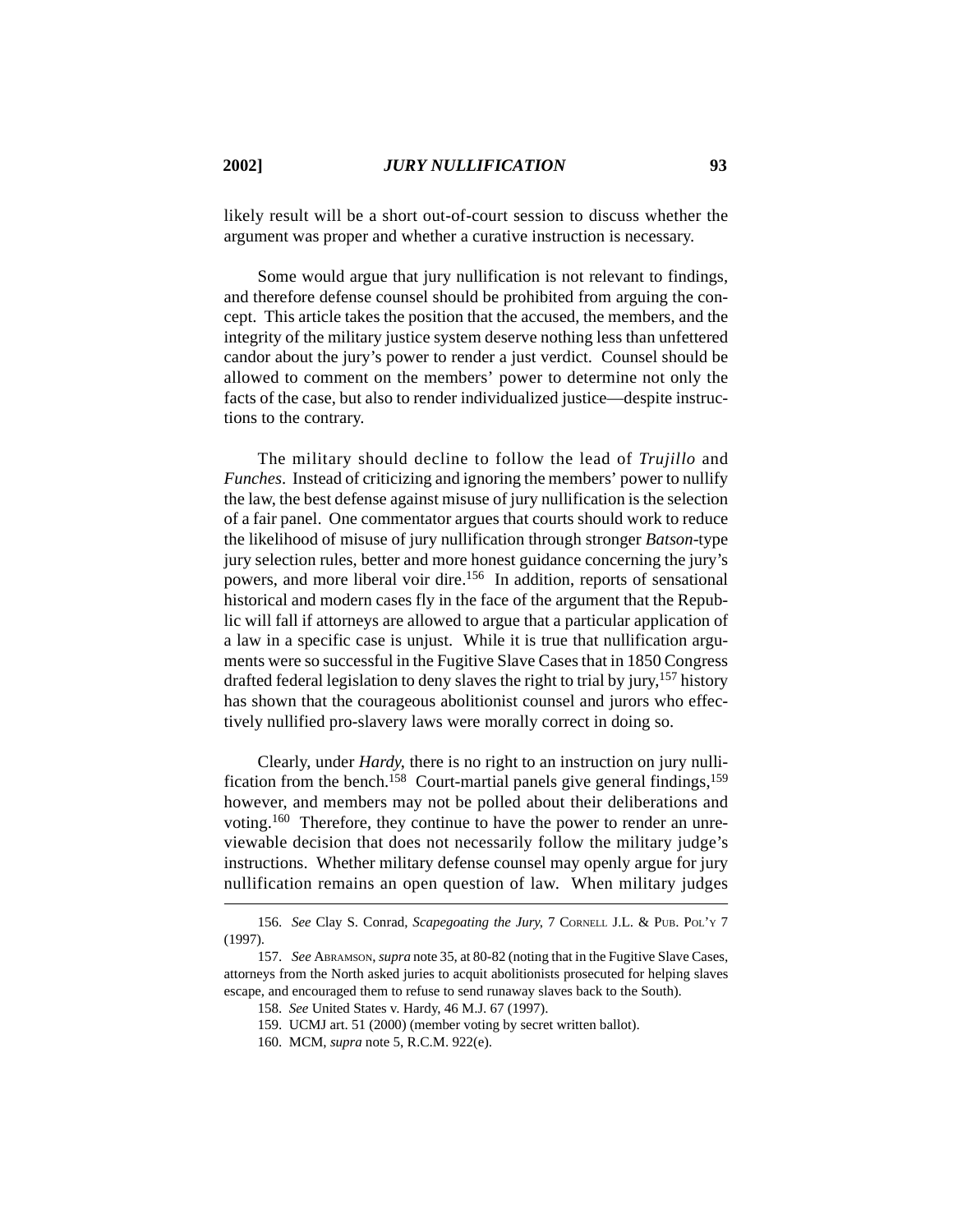choose to limit or prohibit argument, they may inadvertently drive nullification arguments underground. No commander would send his troops into battle before ensuring they know how to use *all* the weapons in their arsenal. Similarly, no military judge should send a panel into deliberations before accurately and fully informing them of *all* their powers under the law. Rather than prohibiting argument, military judges should allow argument, and then provide the members with definitive guidance on their role by giving them a tightly worded, legally restrictive pattern instruction on nullification.

# V. The Unavoidable Issue of Veiled Jury Nullification Arguments

When military judges prohibit counsel from arguing jury nullification directly to the members, resourceful counsel can still communicate the power of nullification indirectly.<sup>161</sup> Counsel accomplish this by focusing on language in the member's oath and instructions<sup>162</sup> or by linking a nullification theme to a recognized legal defense.<sup>163</sup> For this reason, a military panel nullification instruction is necessary regardless of the permissibility of nullification argument.

### A. Oath and Instructions

The panel members' oath includes a directive that the members decide the case according to their own conscience. Counsel can communicate a nullification theme by emphasizing this directive, arguing that each member's duty is to find the accused guilty or not guilty in accordance with the law, the evidence admitted in court, and *their own conscience*. 164 Counsel can also stress in argument the military justice system's expectation that the members use their own "common sense, knowledge of human nature and the ways of the world" in reaching a just verdict.165 Moreover, the military judge instructs the panel that it *must* acquit if the prosecution fails to meet its burden of proof, but only *should*

<sup>161.</sup> See Appendix A of this article for an example of a jury nullification argument at a general court-martial that drew no objections from the prosecution or questions from the bench. At this court-martial, no jury nullification instructions were requested or given; no jury nullification evidence was admitted in the case-in-chief, outside of a good soldier defense and the accused's testimony; and the case ended with a complete acquittal of the accused. *See infra* app. A.

<sup>162.</sup> BENCHBOOK, *supra* note 7, at 36.

<sup>163.</sup> *See generally* MCM, *supra* note 5, R.C.M. 916 (listing defenses).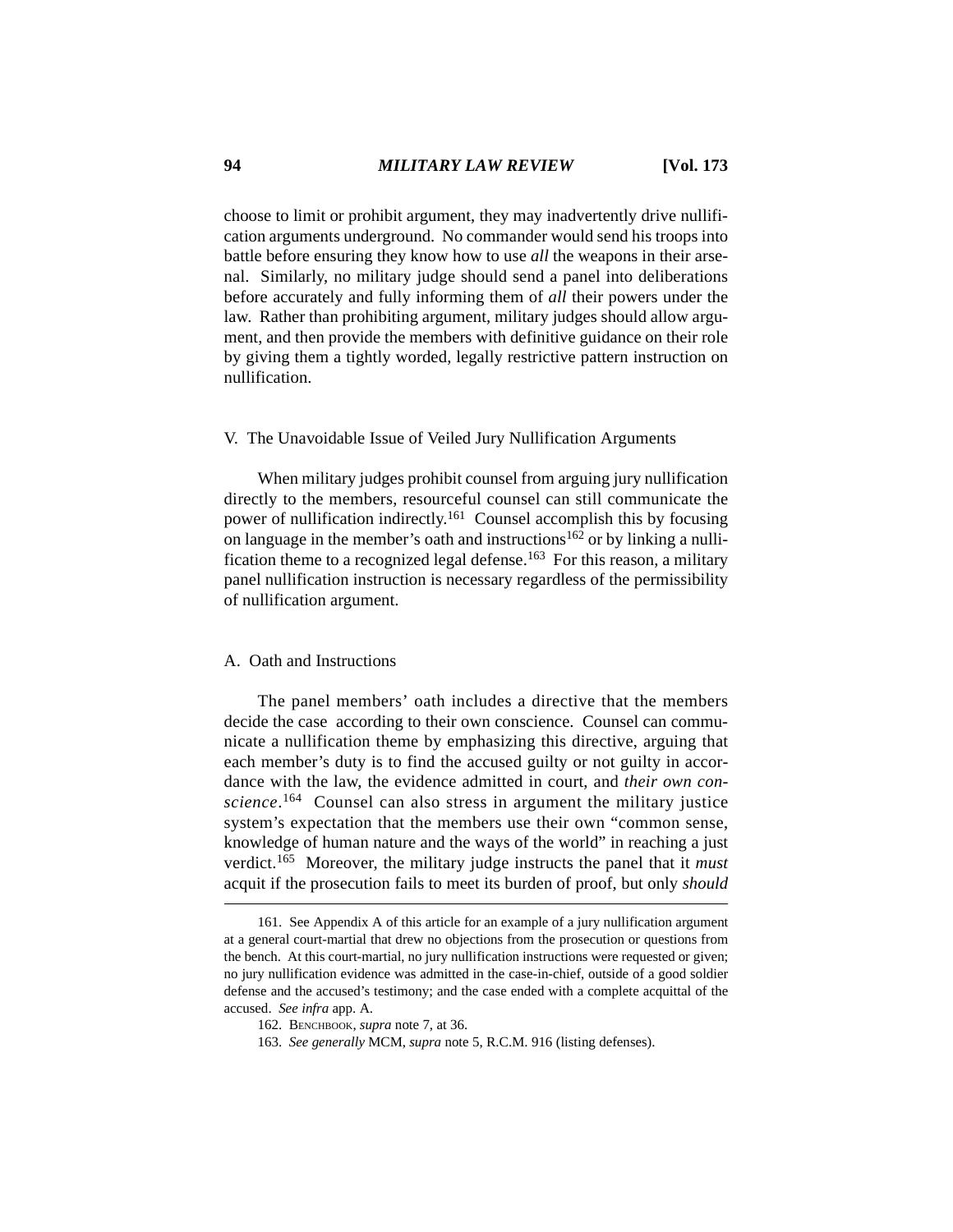convict if the prosecution meets its burden. Finally, the members are told it is their responsibility alone to decide whether or not to convict.<sup>166</sup>

In addition to focusing on specific language contained in the member's oath and certain instructions, counsel can remind the members that they will meet in secret session and cast secret written ballots. The knowledge that their vote is secret may give individual members the confidence to cast their votes in a manner that rejects or refuses to apply the law.<sup>167</sup> The instructions the military judge gives the members before their deliberations on findings supports this type of argument.168 Finally, counsel can vigorously argue to the members that one of the primary goals of the UCMJ is to achieve justice on a case-by-case basis, and that "some social issue . . . is larger than the case itself" or that the "result dictated by law is contrary to  $\dots$  justice, morality, or fairness."<sup>169</sup>

Clearly, jury nullification advocacy includes varying degrees of implicit and explicit approaches. For example, a defense counsel might try to reference explicitly greater societal goals and fundamental fairness. The defense counsel may be more effective, however, by arguing that each case is different, and that members must use their own independent judgment, conscience, and common sense in reaching a just verdict. Certainly, the latter approach is not objectionable, regardless of the emphasis placed upon the particular instructions.<sup>170</sup> In contrast, the former, explicit argu-

Do you swear or affirm that you will answer truthfully the questions concerning whether you should serve as a member of this court-martial; that you will faithfully and impartially try, according to the evidence, *your conscience*, and the laws applicable to trials by court-martial, the case of the accused now before this court; and that you will not disclose or discover the vote or opinion of any particular member of the court upon a challenge or upon the findings or sentence unless required to do so in the due course of law, so help you God?

*Id.* (emphasis added).

165. *Id.* at 52-53. The military judge advises the panel as follows:

In weighing and evaluating the evidence *you are expected to utilize your own common sense, your knowledge of human nature and the ways of the world* . . . . The final determination as to weight or significance of the evidence and the credibility of the witnesses in this case rests solely upon you.

*Id.* (emphasis added).

<sup>164.</sup> *See* BENCHBOOK, *supra* note 7, at 36. The member's oath states: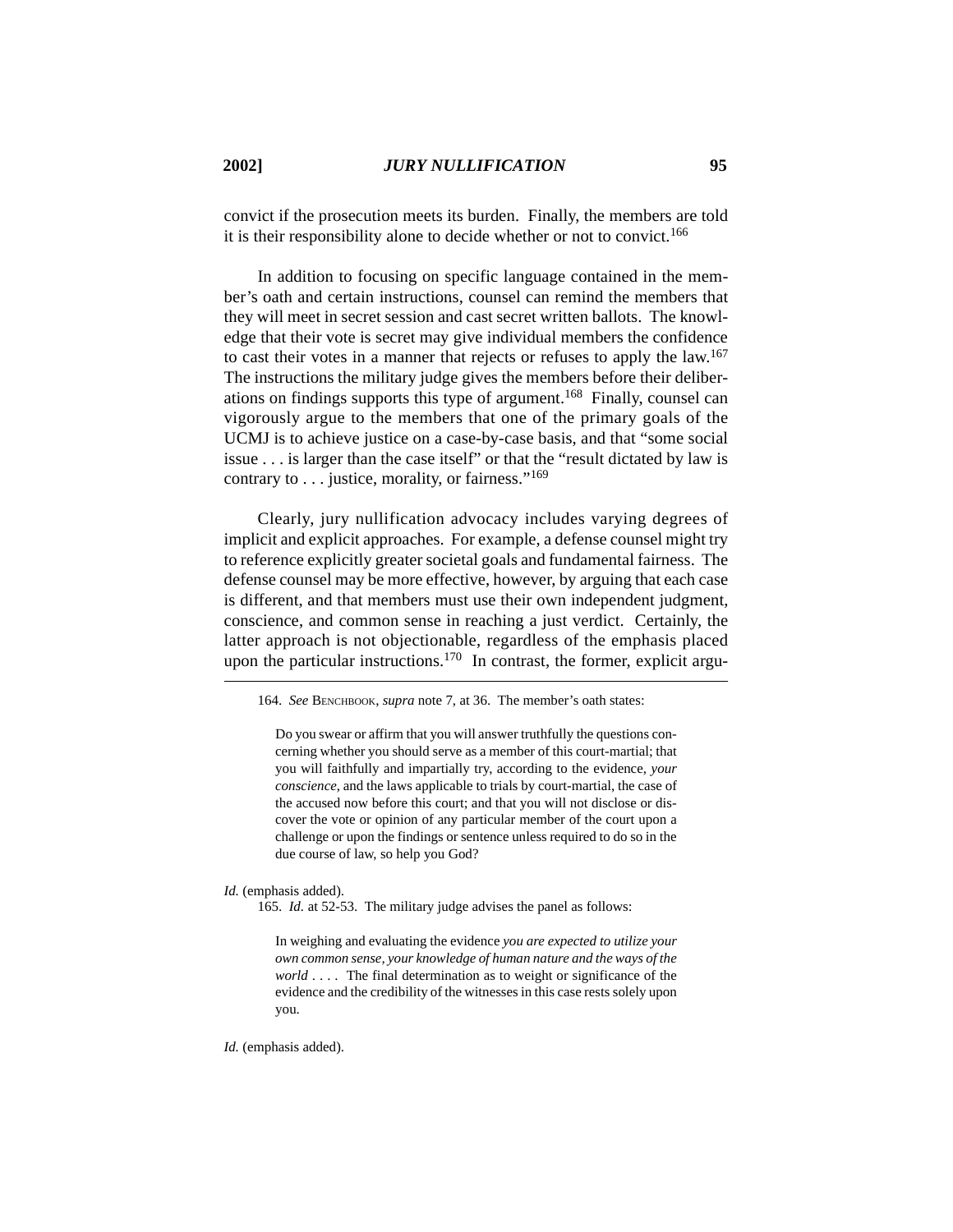ment might draw an objection from the trial counsel or from the military judge, reducing its effectiveness.

# B. Linking Argument to Legal Defenses

Jury nullification is not recognized as a legal defense; however, "[t]he nullification doctrine derives from the same moral principles as the mens rea or responsibility defense."171 Defense counsel may attempt to strengthen their call for jury nullification in a given case by linking their arguments to recognized legal defenses.172 In other words, counsel can strive to give the panel members something to "hang their hats on" if they choose to acquit.

Jury nullification themes are embedded in compatible defenses such as justification, obedience to orders, self-defense, accident, entrapment, coercion or duress, inability, ignorance or mistake of fact, and lack of men-

You must disregard any comment or statement or expression made by me during the course of the trial that might seem to indicate any opinion on my part as to whether the accused is guilty or not guilty since *you alone have the responsibility to make that determination*. Each of you must impartially decide whether the accused is guilty or not guilty in accordance with the law I have given you, the evidence admitted in court, and *your own conscience.* 

*Id.* (emphasis added). The instructions the military judge gives the members before counsel begin the presentation of their cases, however, includes language inconsistent with the idea that jury nullification is proper:

> Members of the court, it is appropriate that I give you some preliminary instructions. My duty is to ensure the trial is conducted a fair, orderly and impartial manner in accordance with the law. I preside over open sessions, rule upon objections, and instruct you on the law applicable to this case. *You are required to follow my instructions on the law* and may not consult any other source as to the law pertaining to this case unless it is admitted into evidence. This rule applies throughout the trial including closed sessions and periods of recess and adjournment. Any questions you have for me should be asked in open court. As court members, it is your duty to hear the evidence and determine whether the accused is guilty or not guilty and if you find (him) (her) guilty, to adjudge an appropriate sentence.

*Id.* at 36-37 (emphasis added).

<sup>166.</sup> *See id.* at 53.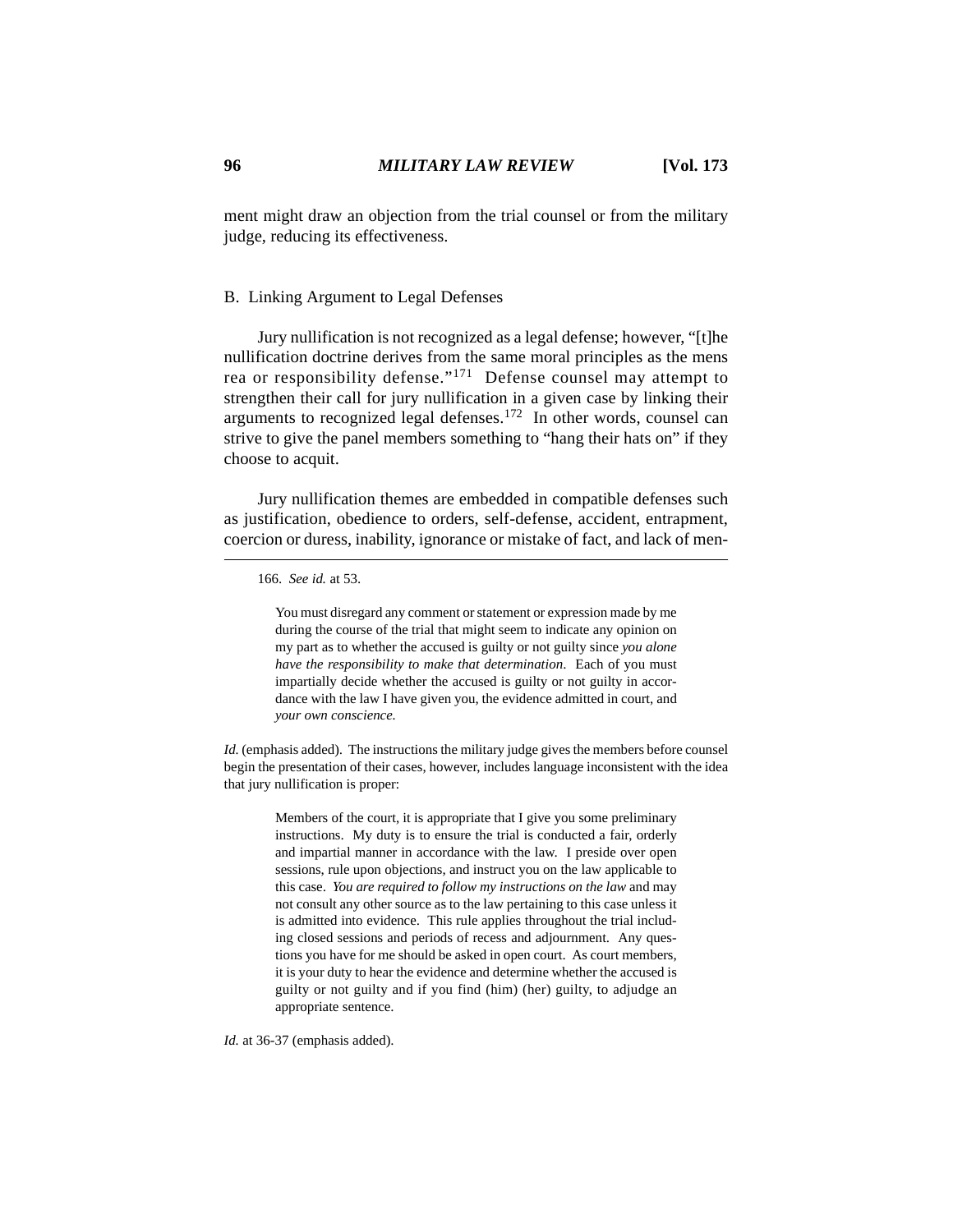tal responsibility.173 For example, in *Hardy*, the trial judge instructed the

167. In *To Be a Trial Lawyer*, F. Lee Bailey effectively demonstrated how to stress jury deliberation secrecy and the finality of the jury's verdict during argument:

> You have probably noticed that throughout the trial, no one has uttered a sound except when our very able court reporter, Ms. Roberts here, has been seated at her stenograph. She has taken down literally every word that has been spoken by the court, the lawyers, the witnesses, and even the questions about schedule that you, Madam Foreperson, asked of the judge. But when you go into your jury room to deliberate this case, Ms. Roberts will not be going with you. None of what you say will be recorded. If you reach a verdict, we will learn only what that verdict is, not how you reached it. The law conclusively presumes that you remember all of the evidence that the record contains, that you have listened carefully to the arguments of counsel, that you heard and understood every word and every concept of the court's instructions on the law, and that you correctly applied that law to the facts you found to be true. The law so conclusively presumes all these things to be true that we are not even permitted to inquire into the process that led to the verdict . . . . [I]f you wrongly hang a conviction around Mr. Daniels neck, he must wear it like a yoke for the rest of his life.

F. LEE BAILEY, TO BE A TRIAL LAWYER 175-77 (2d ed. 1994). 168. BENCHBOOK, *supra* note 7, at 53.

> The following procedural rules will apply to your deliberations and must be observed: The influence of superiority of rank will not be employed in any manner in an attempt to control the independence of the members in *the exercise of their own personal judgment*. Your deliberations should include a full and free discussion of all the evidence that has been presented. After you have completed your discussion, then *voting on your findings must be accomplished by secret, written ballot*, and all members of the court are required to vote.

#### *Id.* (emphasis added).

169. BLACK'S LAW DICTIONARY 862 (7th ed. 1999) (defining jury nullification).

170. BENCHBOOK, *supra* note 7, at 53 (stating that if any inconsistency exists between instructions referred to by counsel in argument and those instructions given by the bench, the panel must accept the instructions from the military judge as correct).

171. United States v. Dougherty, 473 F.2d 1113, 1142 (D.C. Cir. 1972) (Bazelon, C.J., dissenting).

172. *See* MCM, *supra* note 5, R.C.M. 916 (providing a non-exclusive list of defenses recognized by the military justice system).

173. *See generally id.* Interestingly, the only two concepts the Rules for Courts-Martial expressly exclude as defenses are ignorance or mistake of law and voluntary intoxication. *See id*. R.C.M. 916(*l*). These concepts are both frequently presented during sentencing, however, as evidence of extenuating circumstances under the authority of RCM 1001(a)(1)(B).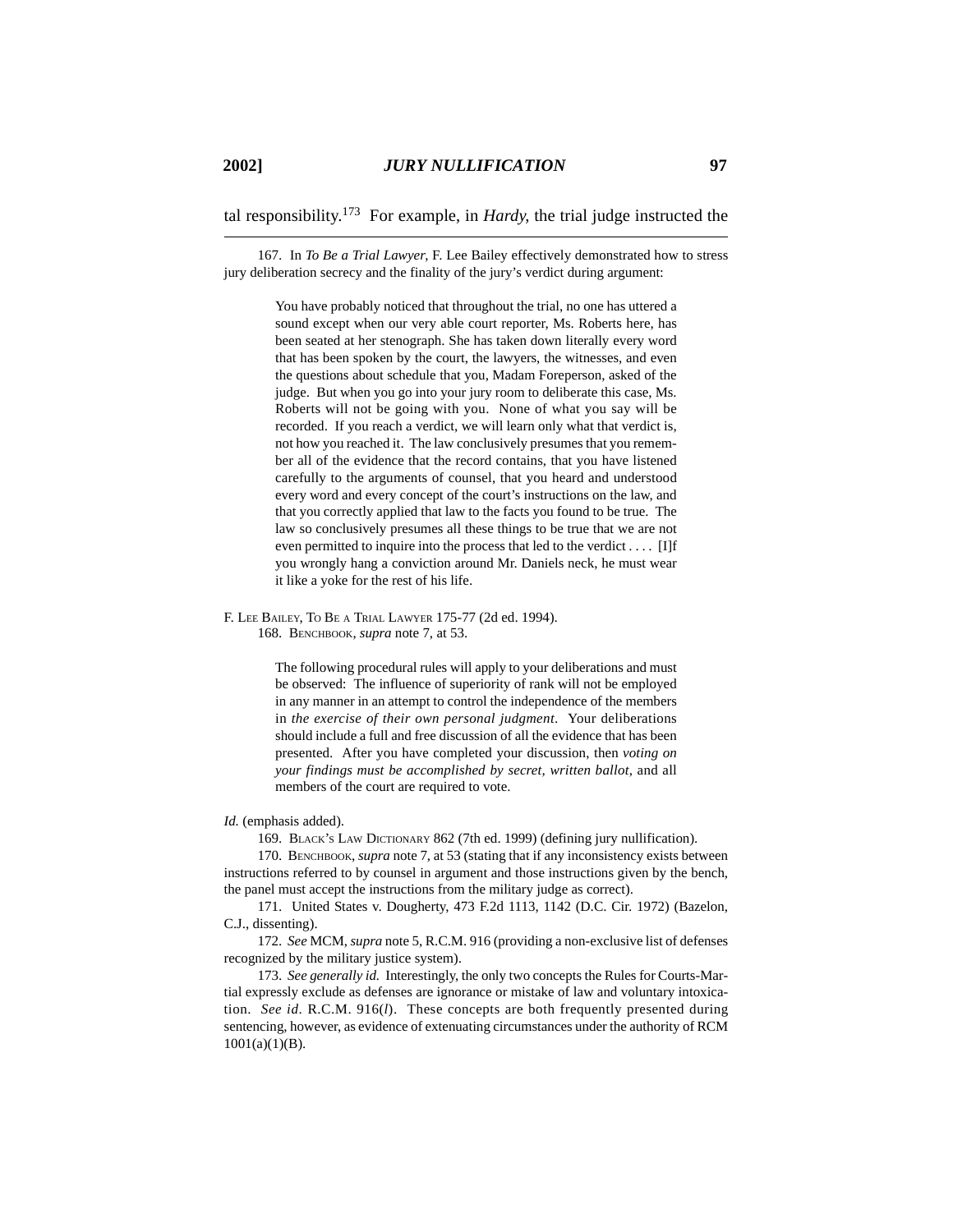members on consent, intoxication of the victim as it might have affected her ability to consent, mistake of fact as to the victim's consent, and the accused's voluntary intoxication. After deliberating for more than two hours, the panel itself raised the issue of jury nullification.<sup>174</sup>

Some offenses lend themselves better to jury nullification-type arguments than others. For example, Article 134 offenses include the element that the act or omission in question discredited the service or was prejudicial to good order and discipline, which must be proven to the members beyond a reasonable doubt.175 Similarly, some defenses seem tailor-made for an equitable acquittal argument. For example, the good soldier defense standing alone may result in a not guilty verdict.<sup>176</sup> Because members are instructed that their votes must comport with their conscience, they clearly have great power and discretion to return a just verdict.

Of course, argument is not the only opportunity for counsel to bring the concept of jury nullification to the panel's attention. If counsel intend to argue for jury nullification, they should weave nullification concepts into their case during voir dire, opening statement, witness examination, and by raising certain defenses, such as the good soldier defense or lack of mens rea.

The discussion following Rule for Courts-Martial (RCM) 912 states, "The opportunity for voir dire should be used to obtain information for the intelligent exercise of challenges; counsel should not purposely use voir dire to present factual matter which will not be admissible or to argue the case." 177 Because "intelligent" exercise of challenges may not be made in a vacuum, counsel may have room to weave jury nullification-type themes into thoughtful and legitimate voir dire questions. Counsel could stress the

<sup>174.</sup> United States v. Hardy, 46 M.J. 67, 68 (1997).

<sup>175.</sup> UCMJ art. 134 (2000). Some would argue that an acquittal of an Article 134 offense never amounts to jury nullification because the offense includes the element "discredited the service or was prejudicial to good order and discipline." *Id.* According to this argument, when an accused is acquitted of an Article 134 offense, the members merely found that the government did not prove the "discredit/prejudice" element, rather than chose not to enforce the statute. See Appendix A of this article, however, for an example of a panel finding an accused not guilty of both Article 134 and enumerated offenses the accused admitted to committing.

<sup>176.</sup> *See, e.g.*, Randall D. Katz & Lawrence D. Sloan, *In Defense of the Good Soldier Defense*, 170 MIL. L. REV. 117, 119 (2001) ("although the good soldier defense is not an affirmative defense, the accused may rely solely on good character evidence for his defense").

<sup>177.</sup> MCM, *supra* note 5, R.C.M. 912 discussion.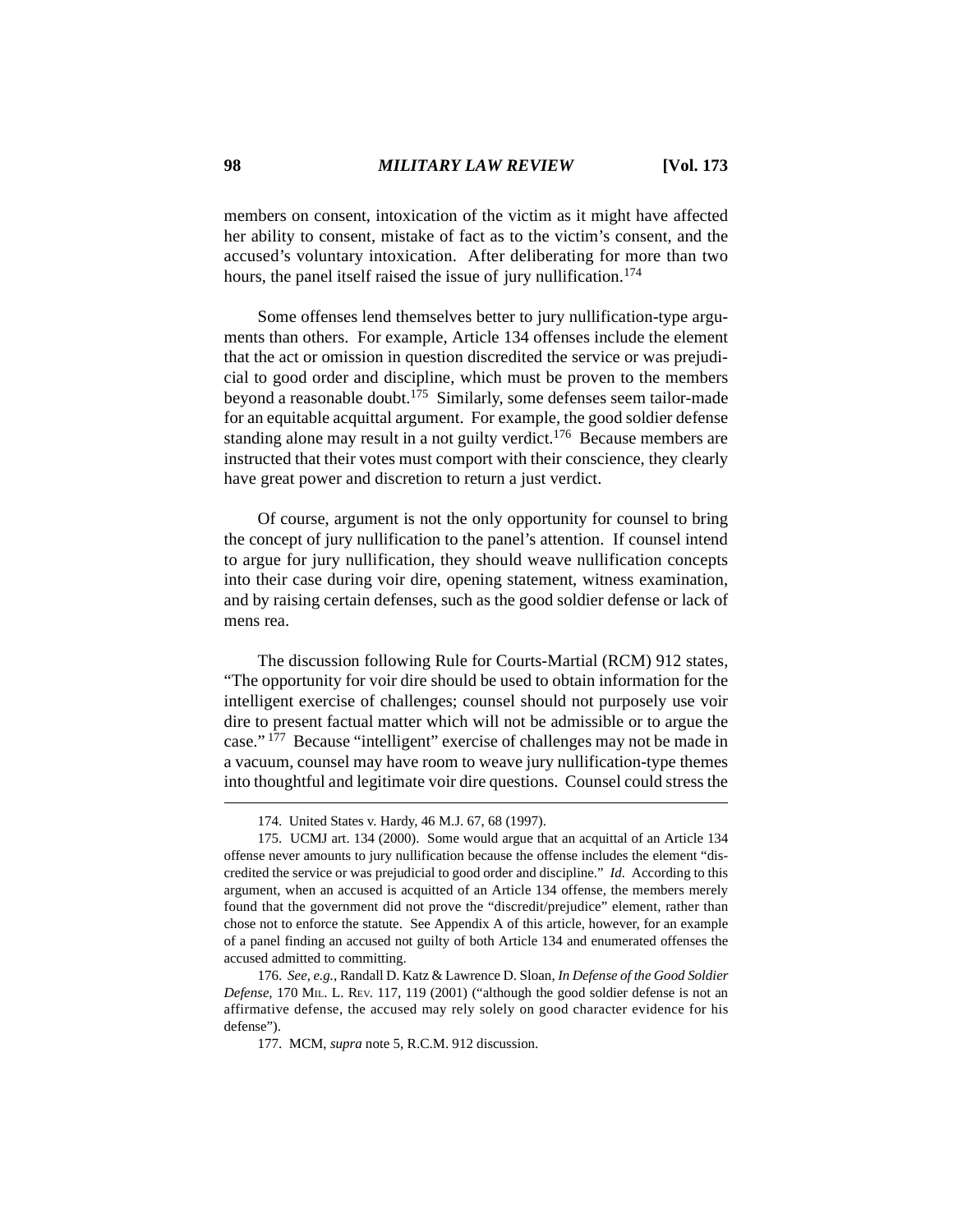language of the members' oath<sup>178</sup> or the military judge's preliminary instructions on the burdens of proof<sup>179</sup> to invoke in the members' minds their power to nullify the law.

For example, counsel could ask the panel questions such as: "You have taken an oath to impartially try, according to the evidence, the law, and *your conscience*, SGT Smith's court-martial—is there any member who cannot, for whatever reason, freely exercise their conscience in deciding SGT Smith's case?;" or "Does each member understand the military judge's instruction that if there is reasonable doubt as to the guilt of SGT Smith, that doubt *must* be resolved in his favor? Do each of you understand that, if the prosecution fails to prove its case, the law requires you to acquit SGT Smith?" Counsel could finish voir dire by asking, "Does any member feel the rule that the prosecution *must* prove its case, before you *may* use your discretion to find SGT Smith guilty, is unfair? Does any member feel it is unfair that you have no discretion and must acquit, if the prosecution fails to prove its case?"180

With regard to opening statements, the discussion following RCM 913(b) states, "Counsel should confine their remarks to evidence they expect to be offered which they believe in good faith will be available and admissible and a brief statement of the issues in the case."181 Issues in the case may include equities that members may consider in arriving at a finding, such as the "good soldier" defense, selective prosecution of the accused, or the fundamental unfairness or pettiness of the prosecution. Defense counsel may properly ask the members to render individualized justice in each case. Counsel may choose to use their opening statement as a vehicle to bring these, and other issues, to the panel's attention as early in the case as possible. The COMA endorsed the front-loading of this type of information in *United States v. Jefferson*, 182 in which the court held that the defense should have been permitted to inform the members of a man-

180. For an example of a jury nullification theme communicated during voir dire in a recent court-martial, see Appendix B, *infra*.

<sup>178.</sup> *See supra* note 164 and accompanying text.

<sup>179.</sup> *See supra* notes 165-66 and accompanying text.

<sup>181.</sup> MCM, *supra* note 5, R.C.M. 913(b) discussion.

<sup>182. 22</sup> M.J. 315 (C.M.A. 1986).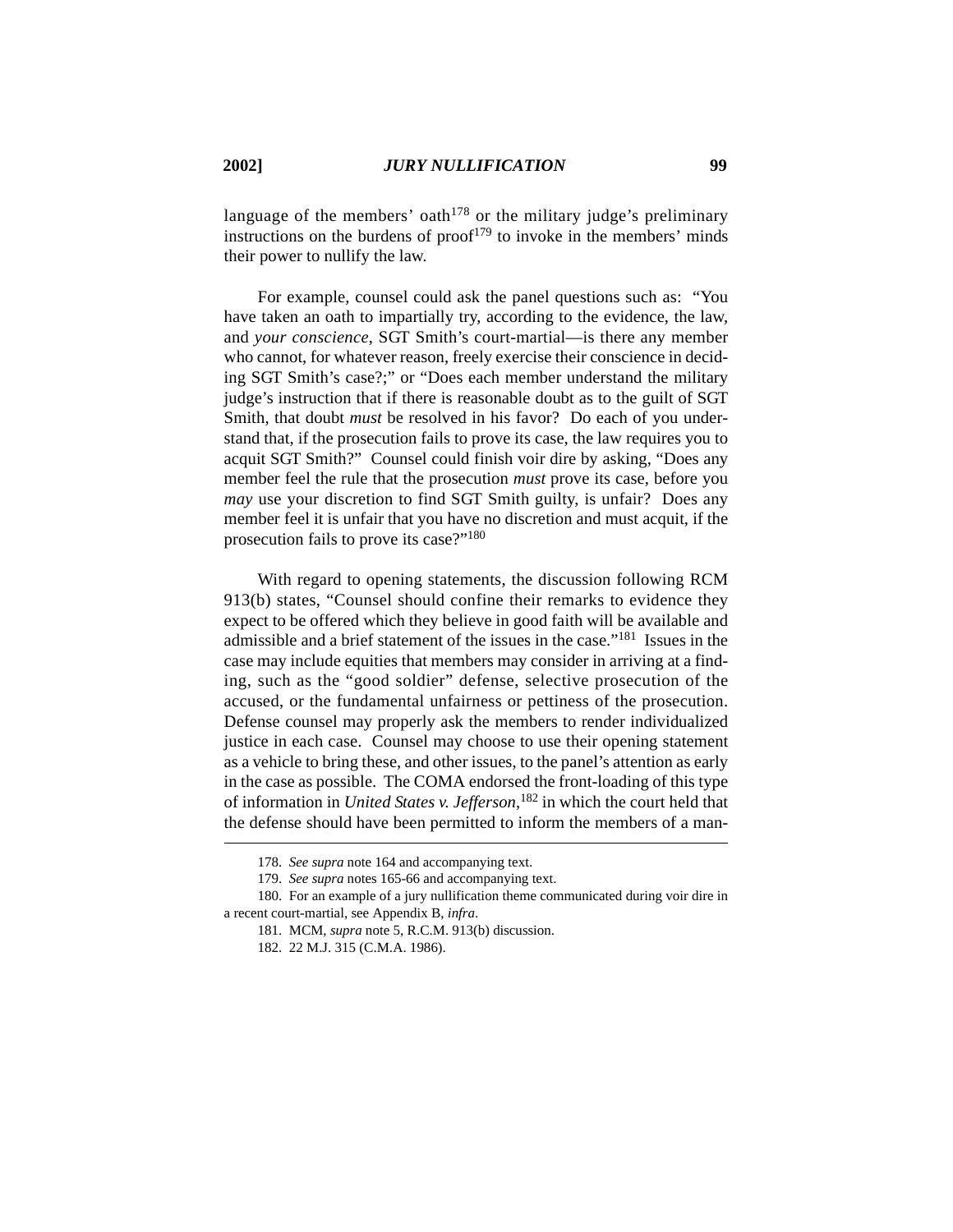datory minimum life sentence in the findings portion of trial to impress the panel members with the seriousness of the case.<sup>183</sup>

Witness examination is another area in which counsel can sow the seeds of jury nullification before closing argument. The discussion following RCM 913(c)(4) states, "The military judge should not exclude evidence which is not objected to by a party except in extraordinary circumstances. Counsel should be permitted to try the case and present the evidence without unnecessary interference by the military judge."<sup>184</sup> Therefore, absent an objection from the prosecution sustained by the military judge, counsel can bolster their jury nullification theme through selective direct and cross-examination.

If all else fails, jury nullification themes can be carried over into the sentencing phase of trial.<sup>185</sup> Rule for Courts-Martial 1001 states that "[a]fter findings of guilty have been announced, the prosecution and defense may present matter pursuant to this rule to aid the court-martial in determining an appropriate sentence."<sup>186</sup> This includes the defense presenting "evidence in extenuation or mitigation or both." <sup>187</sup>

Of course, prosecutors may, and in appropriate cases should, argue that jury nullification is not relevant to findings or sentencing. Although this relevance argument carries some weight regarding findings, as discussed above, it carries less weight with sentencing. While sentencing evidence offered by the prosecution under RCM 1001(b) is somewhat limited in scope, evidence offered by the defense under RCM 1001(c) is not as limited. In fact, the CAAF has interpreted the scope of acceptable content of an accused's unsworn statement, offered under RCM  $1001(c)(2)(C)$ , as very broad.<sup>188</sup> Furthermore, the rules expressly allow the military judge to

<sup>183.</sup> *Id.* at 329.

<sup>184.</sup> MCM, *supra* note 5, R.C.M. 913(c)(4) discussion.

<sup>185.</sup> Appendix B of this article details a recent court-martial in which the defense carried its jury nullification strategy from voir dire through sentencing. The case ended with the panel convicting the accused, but imposing only a one-grade reduction and reprimand. *See infra* app. B.

<sup>186.</sup> MCM, *supra* note 5, R.C.M. 1001(a)(1).

<sup>187.</sup> *Id.* R.C.M. 1001(a)(1)(B).

<sup>188.</sup> *See, e.g.*, United States v. Britt, 48 M.J. 233 (1998); United States v. Jeffery, 48 M.J. 229 (1998); United States v. Grill, 48 M.J. 131 (1998). The defense may not present evidence or argument that impeaches the prior guilty findings of the court, however. *See* United States v. Teeter, 16 M.J. 68 (C.M.A. 1983).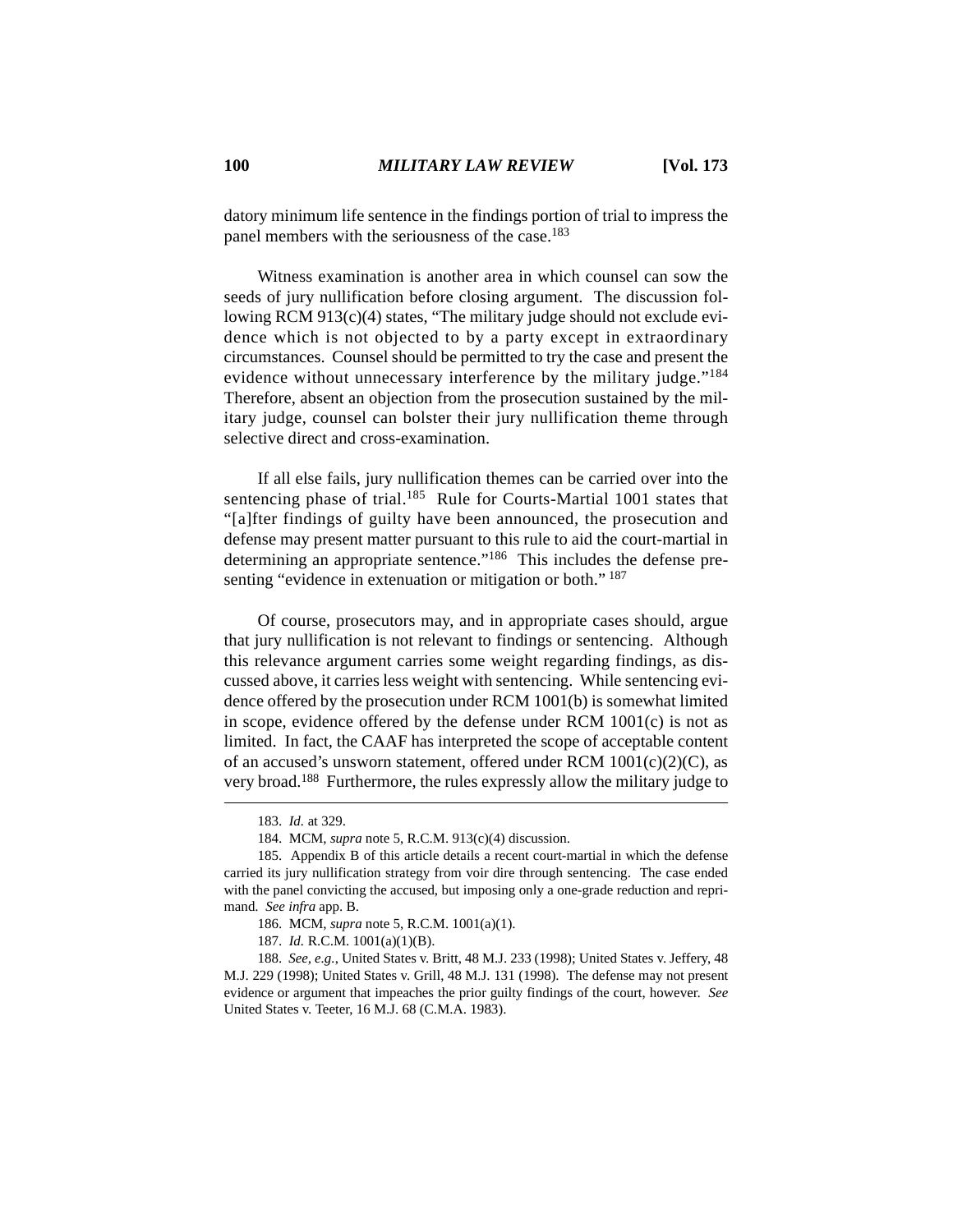relax the rules of evidence during presentation of evidence in extenuation or mitigation.189

Some may contend that if a case reaches the sentencing phase, then by definition the panel did not invoke its power of jury nullification because in the military justice system, the members, not the judge, sentence the accused. Although "no punishment" is an authorized sentence in most cases, the sentences for specific offenses usually fall within certain ranges.190 Therefore, a panel that recognizes that some degree of punishment is expected, but wishes to invoke jury nullification, may render an unusually light sentence. As such, counsel who fail to persuade one-third or more of the panel to acquit should continue to press jury nullification themes in sentencing. This tactic might persuade the panel members to bring back an "unusual" sentence that is "too light, almost [a] type of jury nullification<sup>"191</sup>

### VI. Jury Nullification Instructions—Analysis of Options

Military judges have a sua sponte duty to instruct on special defenses reasonably raised by the evidence.<sup>192</sup> Moreover, military judges are required to give a requested instruction if the issue is reasonably raised by the evidence, is not adequately covered elsewhere in anticipated instructions, and the proposed instruction accurately states the law concerning the facts of the case.<sup>193</sup> As discussed above, however, jury nullification is not a defense. Furthermore, under current case law, military judges do not err when they decline to give a jury nullification instruction.<sup>194</sup> Thus, military judges clearly are not required, sua sponte or otherwise, to instruct on jury nullification. Essentially, current case law permits courts-martial to ignore or look the other way, instead of directly addressing this power historically and inherently held by the panel.

Military judges have a number of options if counsel or the panel asks for an instruction about jury nullification: first, judges may tell the mem-

<sup>189.</sup> *See* MCM, *supra* note 5, R.C.M. 1001(c)(3).

<sup>190.</sup> *See generally* United States v. Rolle, 53 M.J. 187 (2000) (holding that although all parties, including the defense, expected some punishment, a predisposition to impose some punishment is not automatically disqualifying).

<sup>191.</sup> Everett Interview, *supra* note 77.

<sup>192.</sup> *See* United States v. Jones, 7 M.J. 441 (C.M.A. 1979).

<sup>193.</sup> United States v. Briggs, 42 M.J. 367 (1995).

<sup>194.</sup> *See* United States v. Hardy, 46 M.J. 67, 75 (1997).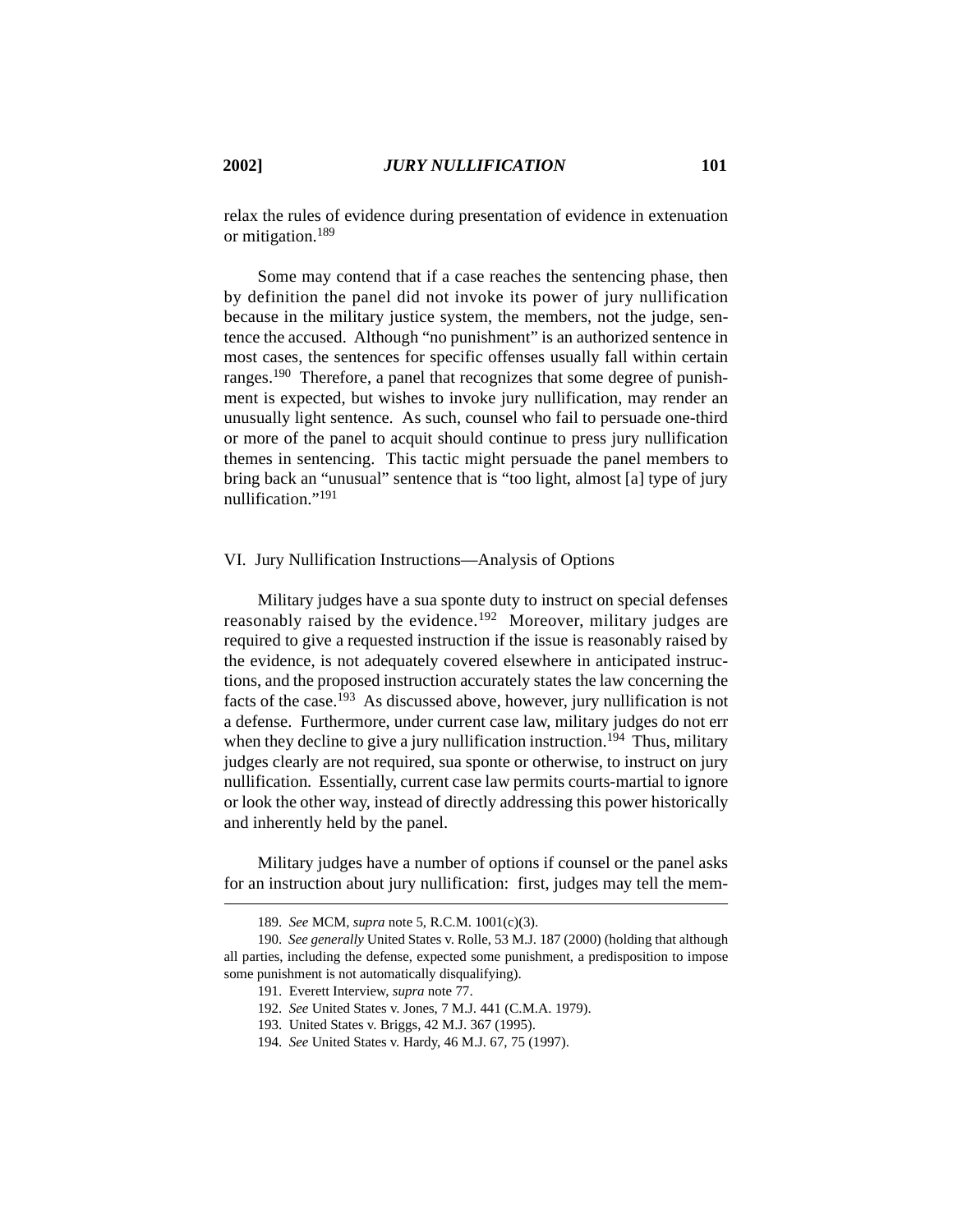bers they have already been instructed on the matter, and say nothing further; second, judges may repeat the instructions previously given; third, they can provide the instructions proposed by counsel; fourth, judges can coerce members into avoiding "incorrect" verdicts, as endorsed by English courts before  $1640$ ;<sup>195</sup> or fifth, the military judge can give a legally correct, restrictive pattern jury nullification instruction. As explained below, the latter option, though currently nonexistent, is the best of the five.

### A. Say Nothing Further

Judicial, rather than jury, nullification supports the position that the best policy for military judges is to refuse to instruct the members about their power to nullify the law. Judicial nullification is the theory that if judges give confusing instructions that lay jurors cannot understand, these instructions effectively nullify the law.196 Fear of judicial nullification drives attempts to simplify and reduce the number of instructions given from the bench. Taken to its extreme, however, the concept could lead to over-simplified, vague instructions that do not accurately communicate the state of the law. Jury nullification instructions must take into account legitimate concerns, be clear and concise, and state the law accurately.

In *United States v. Hardy*, 197 discussed in detail above, the trial judge, when asked by the panel members about their power to nullify the law, told them to consider all the instructions previously given. He elected not to instruct further about the panel's power to nullify the law.<sup>198</sup> Under the CAAF ruling that upheld this action, judges may simply refuse to instruct on jury nullification. Although trial judges will not err by choosing this option, it leaves the members to their own devices in deciding how to properly decide the case, which may lead to arbitrary, unpredictable delibera-

<sup>195.</sup> Bushel's Case, 124 Eng. Rep. 1006 (C.P. 1670).

<sup>196.</sup> *See* Michael J. Saks, *Judicial Nullification*, 68 IND. L.J. 1281 (1993). Judicial nullification gives defense counsel an alternative reason why they might seek to link jury nullification-type themes with legal defenses—to increase the number and complexity of instructions the panel will receive from the bench.

<sup>197. 46</sup> M.J. 67 (1997).

<sup>198.</sup> *Id.* at 68. Apparently, the trial judge felt, and the CAAF agreed, that the general findings instructions adequately advised the members on their duties and powers.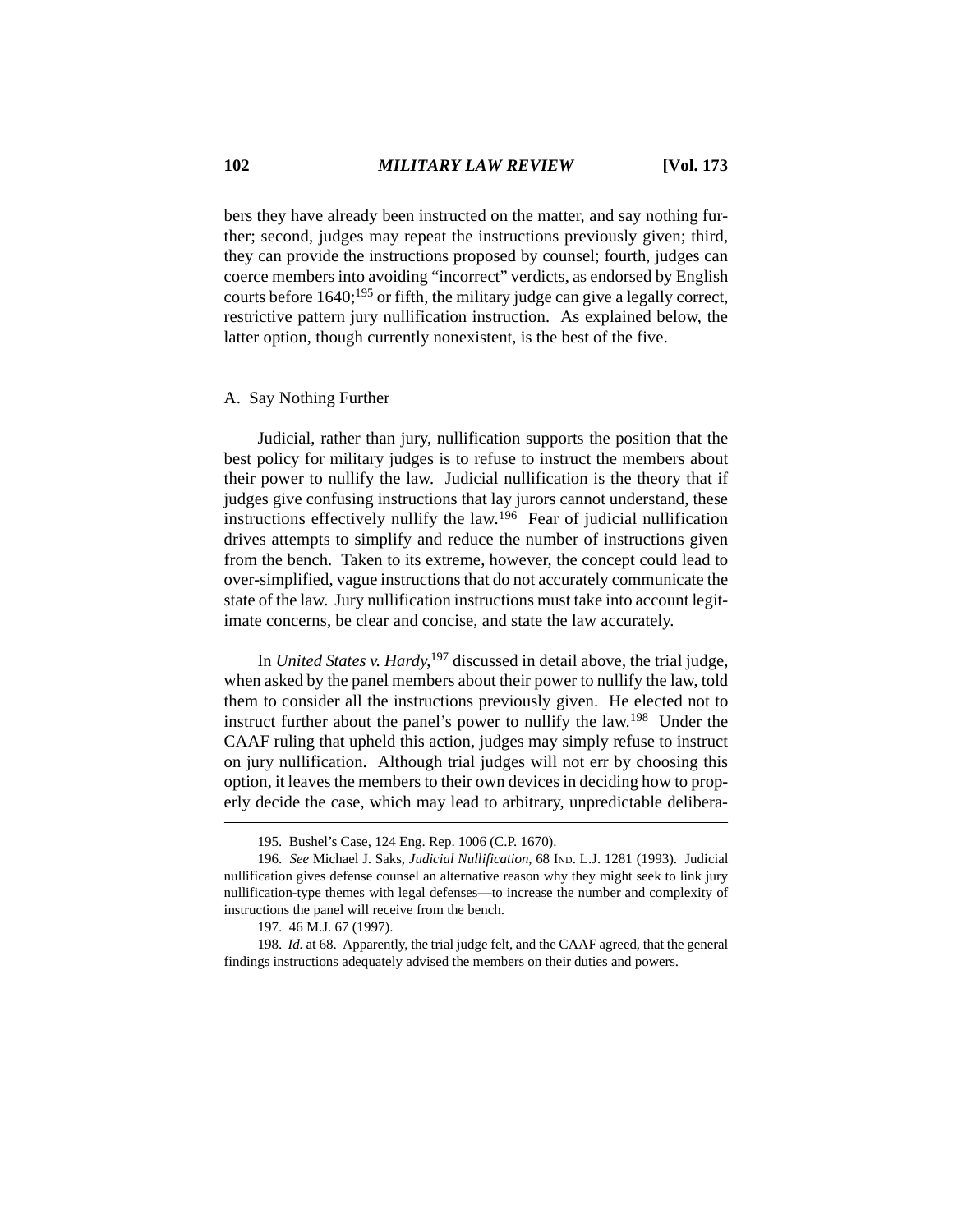tions that turn on the members' best guesses about the limits of their authority.

# B. Repeat Previous Instructions

Another possible response to panel inquiries or counsel requests about jury nullification is for the judge to repeat previous instructions. For example, the military judge in *Hardy* would have accurately responded to the panel's question by simply repeating the following *Benchbook* instructions:

I . . . instruct you on the law applicable to this case. You are required to follow [these] instructions . . . . This rule applies throughout the trial including closed sessions and periods of recess and adjournment . . . . [I]t is your duty to hear the evidence and determine whether the accused is guilty or not guilty  $\ldots$ <sup>199</sup>

. . . .

[T]he accused is presumed to be innocent until (his) (her) guilt is established by legal and competent evidence beyond a reasonable doubt; . . . if there is reasonable doubt as to the guilt of the accused, that doubt must be resolved in favor of the accused, and (he) (she) must be acquitted; and Lastly, the burden of proof to establish the guilt of the accused beyond a reasonable doubt is on the government . . . . However, if, on the whole of the evidence, you are satisfied beyond a reasonable doubt of the truth of each and every element, then you should find the accused guilty . . . . Each of you must impartially decide whether the accused is guilty or not guilty in accordance with the law I have given you, the evidence admitted in court, and your own conscience.  $200$ 

The first paragraph clearly lays out the duties of the military judge and the panel members. The "must/should" language, and the last four words of the second paragraph, go to the heart of the panel's power to find a criminal defendant not guilty despite the law and evidence of the case. Before counsel raised the issue of jury nullification in *Hardy*, the trial judge appar-

<sup>199.</sup> BENCHBOOK, *supra* note 7, at 36-37.

<sup>200.</sup> *Id.* at 52-53.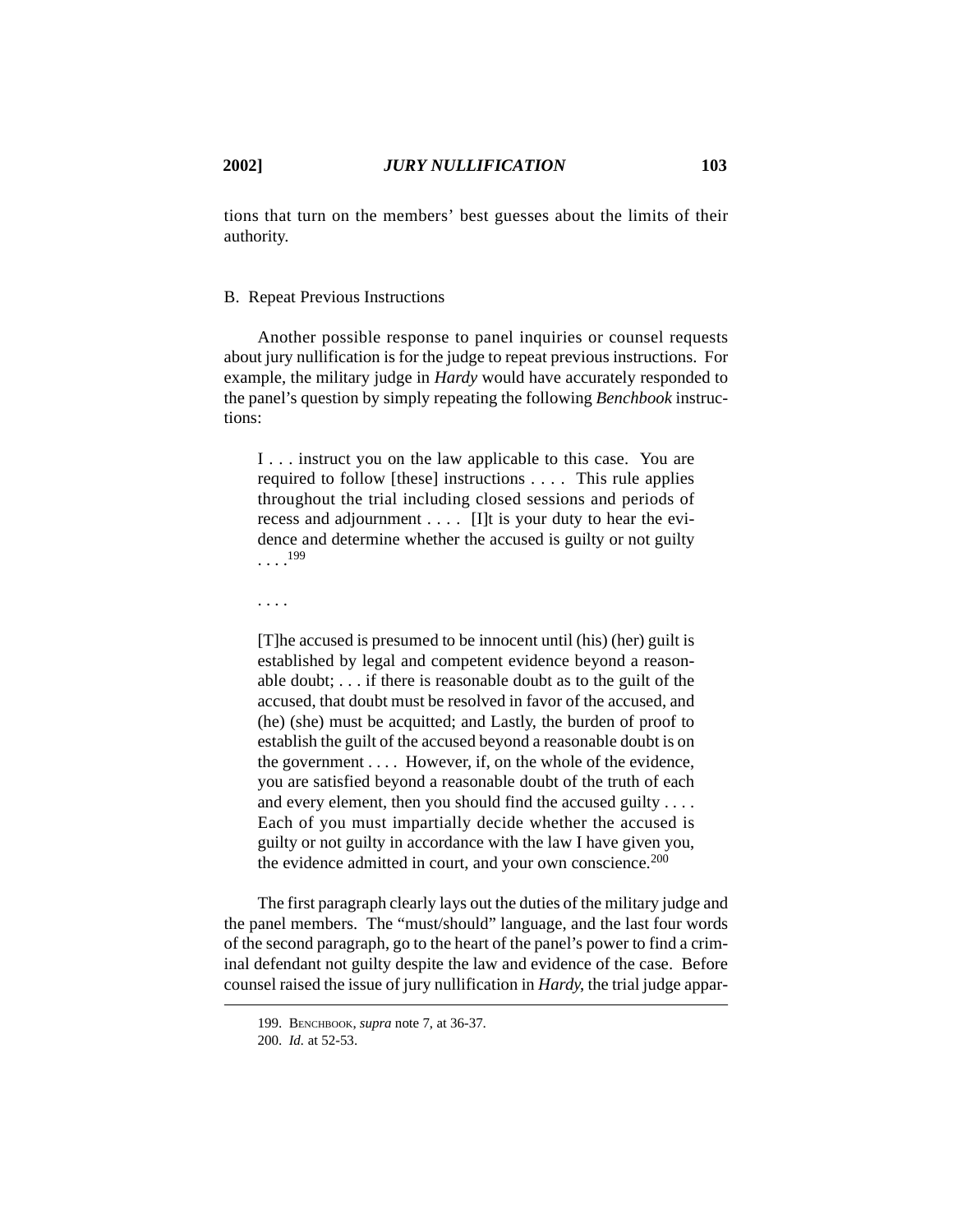ently gave the members findings instructions, including those set forth above.201 Hence, one can consider *Hardy* as supporting the position that the correct response for the military judge is to simply repeat correct findings instructions.

In any case, a military judge may, in response to panel inquiries, set forth instructions previously given to the members.202 Care must be given, however, not to over-emphasize some parts of the instructions. Practically speaking, absent the adoption of a pattern instruction as discussed below, re-instruction is the best method for everyone concerned (members, judge, counsel, and the accused) to address jury nullification issues.

### C. Give an Instruction Proposed by Counsel

Under current case law, the final possible response to a jury nullification issue is for counsel to submit an instruction for the military judge to give to the panel. The *Manual for Courts-Martial* states that any party may request that the military judge instruct the members on the law as set forth in the request.<sup>203</sup> The military judge's decision to give requested instructions is based on the issues raised during trial. Ordinarily, the military judge must give a requested instruction, but he is not required to give the specific instruction submitted by counsel.<sup>204</sup>

Notably, the CAAF did not hold in *Hardy* that it is error for military judges to give jury nullification instructions. It simply held that because no "right" to jury nullification exists; the military judge did not err in declining to give such an instruction.205 Therefore, it remains proper for defense counsel to request a nullification instruction, and in appropriate cases, a military judge might elect to give such an instruction. The most significant hurdle facing counsel seeking an instruction is that opposing

<sup>201.</sup> *See Hardy*, 46 M.J. at 68.

<sup>202.</sup> *See* MCM, *supra* note 5, R.C.M. 920(b).

<sup>203.</sup> *See id.* R.C.M. 920(c).

<sup>204.</sup> *Id.* R.C.M. 920(c) discussion.

<sup>205.</sup> *Hardy*, 46 M.J. at 75. Judicial discretion in this area is not unique to the military criminal justice system. In *United States v. Powell*, 955 F.2d 1206, 1213 (9th Cir. 1991), the Court of Appeals for the Ninth Circuit expressly ruled that jury nullification instructions are a discretionary matter for the trial judge. *Id.* at 1213. *But see* United States v. Cooley, 787 F. Supp. 977, 992 (D. Kan. 1992) (holding nullification instructions should not be issued to the jury).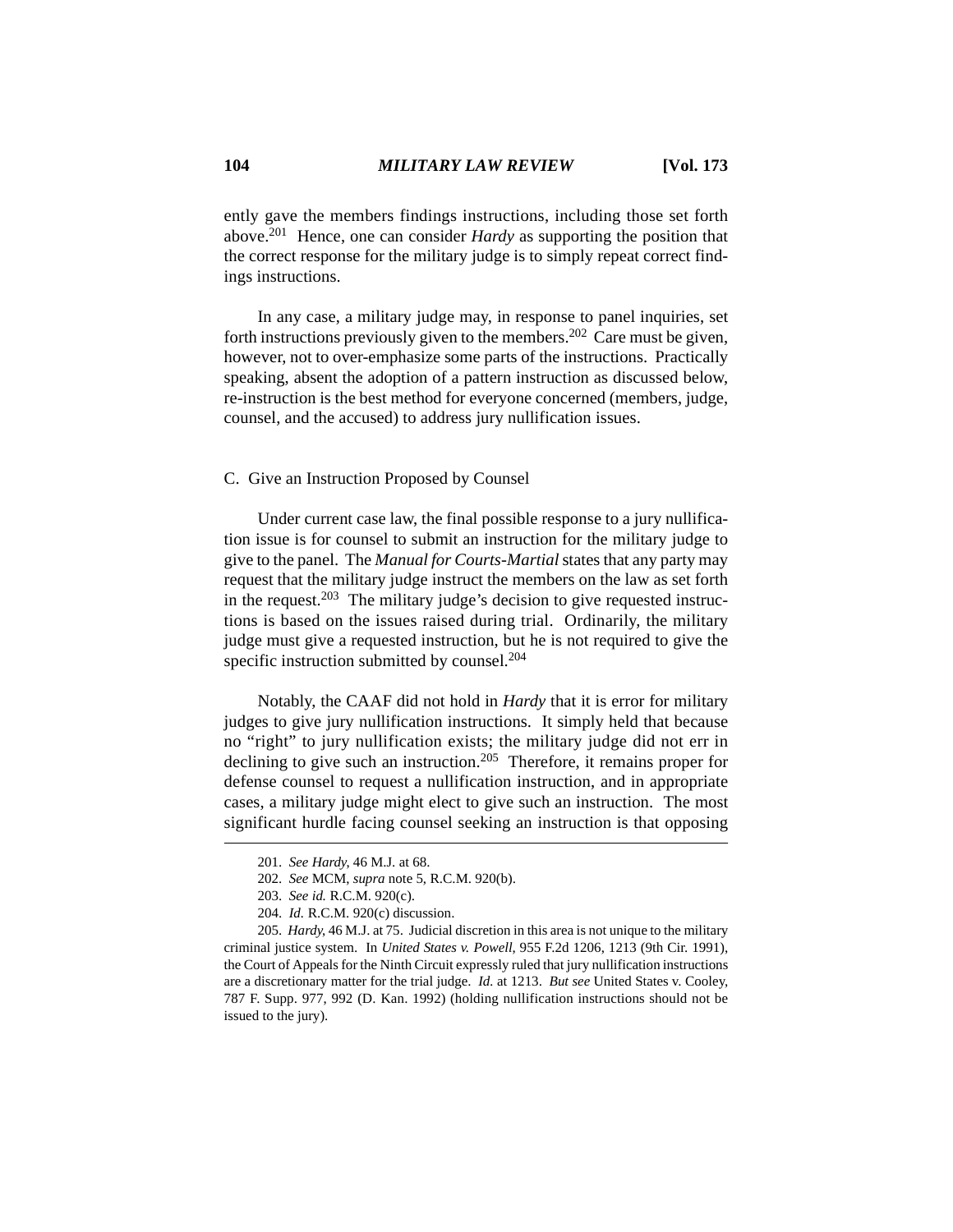counsel and the bench will likely never agree on an appropriate instruction to give.206

# D. Mislead or Coerce Panel Members

Both civilian and military courts recognize the power of jury nullification. To deny that this power exists through contrary instructions is misleading. Ordering a panel to find an accused guilty, despite the fact the members' own conscience is leading them toward a finding of not guilty, is impermissibly coercive.207

To propose that judges in modern American courts give misleading instructions to the jury sounds preposterous. Yet, that is exactly what the trial judges did in *United States v. Sanchez*<sup>208</sup> and *United States v. Tho*mas.<sup>209</sup> As previously discussed,<sup>210</sup> the trial judge in *Sanchez* refused to answer the jury's direct question about their ability to ignore the law, and threatened the removal of any juror who failed to follow the law.<sup>211</sup> In

To reach a verdict you believe is just, each of you may consider the evidence presented on your own common sense, your knowledge of human nature and the ways of the world. If you determine that the accused has committed an offense, but you cannot in good conscience support a guilty verdict, you cannot be required to do so. However, you should exercise with great caution your power to acquit an accused you believe has committed an offense.

*Id*.

208. 58 Cal. App. 4th 1435 (Cal. App. 2d 1997).

<sup>206.</sup> An example of such an instruction appears in Korroch and Davidson's article *Jury Nullification: A Call for Justice or an Invitation to Anarchy?*, *supra* note 101, at 148. Their instruction reads:

<sup>207.</sup> *Id.* at 69 n.5; *see also* BENCHBOOK, *supra* note 7, at 53 n.1.

<sup>209. 116</sup> F.3d 606 (2d Cir. 1997).

<sup>210.</sup> *See supra* notes 59–62 and accompanying text.

<sup>211.</sup> *Sanchez*, 58 Cal. App., 4th at 1447.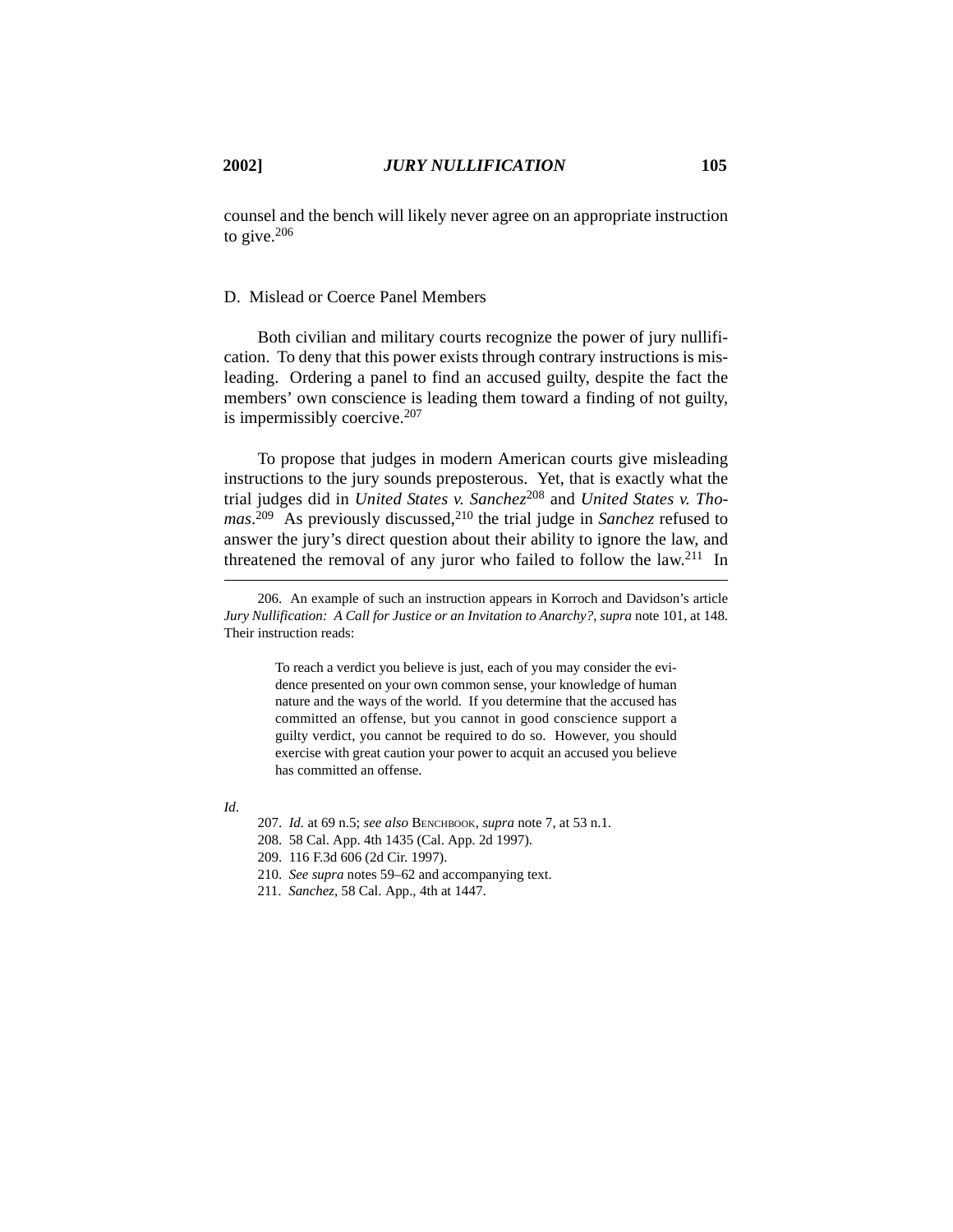*Thomas*, the federal district court judge dismissed a juror because the juror stated that he would not follow the judge's instructions.<sup>212</sup>

*Sanchez* and *Thomas* are not far removed from the English trials held between 1200 and 1600 A.D.—a time when English judges could and did force jurors to reconsider their "incorrect" verdicts.<sup>213</sup> Threatening to remove individual jurors from a jury is similar to threatening to fine jurors because both acts are coercive. Furthermore, the judicial act of interviewing jurors individually to investigate if a particular member is predisposed to disregard the court's instructions on the law creates a modern American Star Chamber. 214 In this Star Chamber, judges conduct in camera investigations of jurors that may violate their oaths by daring to nullify the law. The military justice system must avoid sliding down this slippery slope by heeding Chief Justice Vaughan's time-honored principal of non-coercion of jurors.215

### E. Give a Pattern Jury Nullification Instruction

The best solution to address the jury nullification dilemma is a tightly worded, restrictive pattern instruction. This is by no means a novel solution—Chief Justice John Jay adopted this approach over two hundred years ago.216 Case law, the Rules for Courts-Martial, the Military Rules of Evidence, and model instructions from state and federal criminal courts are among the many proper sources for instructions. Most instructions given in military practice, however, come from the *Military Judges' Benchbook*. 217 The *Benchbook* is used to "assist military judges . . . in the drafting of necessary instructions to courts. Since instructional requirements vary in each case, the pattern instructions are intended only as guides . . .  $^{1,218}$ 

The absence of a pattern *Benchbook* instruction regarding jury nullification creates an atmosphere in which justice may turn on a panel's arbitrary acts taken without explicit guidance from the bench. As the District

<sup>212.</sup> *Thomas*, 116 F.3d at 624. *United States v. Hardy*, 46 M.J. 67 (1997), in which the CAAF affirmed the trial judge's decision not to direct the members to vote for a finding of guilty, *id.* at 69 n.5, supports the position that the trial judge's instructions in *Thomas* were coercive.

<sup>213.</sup> *See* Lawson, *supra* note 16, at 137.

<sup>214.</sup> *See generally id.* at 137-38.

<sup>215.</sup> *See generally* Bushel's Case, 124 Eng. Rep. 1006 (C.P. 1670) (discussed *supra* notes 24-28 and accompanying text).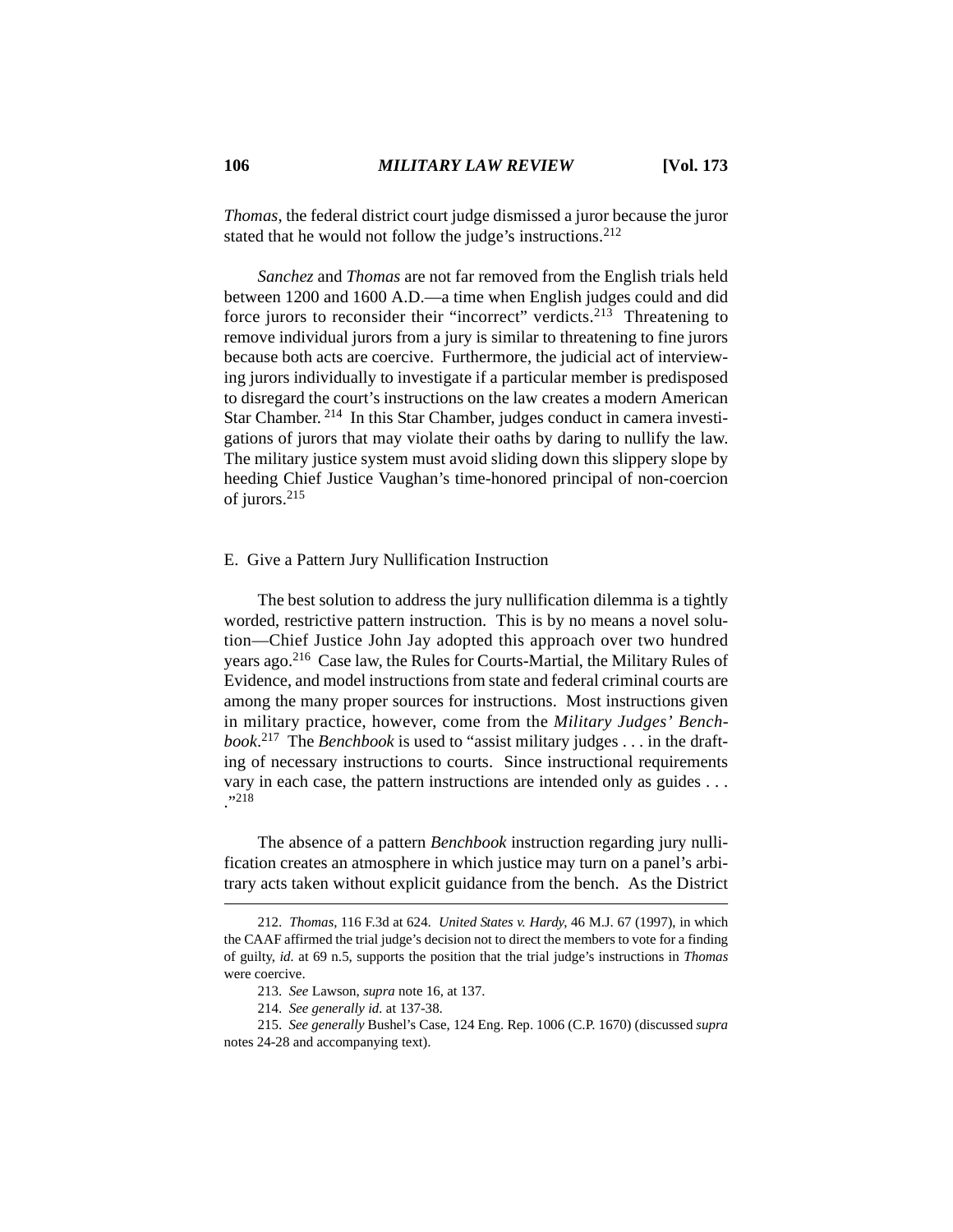of Columbia Circuit noted, "The right to equal justice under the law inures to the public as well as to individual parties to specific litigation, and that right is debased when juries at their caprice ignore the dictates of established precedent and procedure."219 Military panels cannot be expected to adhere to the "dictates" of established precedent and procedure if they are not advised, or are ill-advised, about an important legal issue that may decide the case.

A starting point for a possible pattern instruction, below, draws from the *Benchbook*, a suggested instruction from a law review article,<sup>220</sup> and from the CAAF's opinion in *United States v. Hardy.*<sup>221</sup>

[There is a division of responsibilities at a trial by court-martial.] I . . . instruct you on the law applicable to this case[, and y]ou are required to follow my instructions on the law [in deciding whether the accused is guilty or not guilty]  $\dots$ .<sup>222</sup> A court-martial panel does not have the right to nullify [or ignore] the lawful instructions of a military judge. $223$ 

[As I told you earlier,] the accused is presumed to be innocent until (his) (her) guilt is established by legal and competent evi-

216. *See* Georgia v. Brailsford, 3 U.S. (1 Dall.) 1 (1794). In *Brailsford*, Chief Justice Jay, presiding over a rare jury trial before the Supreme Court, instructed the jury:

> It may not be amiss, here, Gentlemen, to remind you of the good old rule, that on questions of fact, it is the province of the jury, on questions of law, it is the province of the court to decide. But it must be observed that by the same law, which recognizes this reasonable distribution of jurisdiction, you have nevertheless a right to take upon yourselves to judge of both, and to determine the law as well as the fact in controversy. On this, and on every other occasion, however, we have no doubt, you will pay the respect, which is due to the opinion of the court: For, as on the one hand, it is presumed, that juries are the best judges of facts; it is, on the other hand, presumable, that the court are the best judges of law. But still both objects are lawfully, within your power of decision.

### *Id.* at 4.

- 217. BENCHBOOK, *supra* note 7.
- 218. *Id.* para. 1-1(b).
- 219. *See* United States v. Gorham, 523 F.2d 1088, 1098 (D.C. Cir. 1975).
- 220. Korroch & Davidson, *supra* note 101.
- 221. 46 M.J. 67 (1997).
- 222. *Id.* at 36.
- 223. *Id.* at 75.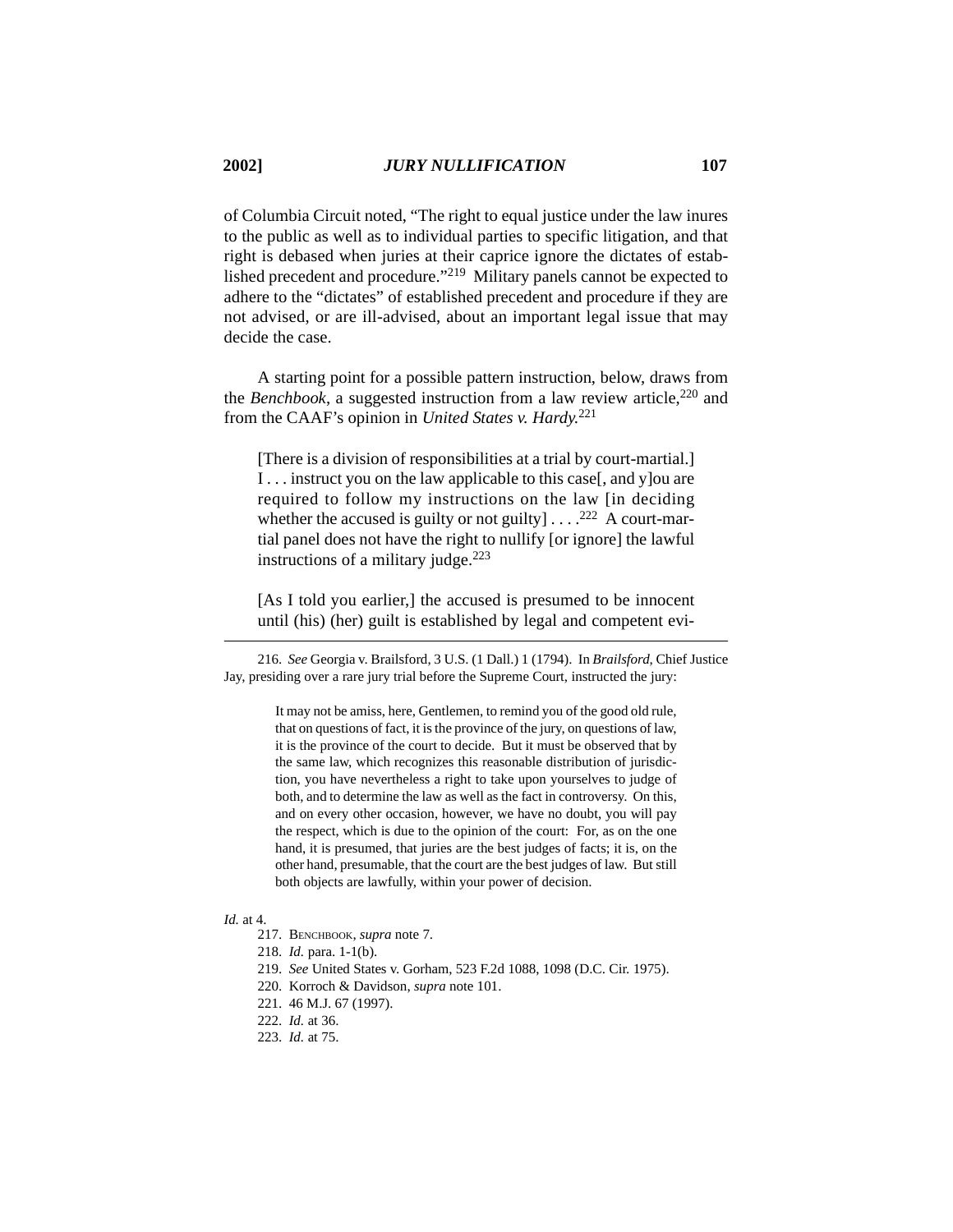dence beyond a reasonable doubt; . . . if there is reasonable doubt as to the guilt of the accused, that doubt must be resolved in favor of the accused, and (he) (she) must be acquitted; and . . . the burden of proof to establish the guilt of the accused beyond a reasonable doubt is on the government . . . . However, if, on the whole of the evidence, you are satisfied beyond a reasonable doubt of the truth of each and every element, then you should find the accused guilty . . . . Each of you must impartially decide whether the accused is guilty or not guilty in accordance with the law I have given you, the evidence admitted in court, and your own conscience.224

If you determine that the accused has committed an offense, but you cannot in good conscience support a guilty verdict, you cannot be required to do so. However, you should exercise with great caution your power to acquit an accused you believe has committed an offense.225

This instruction is legally accurate and sufficiently restrictive to respond to the reality that jury nullification exists as a safety valve for unusual cases. It does not strip away the panel's ability to render individualized justice, but does caution the members to be extremely selective about when to take the law into their own hands. This type of instruction would act as a brake on the defense's use of a jury nullification theory in routine cases, while still allowing the panel the knowledge that they have the power to make exceptional findings in exceptional cases. As such, by keeping the court-martial system intellectually honest, this instruction has the dual benefits of safeguarding the accused's right to a fair trial and ensuring greater predictability in the administration of justice.

### VII. Conclusion

The military legal community has no choice but to trust panel members with their power to nullify the law, a power they inherently and obvi-

<sup>224.</sup> BENCHBOOK, *supra* note 7, at 52-53.

<sup>225.</sup> Korroch & Davidson, *supra* note 101.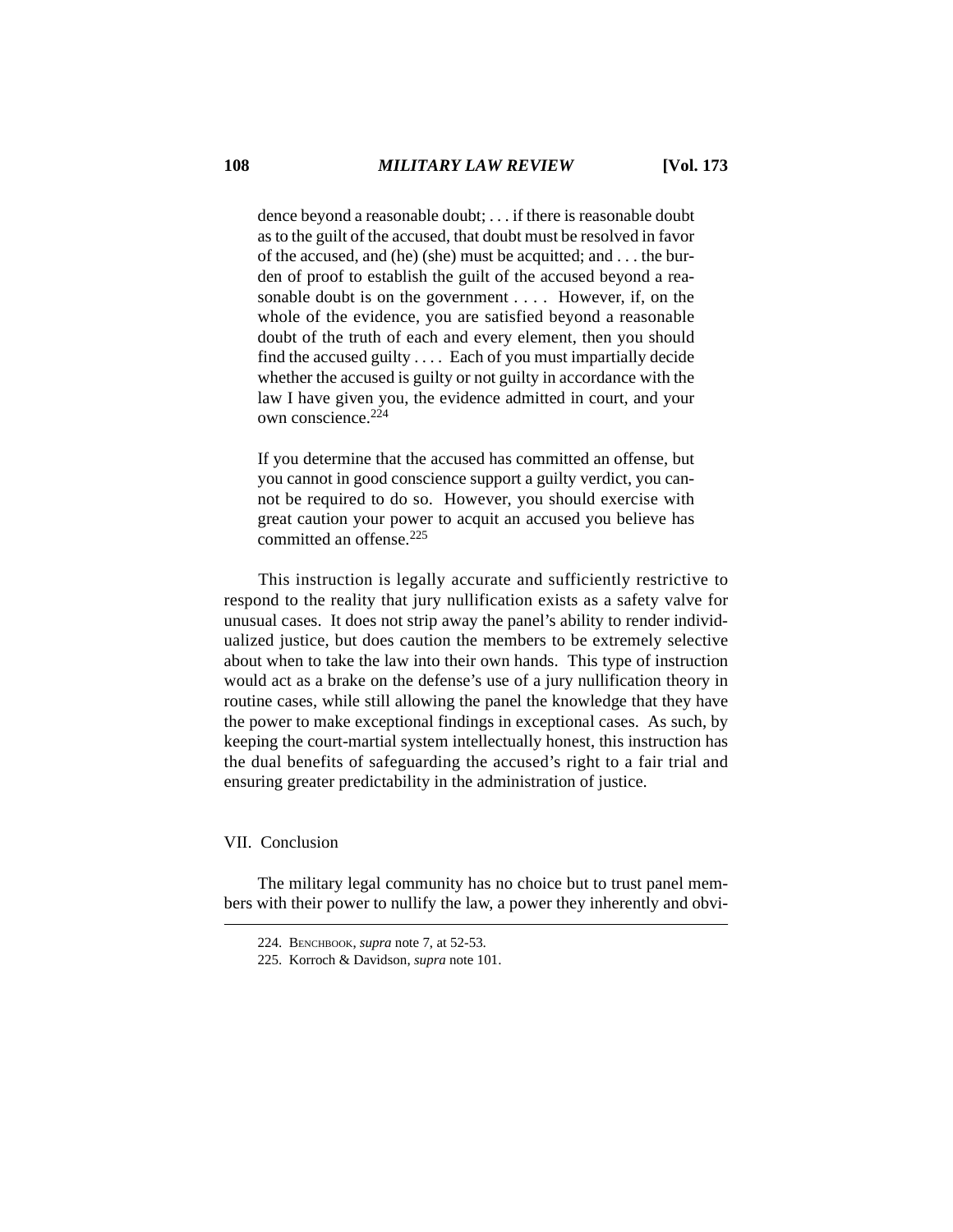ously hold. But, the tougher issue remains how and what do we tell the members about their power?

Unlike randomly selected jurors, military members are personally selected by the convening authority as "best qualified for the duty by reason of age, education, training, experience, length of service, and judicial temperament."226 The military's blue ribbon court-martial panels should be treated as professionals and be informed about their broad power to render justice. The bench and bar should have the confidence to trust members to exercise their nullification power in a responsible way, without undermining the good order and discipline of the military services.

Whether defense counsel may argue jury nullification directly to a panel remains an open question of  $law<sub>227</sub>$  Some argue that informing military members about their power to nullify might countermand discipline and foster disrespect for the law.228 But, the law recognizes the inherent power of a jury to nullify. Law does not exist in a vacuum; courts-martial consider the facts and circumstances of each case individually. If Congress felt nullification was a true threat to military discipline, it would pass legislation to limit, restrict, or remove a panel's power to do justice in "the teeth of both law and facts."229

In practice, even when counsel are barred from explicitly referring to jury nullification, they can implicitly communicate nullification concepts to the panel throughout the case. Counsel can most notably accomplish this by focusing on the language in the panel's oath and in the military judge's instructions. Whether or not counsel are allowed to explicitly argue nullification concepts, military judges should use their discretion and instruct the members about their nullification power in appropriate cases, rather than remain silent and deny them this information. In fact, trial judges may be motivated, in rare cases, to give jury nullification instructions sua sponte if they perceive the accused was overcharged, gov-

<sup>226.</sup> UCMJ art. 26(d)(2) (2000).

<sup>227.</sup> *See Hardy*, 46 M.J. at 67.

<sup>228.</sup> *See, e.g.*, *id.* at 72.

<sup>229.</sup> Horning v. District of Columbia, 254 U.S. 135, 138 (1920). For example, in theory Congress could give military judges the power to direct guilty verdicts.